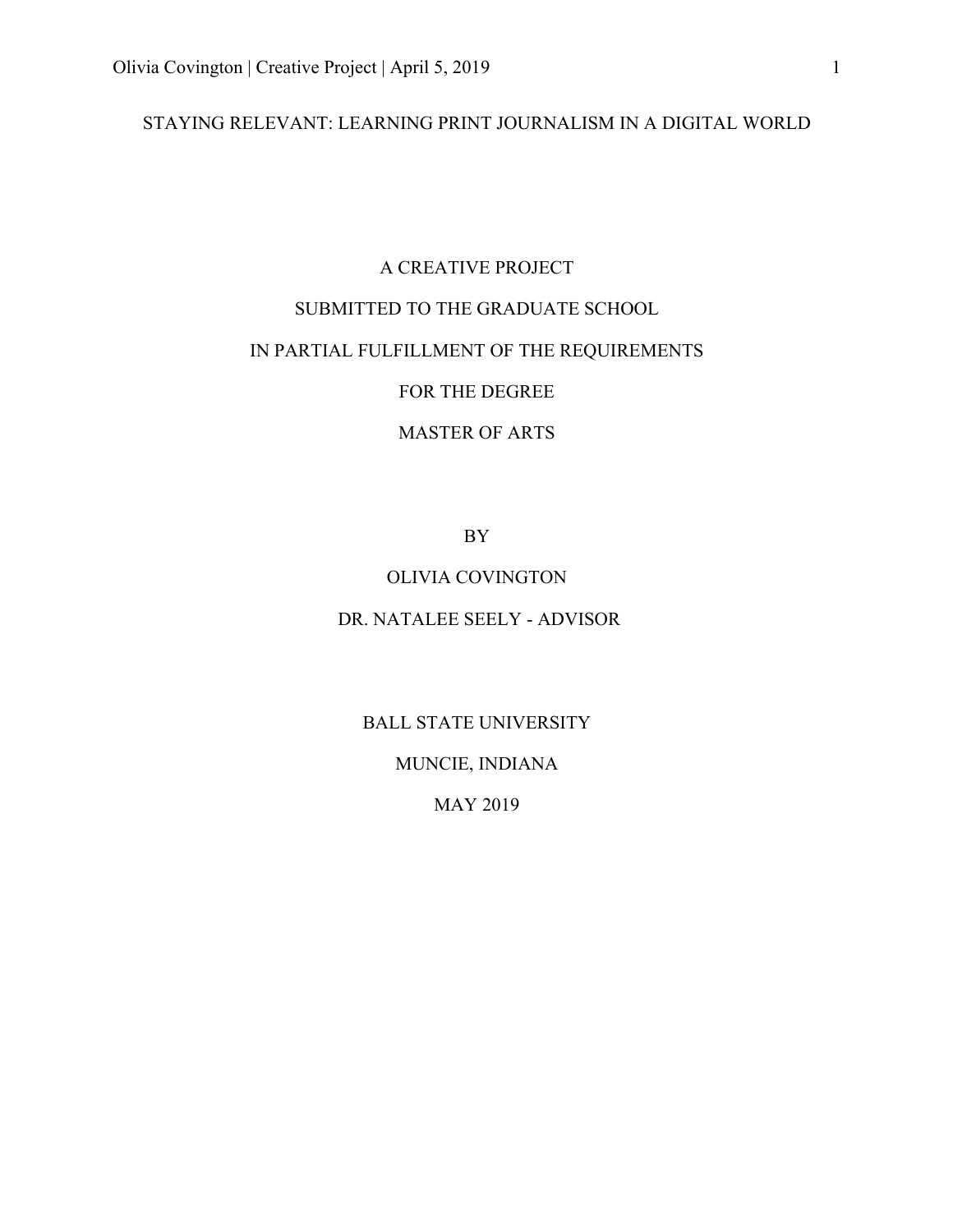### **Introduction**

Though journalism has been evolving since the early days of newspapers in the  $18<sup>th</sup>$ century, the digital era rapidly increased the speed of that evolution. The  $21<sup>st</sup>$  century has ushered in a new era of instant gratification in which news consumers expect to be constantly updated on the changes in their world. What's more, consumers now have seemingly countless ways to access the news – on their phones, on Facebook, on TV, on a computer, or in a newspaper, to name a few. This era has also led to the rise of the "citizen journalist," which can be anyone with a Twitter account who thinks they are breaking important news (Chandrasekhar, 2013).

How, then, can professional journalists prove their worth? And why should young journalists attempt to build careers in traditional areas of journalism that seem to be dying off? While it is undeniable that the industry is changing, there is still great need for reporters who are trained in well-established newsgathering and storytelling techniques; what these reporters need to know is how to best disseminate the information they are reporting on. That is what this project does – trains up-and-coming journalists on how to best integrate new and old journalism techniques, particularly as it relates the integration of print and social media.

While this sort of training certainly cannot be fully taught in just three lessons, this project provides a three-part lesson plan that will lay the groundwork for undergraduate students learning how to work in a multimedia industry. The lesson plans examine the evolution of journalism into the multimedia world we live in today, then hone in on how social media can be used to entice news consumers to continue reading the stories put out by print news outlets. All of this culminates in an in-class project in which students are challenged to tell a news story using both print and social media in different ways appropriate to each platform.

#### **Literature review**

Media critics have predicted the death of newspapers for decades. As far back as 1982, Leo Bogart wrote for The Wilson Quarterly to question whether the "death of great metropolitan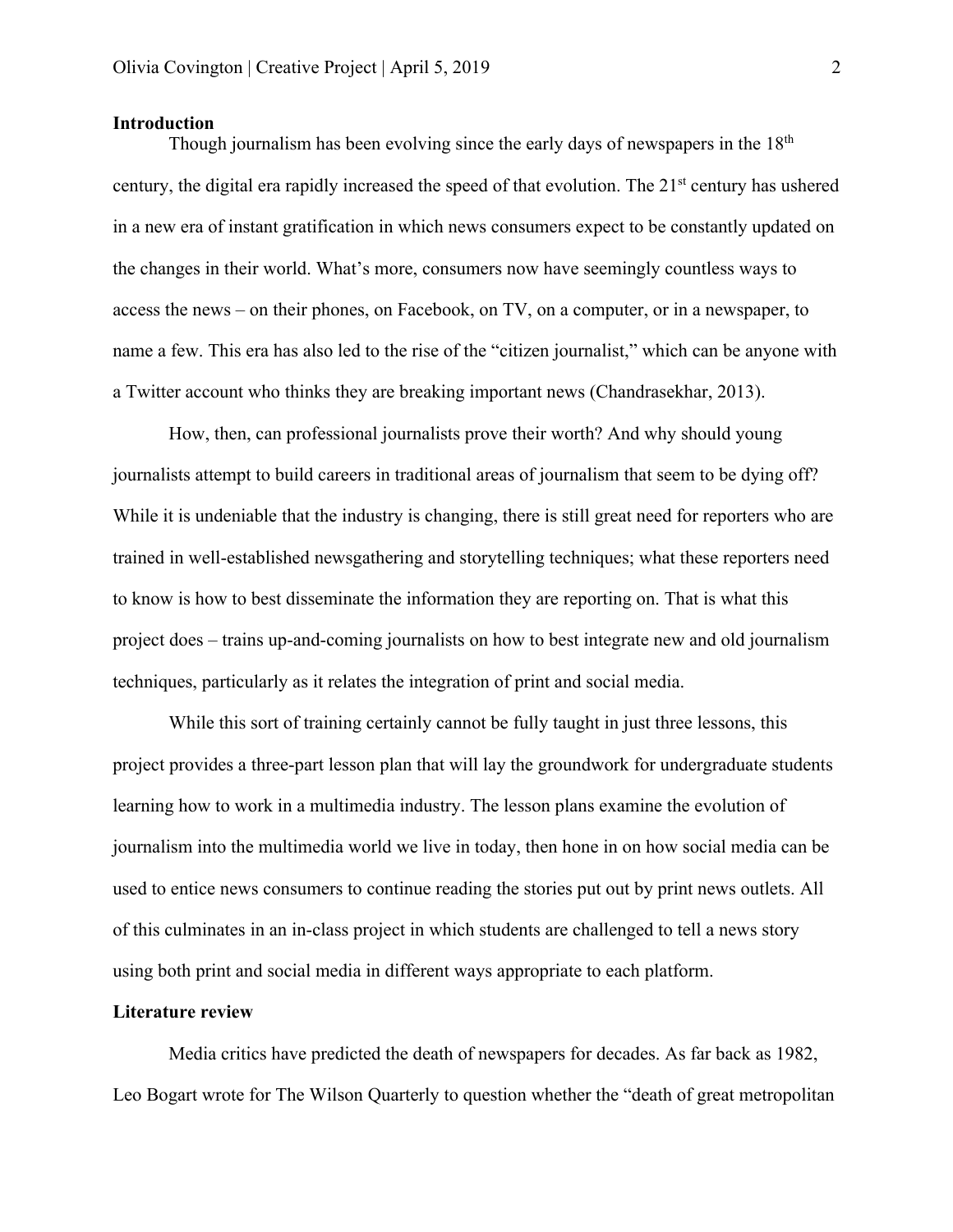dailies" meant newspapers "ha(d) outlived their function." The reasons for Bogart's concerns sound familiar: rising subscription costs, falling advertising revenues, and the availability of TV news. Similarly, Stephen Isaacs, who was the editor of the now-defunct Minneapolis Star, shared in the late  $20<sup>th</sup>$  century that many newspaper publishers believed theirs was a "dying industry." "Some will survive – the very big and the very small," Isaacs said, "but the in-betweens are going to face rough going in the electronic era. …" (Bogart, 1982, p. 58).

### *Introducing the Internet*

Flash forward to 2002, and we find this familiar refrain still being sung. Benjamin Compaine's article in Foreign Policy, which explored how the media shape global politics, agreed that even in its infancy, "the Internet has leveled the playing field" for news organizations. Large or small, family- or corporate-owned, licensed or unlicensed, all media outlets were learning in the early 21<sup>st</sup> century that the Internet was a tool they could use to promote their work. According to Compaine, some 581 million people were online by 2002, with more than one-third of those people living in Europe and North America (Compaine, 2002). That meant journalists in the western world, in particular, were faced early on with the unique challenge of learning how to balance traditional journalism platforms with the easily-accessible platform that is the Internet.

### *Advertisers on the move*

Then came 2008, the year of the Great Recession. The U.S. economy experienced the worst downturn since the Great Depression, and newspapers were among the Recession's most prominent victims. While large financial institutions sought government help, the newspaper industry had no entity to turn to for a bailout. Instead, papers were at the mercy of advertisers, who withdrew their funds as they worked to keep their companies afloat. In fact, between 2000 and 2013, the U.S. newspaper industry only experienced four years of growth in advertising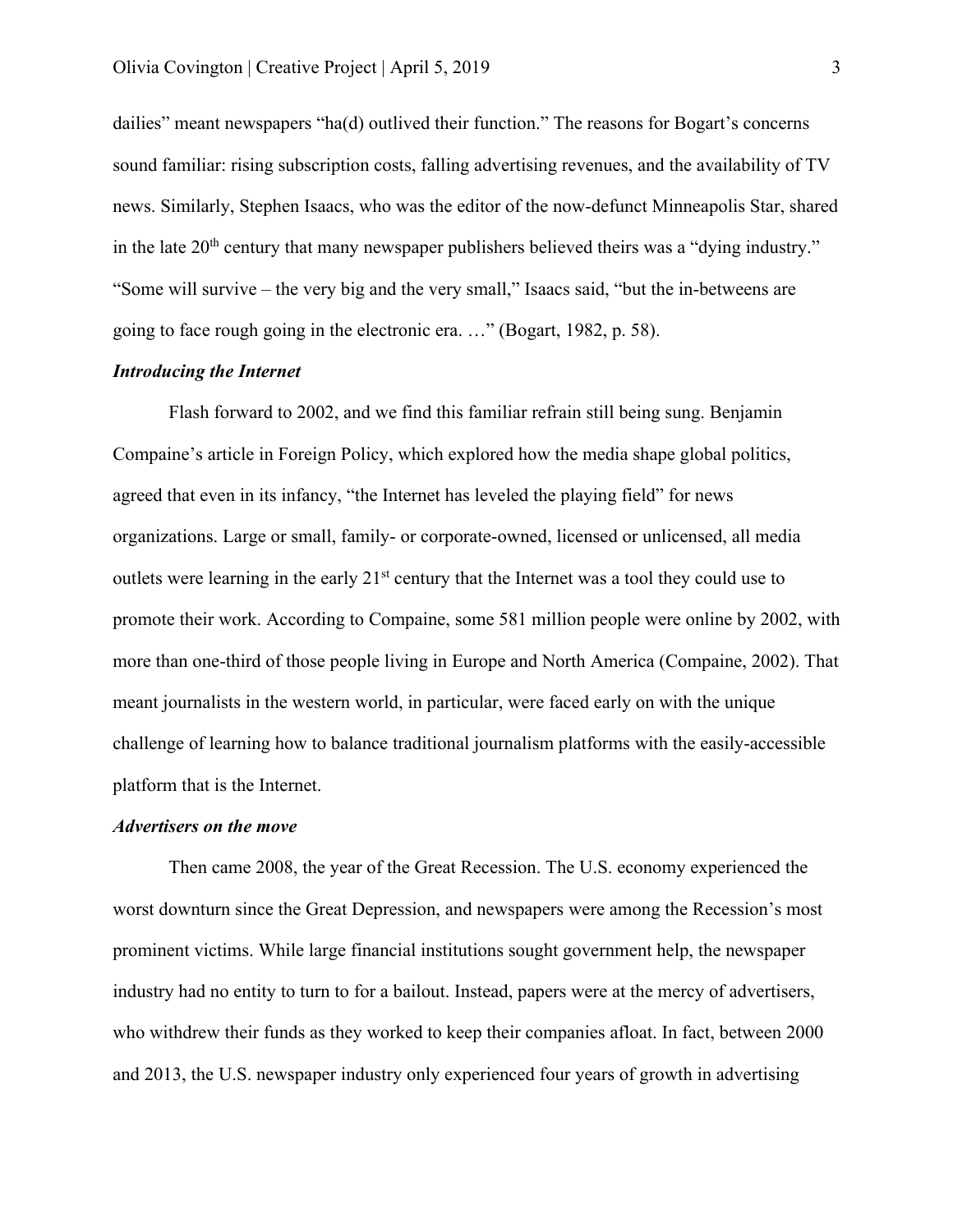revenue, while the most significant advertising declines came in 2008 and 2009 at 17.7 percent and 28.6 percent, respectively (Chandrasekhar, 2013). More recently, advertising revenue for the newspaper industry in 2017 was just \$16.5 billion, down about 10 percent from 2016 (Newspapers Fact Sheet, 2018).

Why the decline in print advertising revenue? There is no single answer to that question, but scholars and industry experts agree the growth of the Internet and the increasing use of digital news is pulling advertisers away from print. In 2017, digital advertising accounted for 31 percent of newspaper ad revenue – just six years earlier, digital advertising had only accounted for 17 percent (Newspapers Fact Sheet, 2018). Not surprisingly, newspaper executives have sought to monetize the rush to the web by putting their content behind a paywall, but the results have been mixed. A 2012 study from the Newspaper Association of America found that page views dropped by at least 10 percent for roughly half of all news site that put up a paywall (Chandrasekhar, 2013). As C.P. Chandrasekhar explained in his 2013 article for Social Scientist, "The problem for the big players in the news business is not loss of readership, but that of a paying readership" (p. 32) To that end, Chandraeskhar said, it is vital that print news organizations develop a "valuable web presence" (p. 31).

#### *Staying valuable*

What makes a web presence valuable? Again, the answers are varied, though Chandrasekhar notes online content that is not free must be "unique" in order to entice readers to pay (p. 34). In an article for Forbes, Jeannie Ruesch of xero.com opines that print content will be more effective if it complements digital media elements – in other words, you know your print readers are also online, so your print and digital content should work together to meet the readers' platform-specific needs (Forbes Communication Council, 2018). From a business/advertising perspective, Almitra Karnik of CleverTap says successful news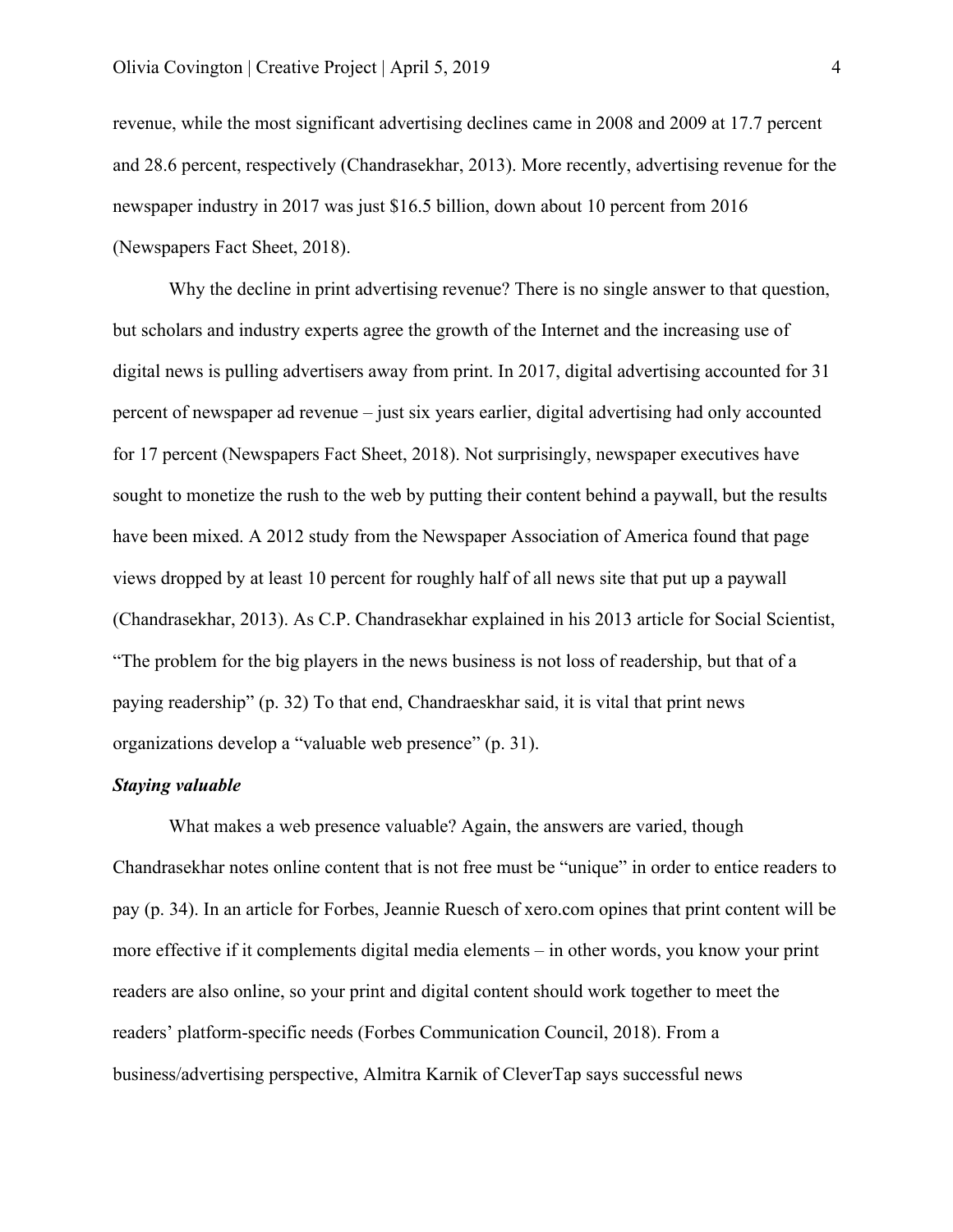organizations will integrate their print and digital advertising campaigns, rather than viewing print and digital ads as separate entities. This strategy, Karnik wrote for Forbes, could help enhance advertising revenues by allowing print and digital media to play off of each other's strengths (Forbes Communication Council, 2018).

Additionally, in a world where consumers can get the news on any number of platforms, successful news outlets understand how to use each platform to reach the maximum number of readers. A good example of this is found in the Milwaukee Journal Sentinel, which in 2017 stopped sharing all of its stories to social media. Instead, according to Poynter (2019), the newspaper became intentional about posting certain stories only to certain social media platforms based on how their readers used those platforms. The result was a growth in Facebook likes by more than three times and a doubling of the newspaper's Instagram followers. That enabled the newspaper to expand its reach by roughly seven times in one year.

### *Understanding uses and gratifications*

With a platform-based approach in mind, the question for print journalists becomes, "How can I used digital media platforms to complement my print reporting?" A starting point for answering this question is developing an understanding of the uses and gratifications theory. Introduced in the 1940s and popularized in the 1970s by Jay Blumler and Elihu Katz, the uses and gratifications theory, at a basic level, stands for the proposition that media consumers seek out news to meet various psychological needs. The theory was a departure from the Hypodermic Needle Theory, which gave audiences a passive role in media consumption. Under the U&G theory, there are five main reasons for media consumption:

- *Cognitive,* or acquiring information;
- *Affective*, or causing emotion;
- *Personal integrative,* or self-promotion;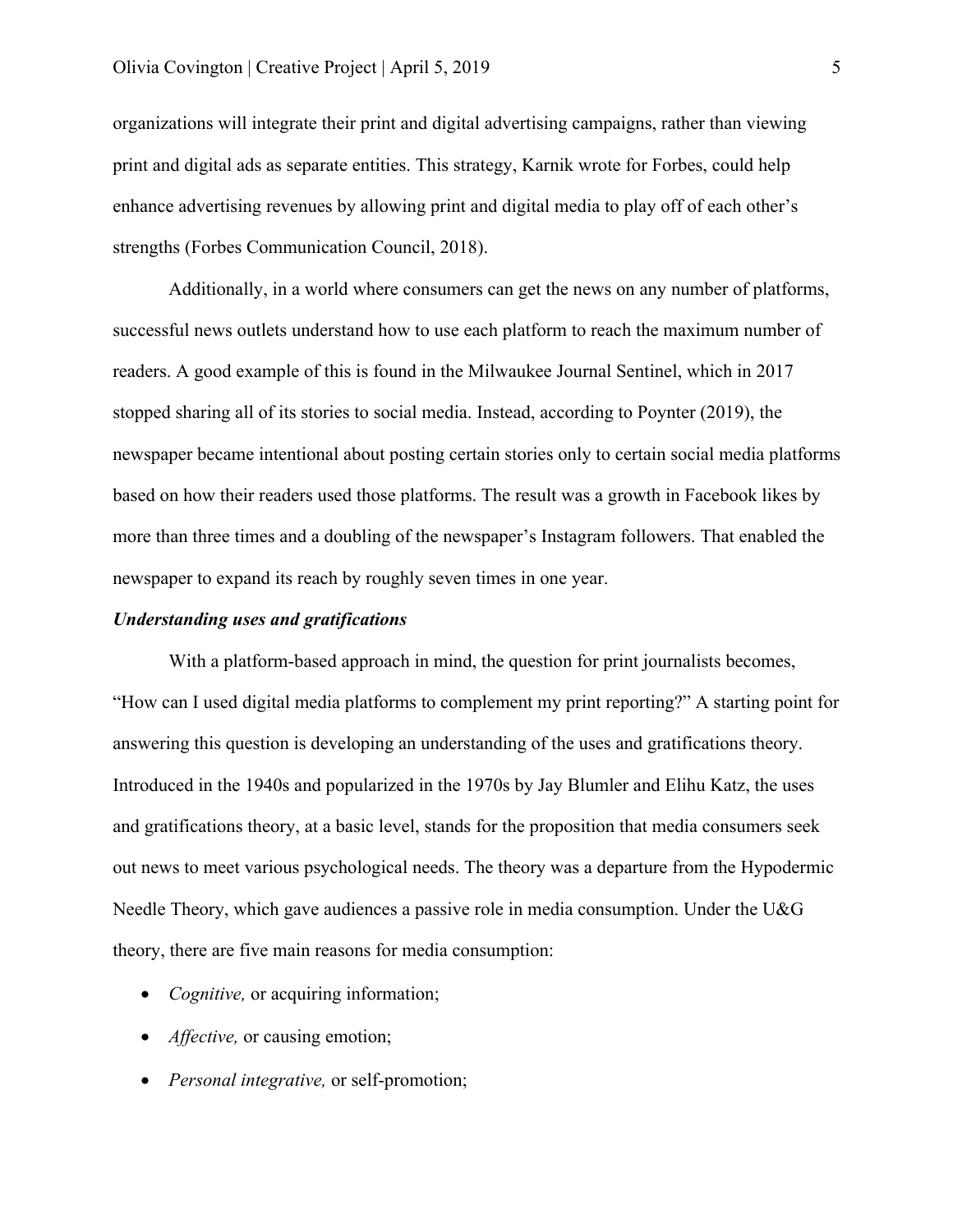- *Social integrative,* or community/networking, and;
- *Tension release,* or stress relief.

While the media can craft content with the intent of invoking specific responses from consumers, the U&G theory posits that the audience determines what kind of reaction they will have to the media they consume. For example, a person who wants to gain general knowledge might watch a game show, while a child who wants to be entertained will watch cartoons (Uses and Gratifications Theory, 2019).

Looking specifically to U&G in the context of social media, Anita Whiting and David Williams (2013) describe the theory as follows: "Individuals seek out media that fulfill their needs and leads to ultimate gratification" (pp. 362-363). Whiting and Williams then use U&G to identify 10 reasons why people use social media: social interaction, information seeking, pass time, entertainment, relaxation, communicatory utility, expression of opinions, convenience utility, information sharing, and surveillance and watching of others (p. 368). In the context of this project, it is particularly noteworthy that "information seeking" is the second most prominent reason people use social media, as journalists seek to use their social media platforms to share the information they are reporting on.

### *Journalist's perspective*

Why does the U&G theory matter to journalists? To answer that question, it is important to understand why the theory matters more generally. In an editorial in the Journal of Mass Communication and Journalism, Anabel Quan-Hasse, a professor at the University of Western Ontario, examines whether the uses and gratifications theory, developed for  $20<sup>th</sup>$  century media, remains relevant in the digital world. Her conclusion is that the theory is still relevant because it can help researchers understand how social media users, in particular, integrate social media into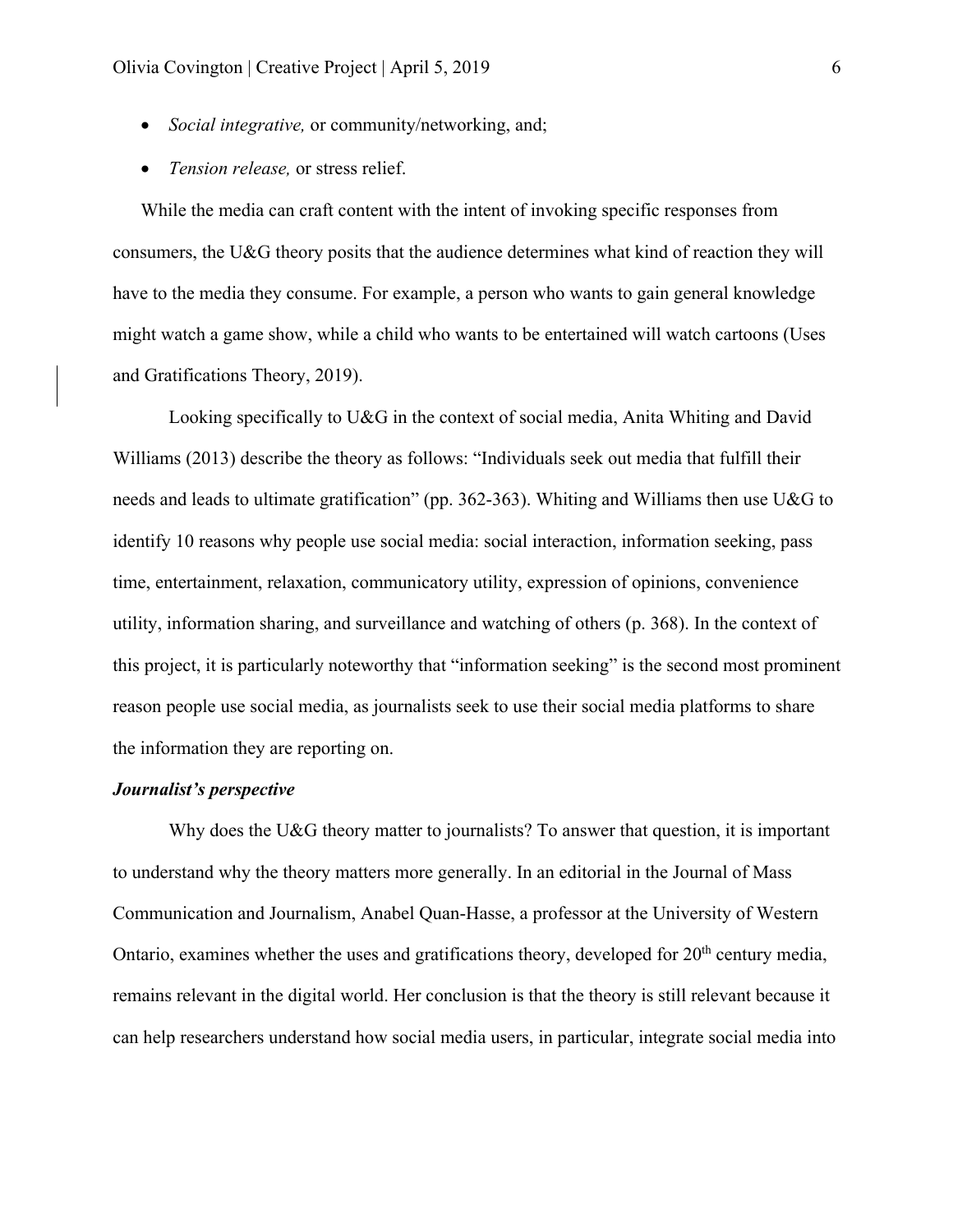their everyday routines. She also posits four important research questions that can be answered using the U&G theory:

- How does information and news from different sources diffuse through social media?
- What social media sites do consumers use to get local and global news?
- Are social media users satisfied with the newsworthiness of the information they receive from social media sites?
- What gratifications do individuals receive from using online information sources and social media sites? (Quan-Hasse, 2012).

It is easy to see the connection between Quan-Hasse's research questions and the questions journalists must ask when navigating a multimedia world. How is the information I give to my readers shared on social media? Which social media platforms do my readers use for news? How do they use those platforms, and how is that use different than their use of print/online news? To successfully navigate the increasing digitization of the news industry, print journalists must actively ask and seek the answer to these questions, then use those answers to develop a news strategy that leverages the U&G strengths of print and digital news.

Taken together, this history of how print journalists have tried to adapt to the digital age leads back to one word: integration. Journalists must learn how to integrate new media technology into traditional journalism techniques in order to ensure their work reaches the greatest possible number of readers. Though there is no magic bullet method to producing multimedia work that readers will want to engage with, this project provides practical advice and tips on how to produce high-quality print journalism that complements social media reporting.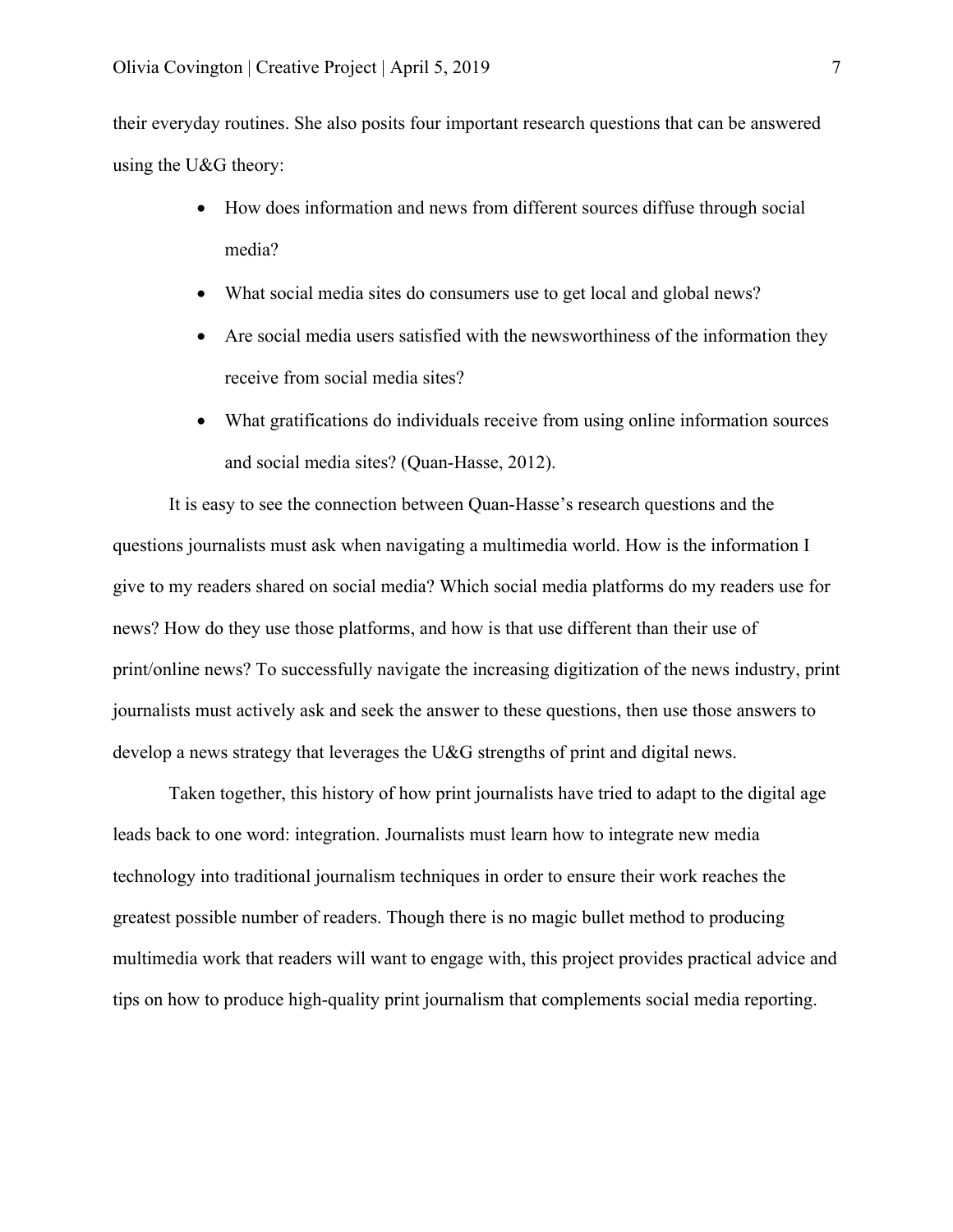### *A look at learning styles*

As will be explained further in the Methods section, I utilize several teaching methods to engage different types of learners. Before explaining those methods, it is important to understand the various learning styles. For this project, I designed my lessons around the VARK learning styles theory:

- *Visual learners:* Making up about 65 percent of the population, visual learners are best able to absorb information when it is presented via photos, graphs, or other visual means.
- *Auditory learners:* At 30 percent of the population, auditory learners are not as common as visual learners, but are still prevalent. These learners retain information when they hear it in a lecture, song, speech, podcast, etc.
- *Reading and writing learners:* A relatively newly-recognized learning style, reading and writing learners respond best to written words. Also known as verbal learners, these students learn best by reading books or handouts, and by taking notes.
- *Kinesthetic learners*: These are the classic learn-by-doing students. Kinesthetic learners will absorb information if they can physically feel it, either by touching something or by moving during an in-class activity. These learners – who make up just 5 percent of the population – respond well to hands-on assignments (Hansen, 2018).

### *General learning techniques*

Keeping these learning styles in mind, my project incorporates the following teaching techniques:

• *Socratic method:* Used commonly in law schools, the Socratic method is designed to encourage deep thinking among students in a question-based conversation. The Socratic method does not necessarily look for "right" answers, but instead encourages students to draw upon their own knowledge and life experiences and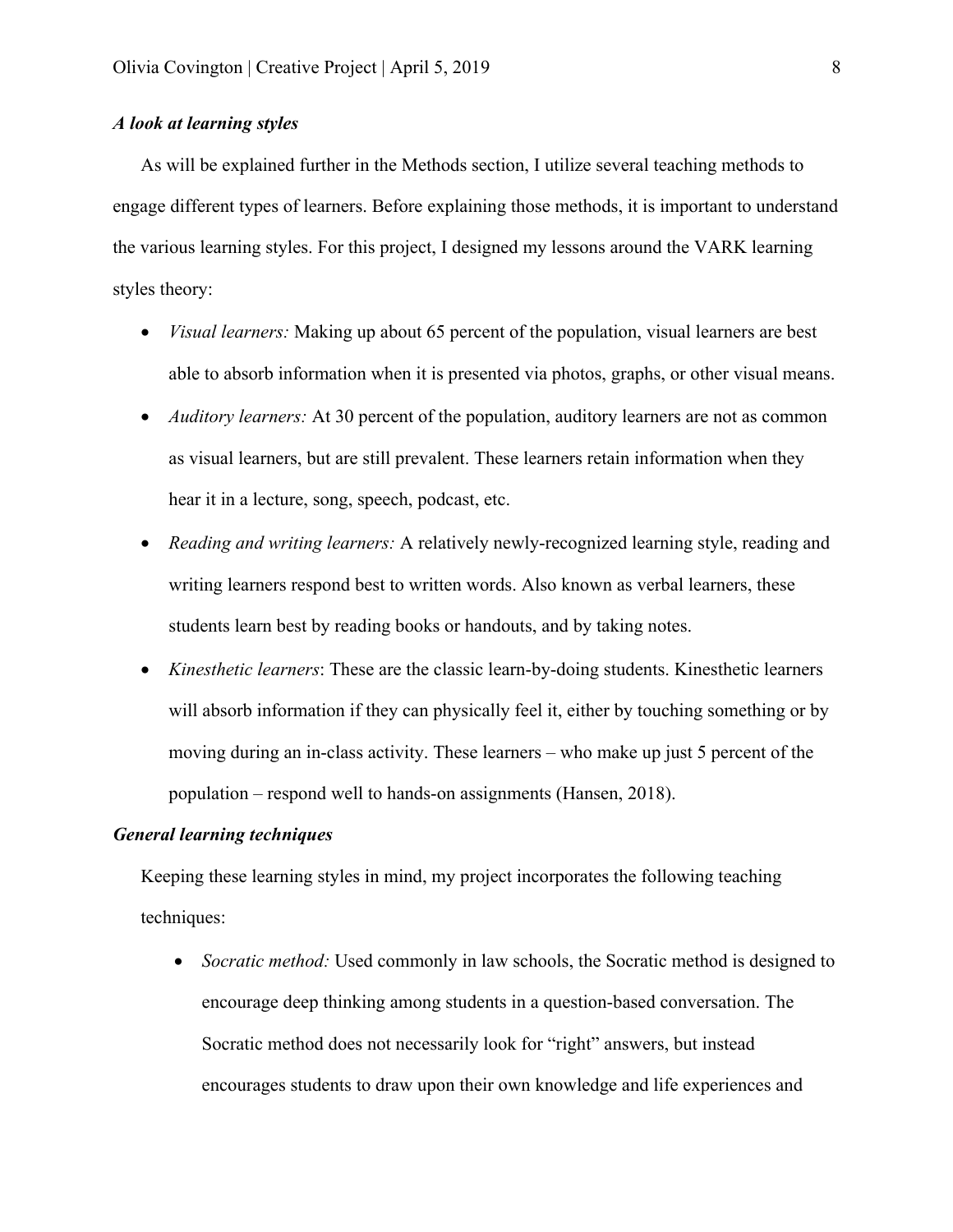apply those experiences to the discussion topic (Socratic Method, 2018). In the context of this project, I lead a Socratic discussion among the students about the history of journalism and the changes they have observed in how consumers choose to get the news. This teaching technique is designed for **auditory learners**.

- *Traditional lecture:* Though it is difficult to learn to be a journalist simply by sitting and listening to a lecture, lectures are nevertheless necessary in journalism instruction to help students understand underlying concepts; in this project, that concept is the uses and gratifications theory. Like the Socratic discussion, this portion of the lesson is question-based. However, rather than allowing students to lead the discussion, I instead ask questions to gauge their knowledge and help students connect with the material, then direct the discussion back to the main points of the lecture (Lecturing Effectively). Students will be required to take notes by hand during the lecture (more on that below), so **verbal** learners benefit from reading the lecture materials and writing out their notes.
- *In-class examples:* Lesson Plan 2 is all about showing students examples of how news organizations have used both print and social media to engage audiences and share the news. This is a common teaching technique, largely because it helps **visual learners** – who make up more than a majority of the population – retain what they are learning (Hansen, 2018).
- *In-class project:* My project culminates in an in-class project that tasks students with developing their own plan for telling a political news story using print, online, and social media. This is a hands-on learning experience designed to help **kinesthetic learners** engage with the classroom material.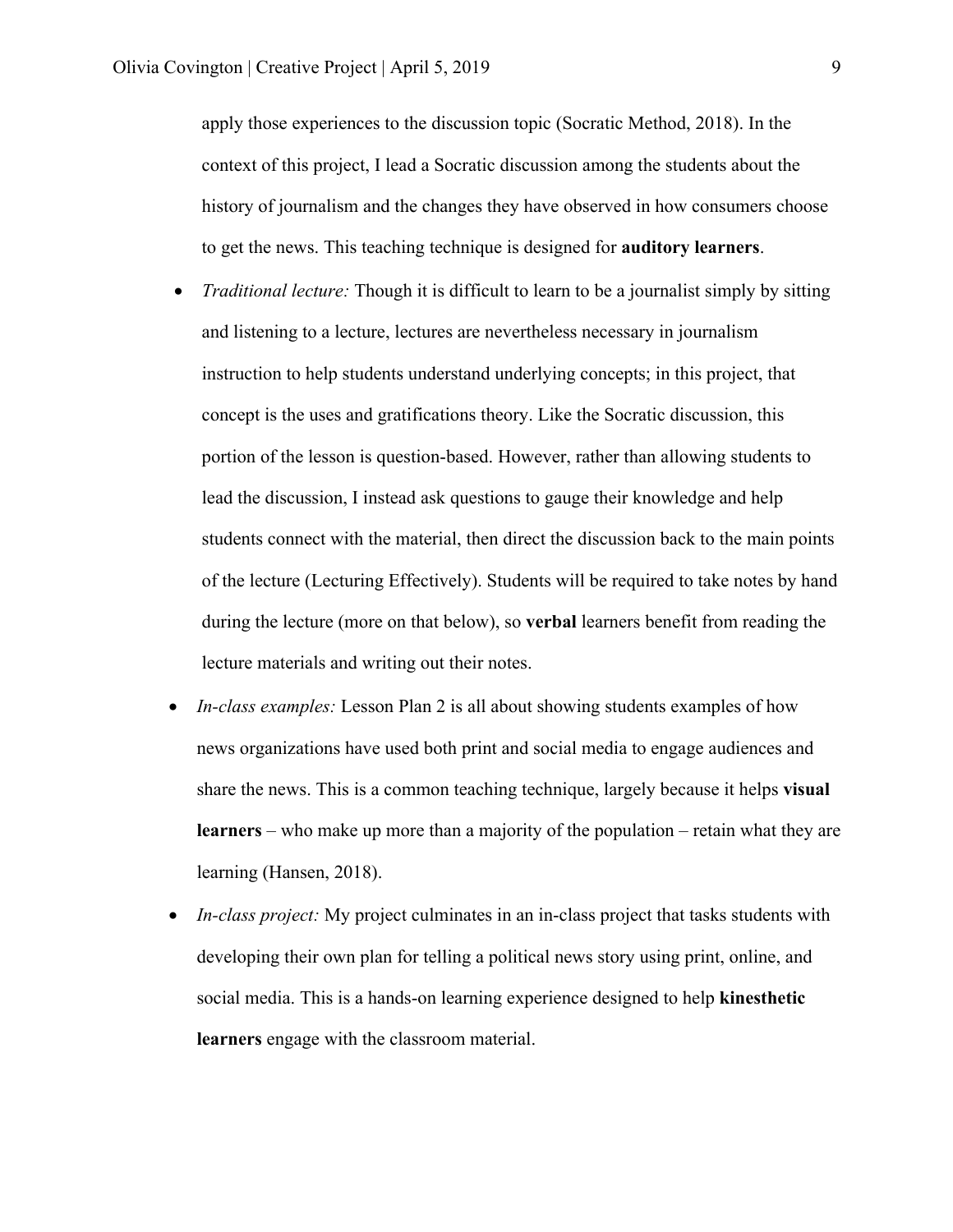### *Journalism teaching techniques*

In addition to utilizing general teaching techniques, the methods I use in this project are designed to meet the unique challenges of learning journalism. It is difficult to learn to become an effective reporter just by sitting and taking notes. Indeed, as former journalism teacher and New York Times blog editor Holly Epstein Ojalvo wrote of her teaching experiences in 2009, "I found nothing more valuable for teaching the craft than showing students how the professionals do it" (Epstein Ojalvo, 2009). With Epstein Ojalvo's advice in mind, I have incorporated several real-world journalism techniques into this project:

• *Live-tweeting:* During the Socratic discussion about the evolution of journalism, students are only allowed to take notes using Twitter. This note-taking method is adapted from a lesson by Leigh Wright, assistant professor of journalism and mass communications at Murray State University. In Wright's lesson, she used Twitter's 140-character limit to teach students about writing concisely, especially when writing leads (Wright, 2014). Using a similar concept, the students in this project are tasked with extrapolating the most important information from the class discussion and tweeting major concept/themes in 140 characters or less. Like Wright, I require students to include a hashtag with each tweet that will aggregate their notes into one location accessible by the entire class. In Wright's experience, her exercise helped students learn how to parse the most important details out of a large amount of information, then present those details in a clear and concise manner that others can understand; these are skills that every good journalist must possess (Wright, 98). My goal through this notetaking method is for the journalism undergrads to begin to develop those skills and to see the value of using Twitter – and social media, more generally – to share and aggregate information.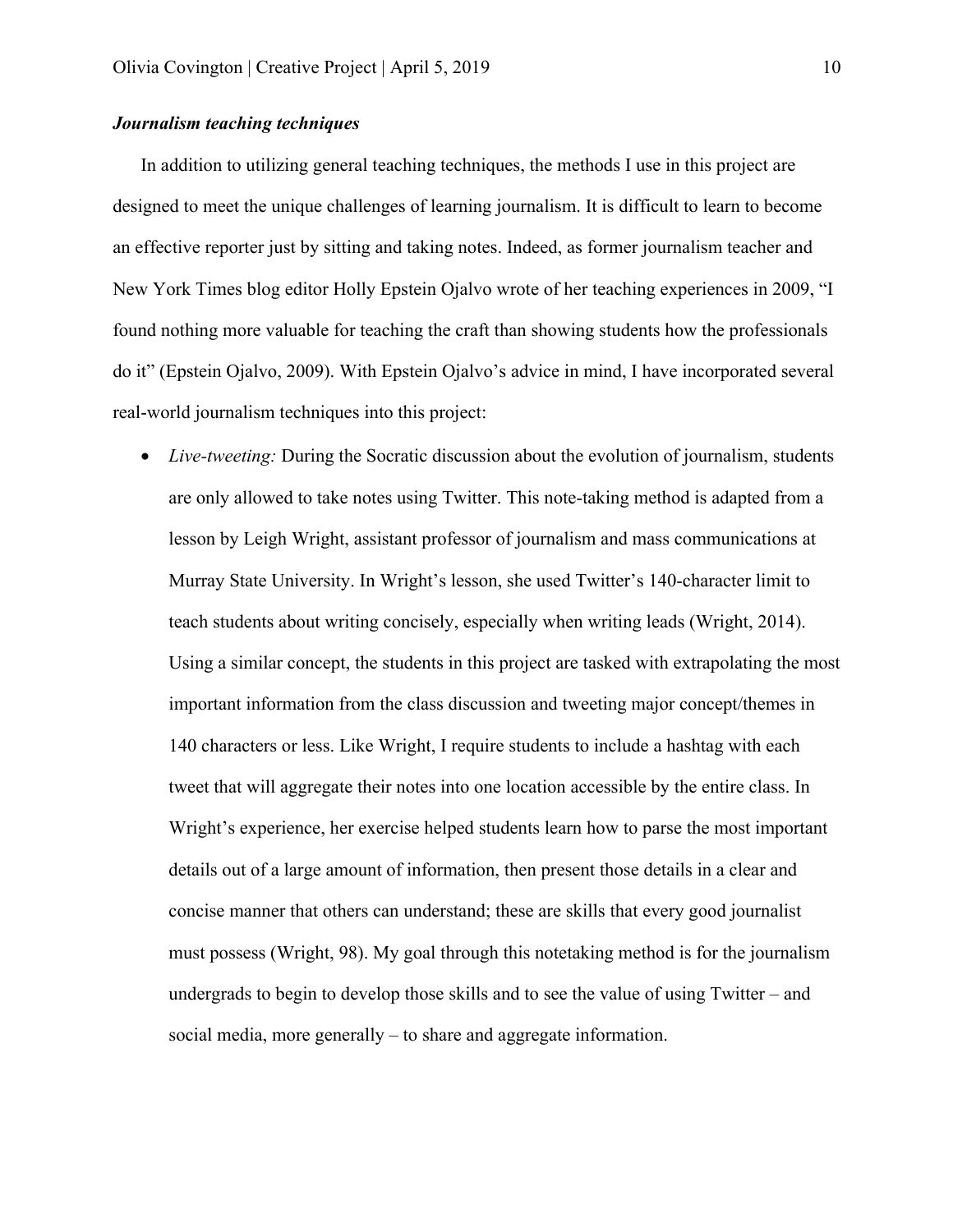- *Handwritten notes:* During the lecture on the uses and gratifications theory, students are required to takes notes by hand in a traditional reporter's notebook. This requirement serves two purposes. First, as future journalists, students must learn how to quickly jot down notes, a skill they will need in the field if they are unable to electronically record interviews. And second, research has shown that writing notes by hand, rather than typing, helps students learn and retain more information (Eck, 2014). This exercise is specifically designed for the U&G lecture because the theory is an academic concept with key points that students must learn; given the research about handwritten notes, having students write the key points out by hand makes it more likely that the points will stick in their minds. Additionally, like the use of a class hashtag for the live-tweeting assignment, having students write their notes by hand gives them resources to look back to as the lessons progress and we begin to apply the U&G theory to real-world examples. Further, like the live-tweeting exercise, this requirement is designed to help the future journalists strengthen their active listening and note-taking skills.
- *In-class examples:* As mentioned above, journalism students generally learn best when they see real-world journalists working in the field. That is why Lesson Plan 2 is so important. The in-class examples I have aggregated come from some of the most reputable news organizations in the country, including the New York Times and the Washington Post; these are organizations young journalism students admire and dream of working for. I also include examples from the Indianapolis Star, the largest newspaper in Indiana's largest city. Considering many journalists start their careers in local journalism, it will be beneficial for them to see how a mid-sized organization like IndyStar uses its resources to tell stories that matter to the community. Finally, I use examples from The Indiana Lawyer, the newspaper I work for, to allow me to draw on my personal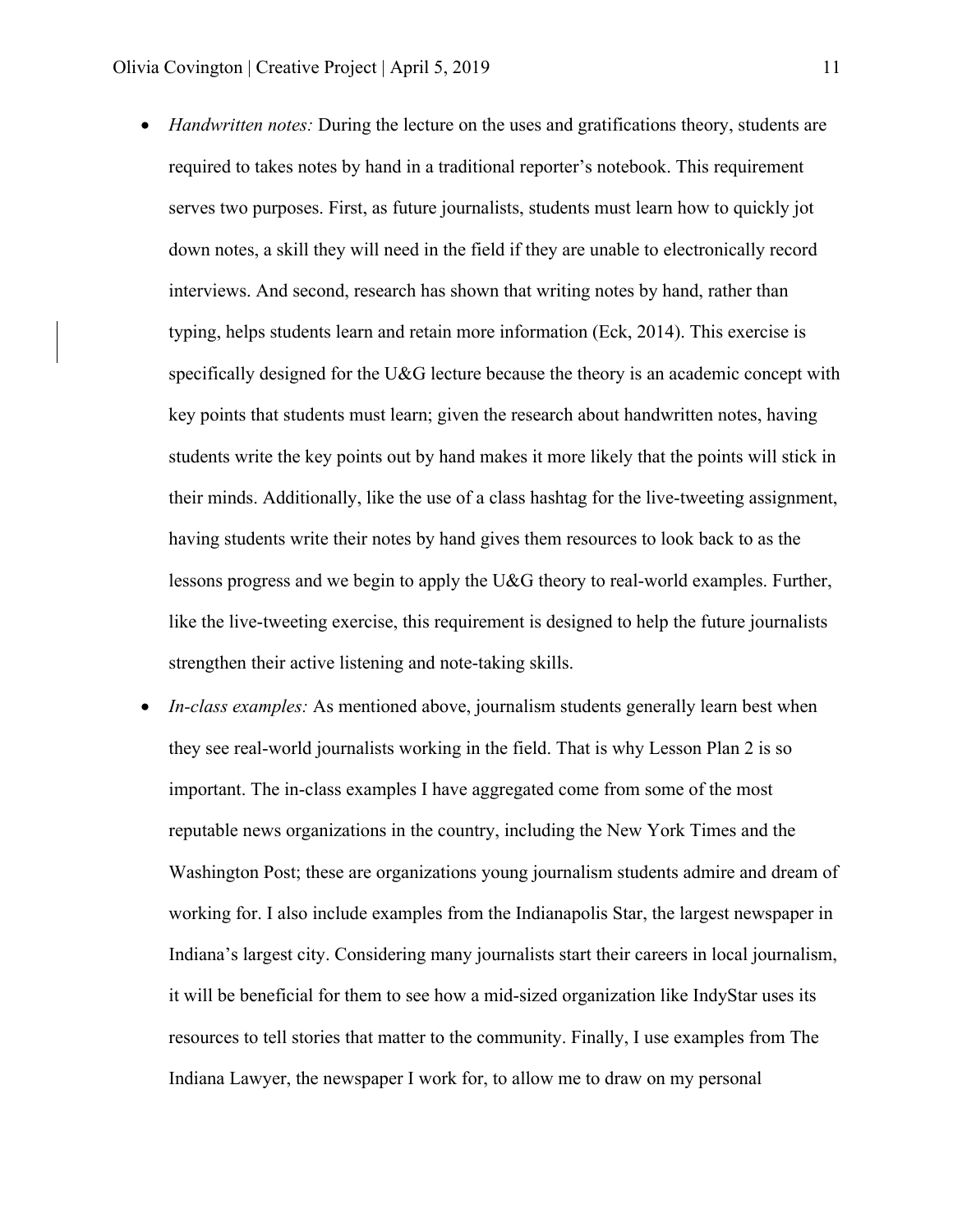experience as a teaching tool. Students will be able to see a seasoned reporter standing in front of them and telling them that it is possible for print and social media to work together.

• *In-class project:* In an article for Nieman Lab, former Washington Post Executive Editor Len Downie, who is now on the faculty at Arizona State University's Walter Cronkite School of Journalism and Mass Communication, advocates for a "teaching hospital" method of learning journalism – like future doctors, Downie says, future journalists should learn by doing. Downie says students should be out in the field, producing articles and content for the nation's largest news organizations (Downie, 2012). We do not have time for that level of real-world submersion in this project, but the in-class project has a similar, albeit simulated, effect.

During the project, students are presented with a concrete set of facts, which is inherently different from the newsgathering they would do in the real-world (hence the "simulation"). However, the in-class project still gives students opportunities to flex their newsgathering muscles while also demonstrating their ability to combine traditional and new media storytelling techniques. First, from a newsgathering perspective, the project requires students to explain who their sources would be, what information they would want to present to their audiences, and what content they would want to share on social media. Then, storytelling comes into play when students explain how they would present their content on the various platforms they choose. For example, is the print article a Q&A? Did they live-tweet an event? Did they create an Instagram story? As Downie explains, allowing students to practice these skills in an academic setting gives them "a leg up on competition for jobs when they graduate" because they already have some realworld training (Downie, 2012).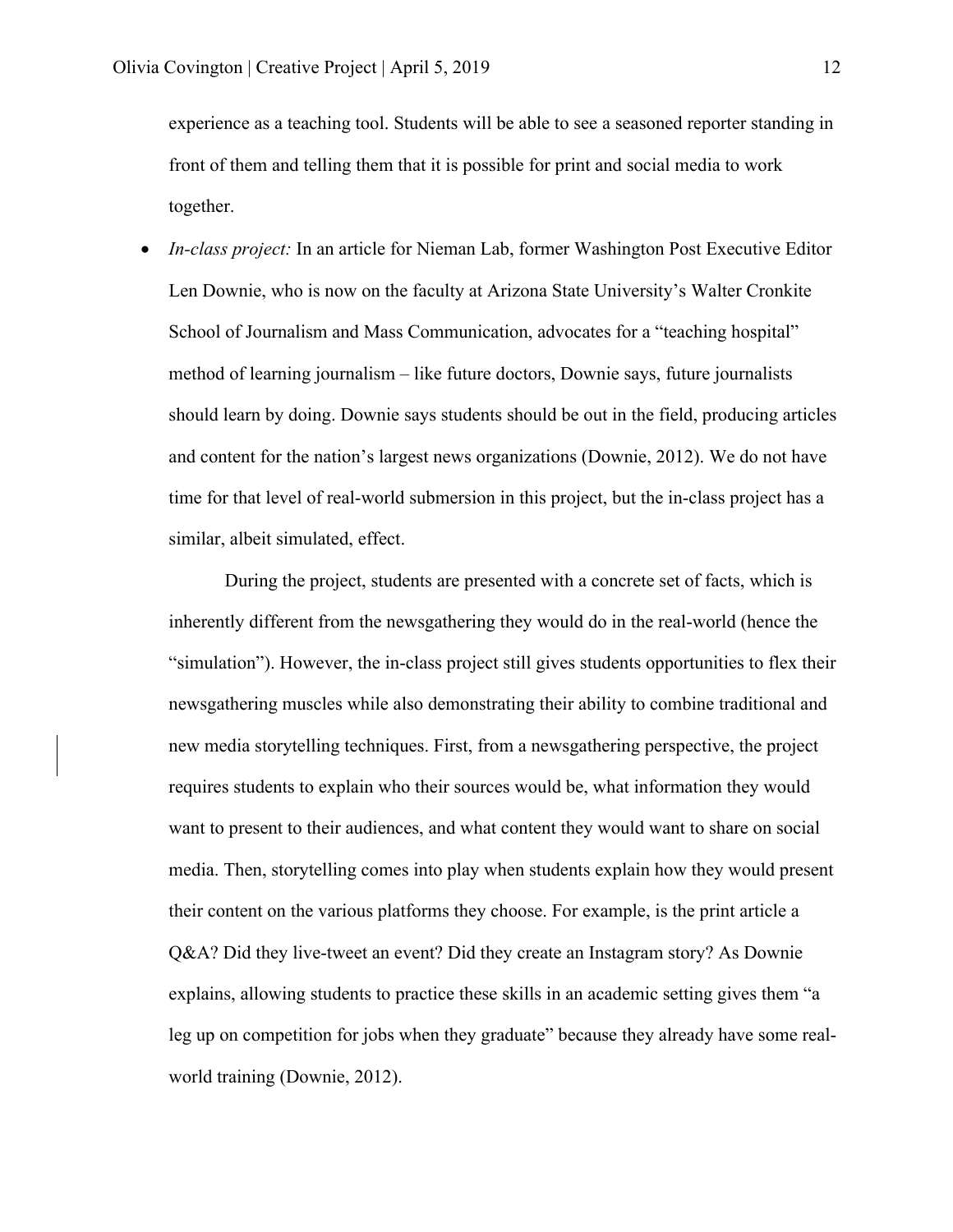### *Teaching future journalists*

Like their students, journalism instructors must be well-versed in the changing media landscape in order to effectively advise future journalists on how to navigate that landscape. In practice, this means journalism instructors must understand the uses and gratifications of print and social media and how those uses and gratifications overlap and diverge. At the outset of the Digital Revolution in the mid-1990s, journalism teachers largely ignored the U&G theory and simply tried to translate their print-based teaching techniques to the new world of online journalism. But now recognizing the inherent differences between a newspaper and a social media website, schools devote entire classes exclusively to teaching students how to effectively leverage online journalism, including social media (Ureta, 2018).

Ureta and Fernandez (2018) believe teaching journalism in this digital news environment requires a "distinctively proactive approach to teaching" wherein the instructor's role is to "facilitate the learning process and encourage students to become active agents and the drivers of their own educational experiences" (pp. 886-887). In other words, after providing examples, journalism instructors should get out of the way and allow their students to learn the craft by trying it on their own. That is the teaching philosophy embedded in this project: I, as the instructor, am there to provide guidance, but the students take control of their learning through the immersive teaching techniques. My role as the instructor is to ensure students understand the real-world relevance of their in-class learning. As Ureta and Fernandez explain, "the more conscious students are that what they are doing in the classroom reflects what they will be called on to do in a professional situation after graduation, the greater their implication in a given project will be" (2018, p. 888).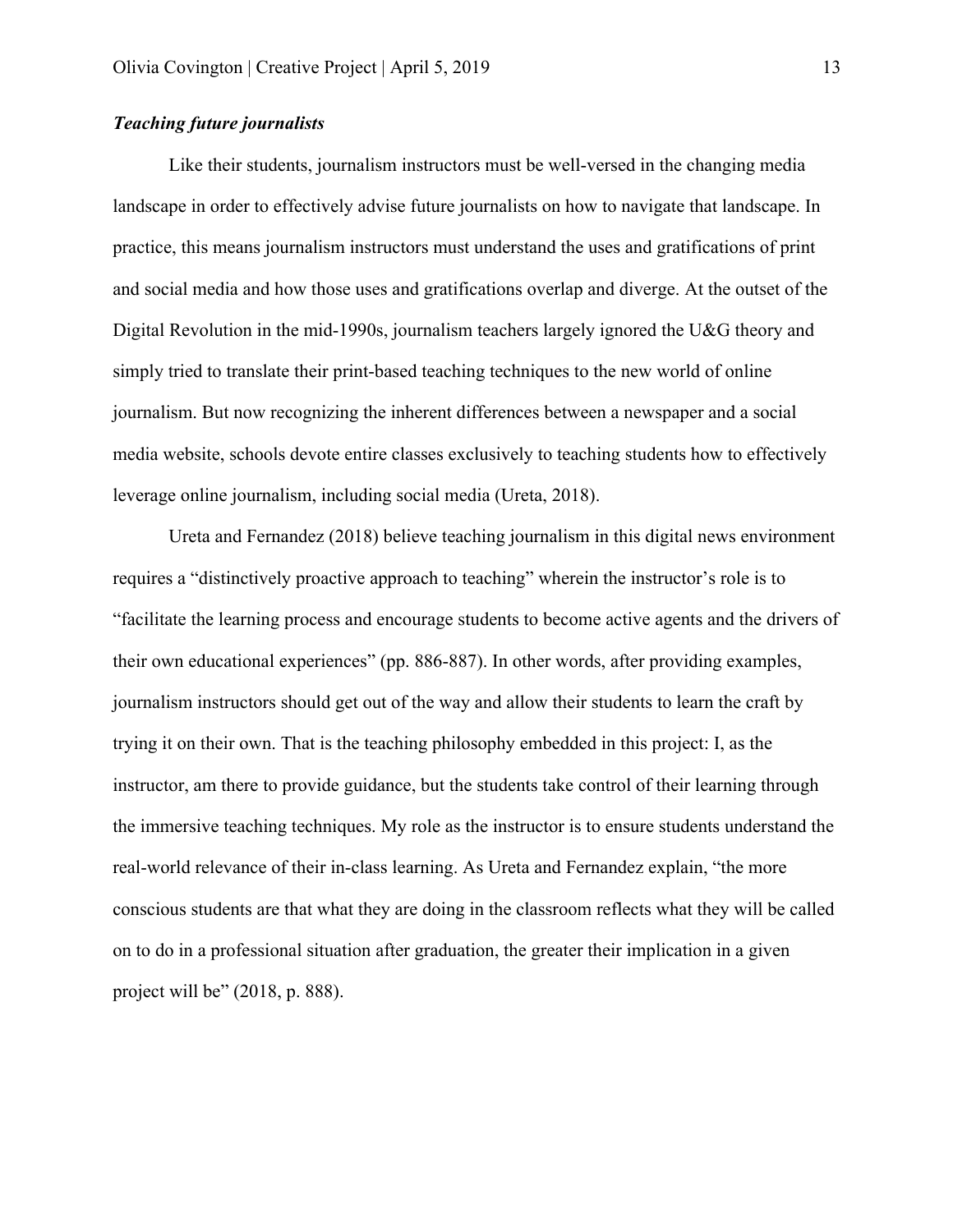### **Methods**

Teaching students about integrating print and social media, in this project, is a three-part process manifested in a three-part lesson plan, designed to be taught over three class periods. The lessons are broken down as follows:

**Part 1 (Appendix A):** The first part of my lesson includes a comprehensive look at the history of the news industry, including print, broadcast, and digital news. The idea is to establish that while the way people receive their news (in a newspaper, on the TV, or on their phones) may change, basic newsgathering techniques have not significantly changed. Additionally, this portion of the lecture will examine how the role of the journalist has both changed and stayed the same in light of technological changes. Highlighting remaining similarities between traditional and new media helps young journalism students understand that different forms of news presentation can successfully work together to create an exceptional news product. Students are encouraged to share their thoughts and knowledge about changes in journalism through the Socratic method, and they must live-tweet their notes, as explained above. If necessary/desired, students can create a Twitter account specifically designated for their work in this class. As the instructor, I provide a hashtag for students to use, then review the tweets to gauge students' comprehension of the main points of the discussion and their engagement with the class.

This lesson also explores the uses and gratifications theory. In addition to learning what the theory is and how it has evolved into the 21<sup>st</sup> century, the lesson looks at how the theory can be applied in the context of the integration of social media and traditional journalism. What do readers want out of their newspapers, and how do those wants differ from what readers want out of social media? How do those wants overlap? If we can begin to answer the overlap question, then we can begin to understand how to successfully integrate print and social media platforms. This portion of the lesson is lectured-based in order to ensure students understand the basic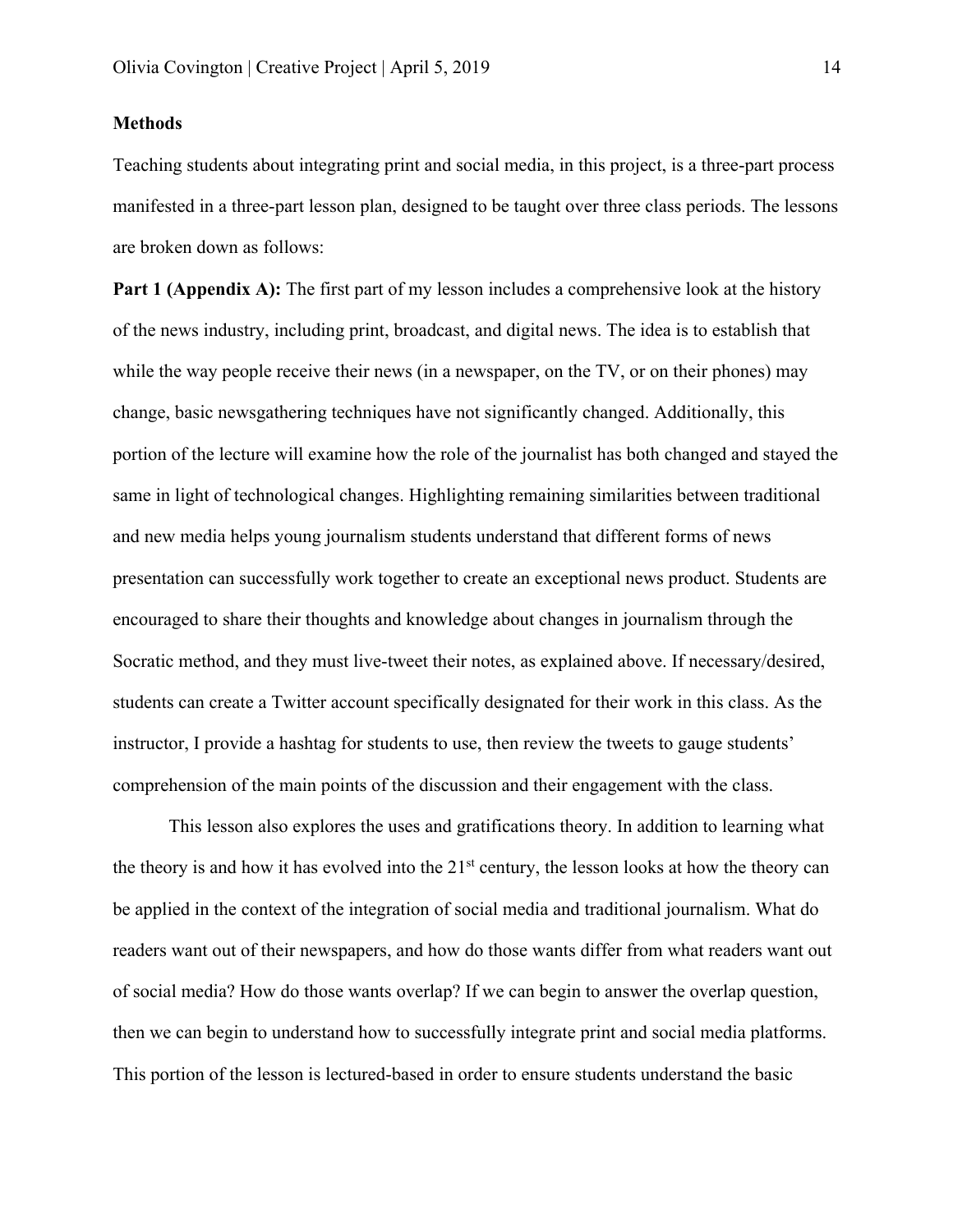principles of the U&G theory. The lecture also includes opportunities for students to share their thoughts about the reasons why people use social media, consume news, etc. Students are required to take notes by hand to practice their active listening and note-taking skills.

**Part 2 (Appendix B):** After looking at how the news industry has evolved, the lesson switches to a specific focus on how the print industry has adopted social media, and vice-versa. This part of the lesson includes real-world examples of how modern news agencies use social media to supplement their print pieces. For example, a journalist can tweet out breaking news with a teaser to more in-depth, exclusive coverage available in print or on the newspaper's website. Returning to the U&G theory, this lesson also examines the ways in which today's news consumers use different social media outlets. During this lesson, I show students recent examples of news organizations using newspapers and social media to engage with audiences.

**Part 3 (Appendix C):** The final part of the lesson involves hands-on learning. Students are given a fictional political news story that they must share via print, online, and social media. They are charged with putting what they have learned from the previous two lessons into practice by determining which pieces of information should be shared on which platforms. While students do not have to write the print and online stories, they are required to outline how they would approach those stories, explaining who their sources would be, how they would structure their articles, etc. However, students are required to create the social media posts.

**Homework assignments:** In addition to the three-part lesson, I developed two homework assignments that students are asked to complete after the first two lessons. The idea of the homework assignments is to reinforce the point that different media can be used to tell the same story, but in different ways. Included in this project are the assignment hand-outs **(Appendix D)**  and sample responses **(Appendices E and F)**.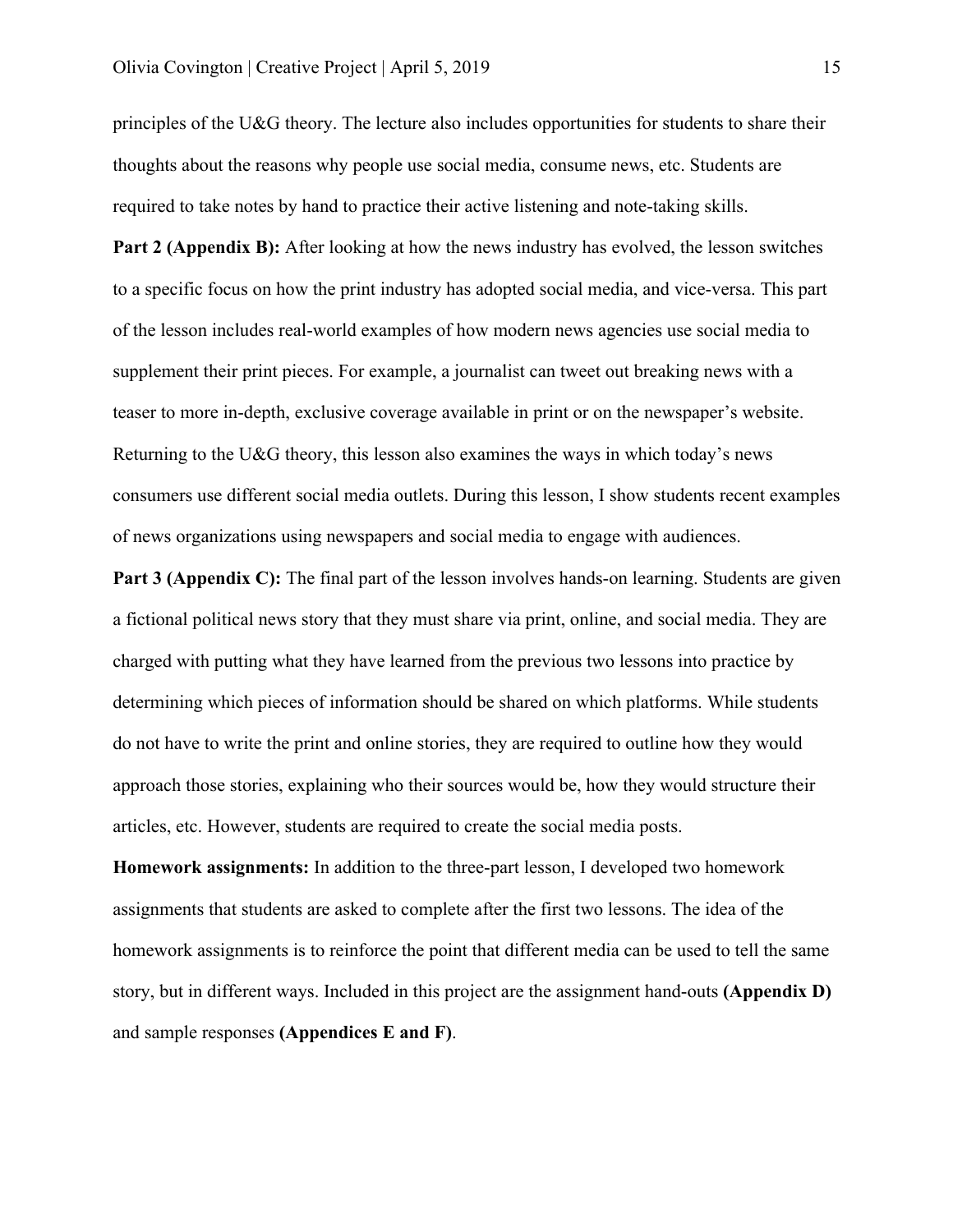- *Homework assignment 1:* The first assignment tasks students with finding three similarities between print and social media. Using the U&G theory, what are the common reasons news consumers would choose to read a newspaper and use social media? Why should journalists care about these reasons? Students must write a two-page paper explaining their rationale.
- *Homework assignment 2:* The second assignment asks students to find examples of journalists effectively using both print and social media to tell one story. This is a continuation of the in-class examples I provided to the students, the difference being that the assignment requires them to find those examples on their own.

**Independent reading/quiz:** In addition to their homework assignments, students are given a brief article about the uses and gratifications theory to reinforce the concepts learned during the first class. At the beginning of the second class, students are given a quiz based on the article to test their knowledge of the basics of the U&G theory. The article can be found here, and a copy of the quiz is included as part of this project **(Appendix G)**:

#### http://www.communicationstudies.com/communication-theories/uses-and-gratifications-theory

Then, after the second class, students are given an article about the social media strategy at the Milwaukee Journal Sentinel, referenced above, to reinforce the in-class discussion about integrating print and social media. The article is available here:

https://www.poynter.org/reporting-editing/2019/the-milwaukee-journal-sentinel-stopped-puttingevery-single-story-on-social-media-and-tripled-its-following/

#### **Conclusion**

Today's journalists are under a lot of pressure, and journalism students know that. They hear the horror stories about layoffs, declining ad revenues, and newspapers shuttering operations. They see the demands for constant news updates and complete accuracy – after all,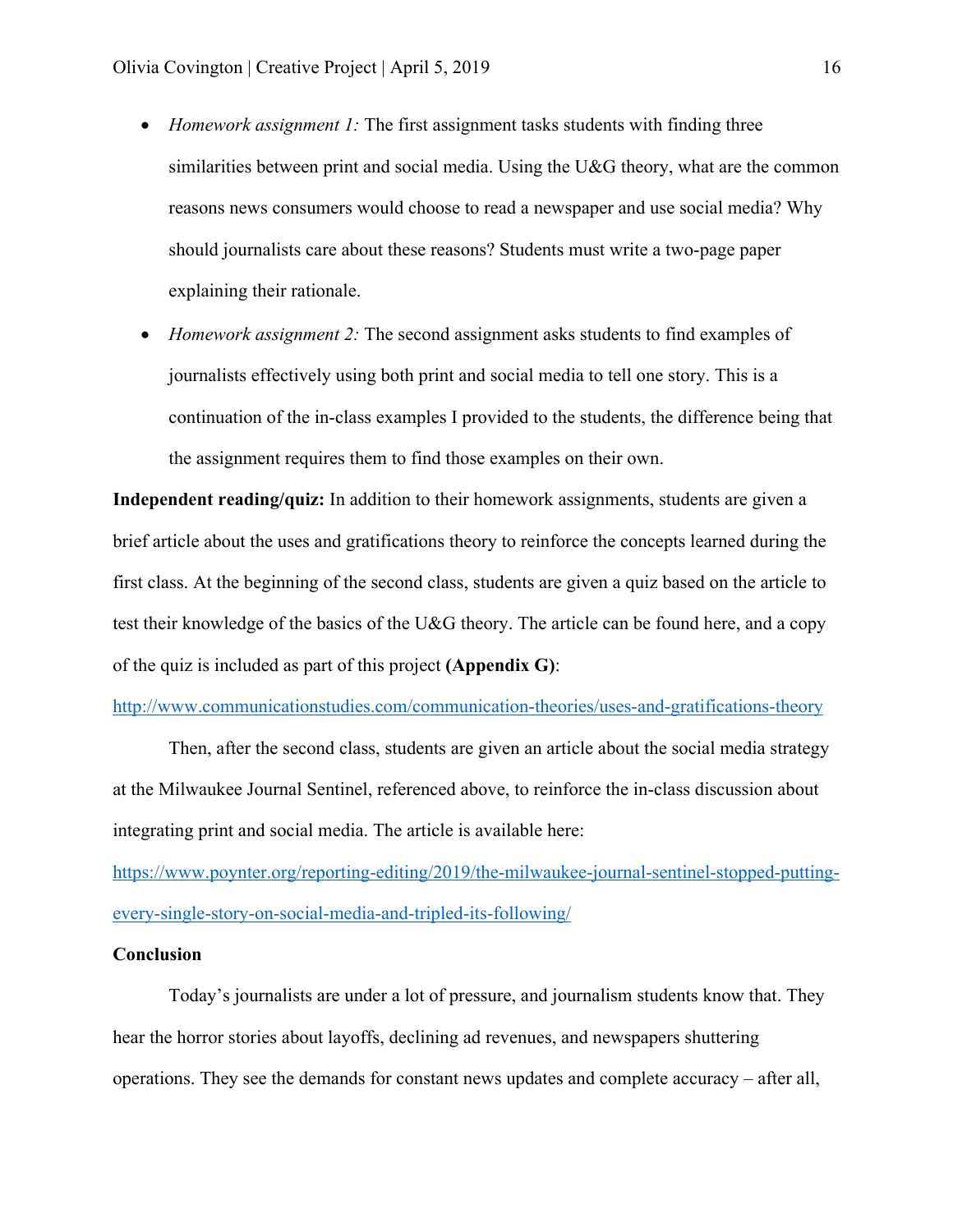journalism students are also news consumers, and they know the expectations they have of their preferred news outlets. They know that being a journalist in today's world is about more than simply attending government meetings and providing coverage the next day; journalists are now expected to be heavily engaged with their communities and provide real-time coverage of all aspects of community life. This can seem daunting, overwhelming, and to some, impossible.

It is true that the demands of a modern journalist are far different than they were a century, or even a decade, ago, thanks in large part to the rise of social media and the birth of a generation that has grown up never knowing life without the Internet. But underscoring the expectations of news in the digital age are the unchanging fundamentals of journalism. Reporters are still expected to seek truth and report it fairly and accurately, and they are still expected to be the watchdogs of government in democratic societies. Though the platforms might have changed, the basic techniques of being a journalist have not: we still have to find sources, interview them, ask the hard questions, and share what we learn with our audiences, allowing readers to make their own judgments. If journalism students understand these basic duties, they can apply those duties to any number of platforms, be it a newspaper, a website, or a social media app. The key, though, is to understand how news consumers use each of those platforms to ensure the right information is reaching the right audience.

That is what this project aims to do: teach journalism students how to apply the basic tenets of reporting across print and social media platforms in a manner that effectively engages audiences. If students understand the basic reporting and storytelling techniques, and if they understand why news consumers use different news platforms, then they will be well-equipped to handle the demands of being a journalist in today's digital world. It is up to experienced professionals to help the next generation of reporters see the value in combining traditional and new media techniques, and this project is meant to illuminate that value. Journalism may be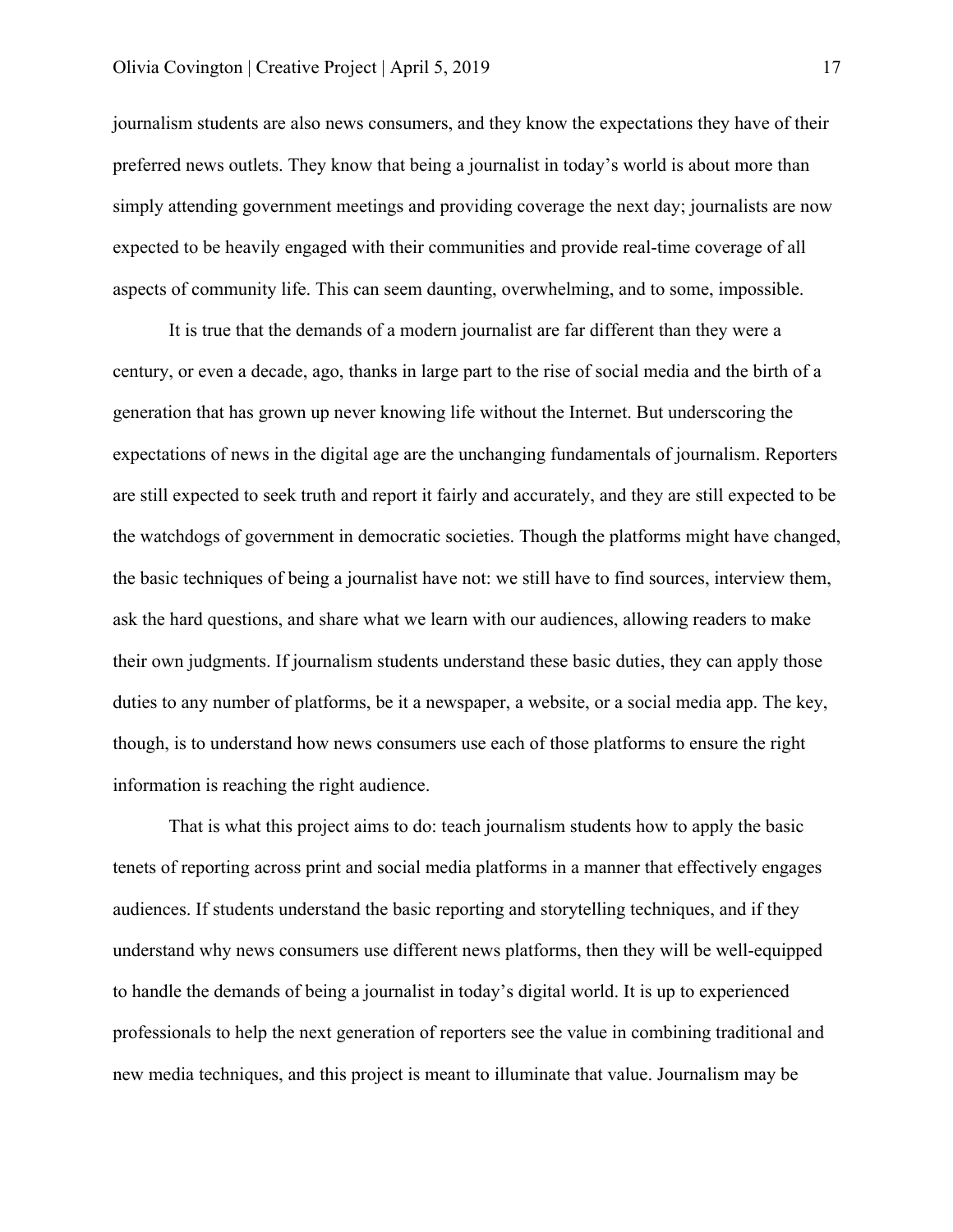changing, but the need for well-trained reporters who can reach multiple audiences has always

remained.

### **References**

- 1. Bogart, L. (1982). Newspapers in Transition. *The Wilson Quarterly, 6 (5),* pp. 58-70. https://www.jstor.org/stable/40256389.
- 2. Chandrasekhar, C.P. (2013). The Business of News in the Age of the Internet. *Social Scientist,* 41 (5/6), pp. 25-39. https://www.jstor.org/stable/23611116.
- 3. Characteristics of Learning Styles (2019). *Lincoln Land Community College. https://www.llcc.edu/student-services/cas/helpful-handouts/characteristics-of-learningstyles-2/*
- 4. Compaine, B. (2002). Global Media. *Foreign Policy* (133), pp. 20-22, 24, 26, 28. https://www.jstor.org/stable/3183548.
- 5. Downie, L. (2012). Len Downie: The teaching hospital model works, but it will require drastic change. *Nieman Lab. http://www.niemanlab.org/2012/09/len-downie-theteaching-hospital-model-works-but-it-will-require-drastic-change/*
- 6. Eck, A. (2014). For More Effective Studying, Take Notes With Pen and Paper. *PBS. https://www.pbs.org/wgbh/nova/article/taking-notes-by-hand-could-improve-memory-wt/*
- 7. Esptein Ojalvo, H. (2009). Teaching and Learning About Journalism. *The New York Times: The Learning Network. https://learning.blogs.nytimes.com/2009/11/13/teachingand-learning-about-journalism/*
- 8. Forbes Communications Council (2018). Does Print Still Have A Place In The Future of Advertising? 10 Experts Weigh In. *Forbes. https://www.forbes.com/sites/forbescommunicationscouncil/2018/03/02/does-print-stillhave-a-place-in-the-future-of-advertising-10-experts-weigh-in/#648b220b5fc6*
- 9. Hansen, B. (2018). You guide to understanding and adapting to different learning styles. *Cornerstone University. https://www.cornerstone.edu/blogs/lifelong-learningmatters/post/your-guide-to-understanding-and-adapting-to-different-learning-styles*
- 10. Hare, K. (2019). The Milwaukee Journal Sentinal stopped putting every single story on social media and tripled its following. *Poynter. https://www.poynter.org/reportingediting/2019/the-milwaukee-journal-sentinel-stopped-putting-every-single-story-onsocial-media-and-tripled-its-following/*
- 11. How to Use the Socratic Method in the Classroom (2018). *Carleton College: The Science Education Resource Center at Carleton College: Pedagogy in Action: The SERC Portal for Educators. https://serc.carleton.edu/sp/library/socratic/fourth.html*
- 12. Lecturing Effectively. *University of Waterloo: Centre For Teaching Excellence. https://uwaterloo.ca/centre-for-teaching-excellence/teaching-resources/teachingtips/lecturing-and-presenting/delivery/lecturing-effectively-university*
- 13. Newspapers Fact Sheet (2018). *Pew Research Center: Journalism & Media. https://www.journalism.org/fact-sheet/newspapers/*
- 14. Quan-Hasse, A. (2012). Is the Uses and Gratifications Approach Still Relevant in a Digital Society? Theoretical and Methodological Applications to Social Media. *Journal of Mass Communication and Journalism, 2 (7).* Pp. 1-3. DOI: 10.4172/2165- 7912.1000e124.
- 15. Ureta, A.L. and Fernandez, S.P. (2018). Keeping pace with journalism training in the age of social media and convergence: How worthwhile is it to teach online skills? *Journalism. 19(6).* Pp. 877-891. DOI: 10.1177/1464884917743174.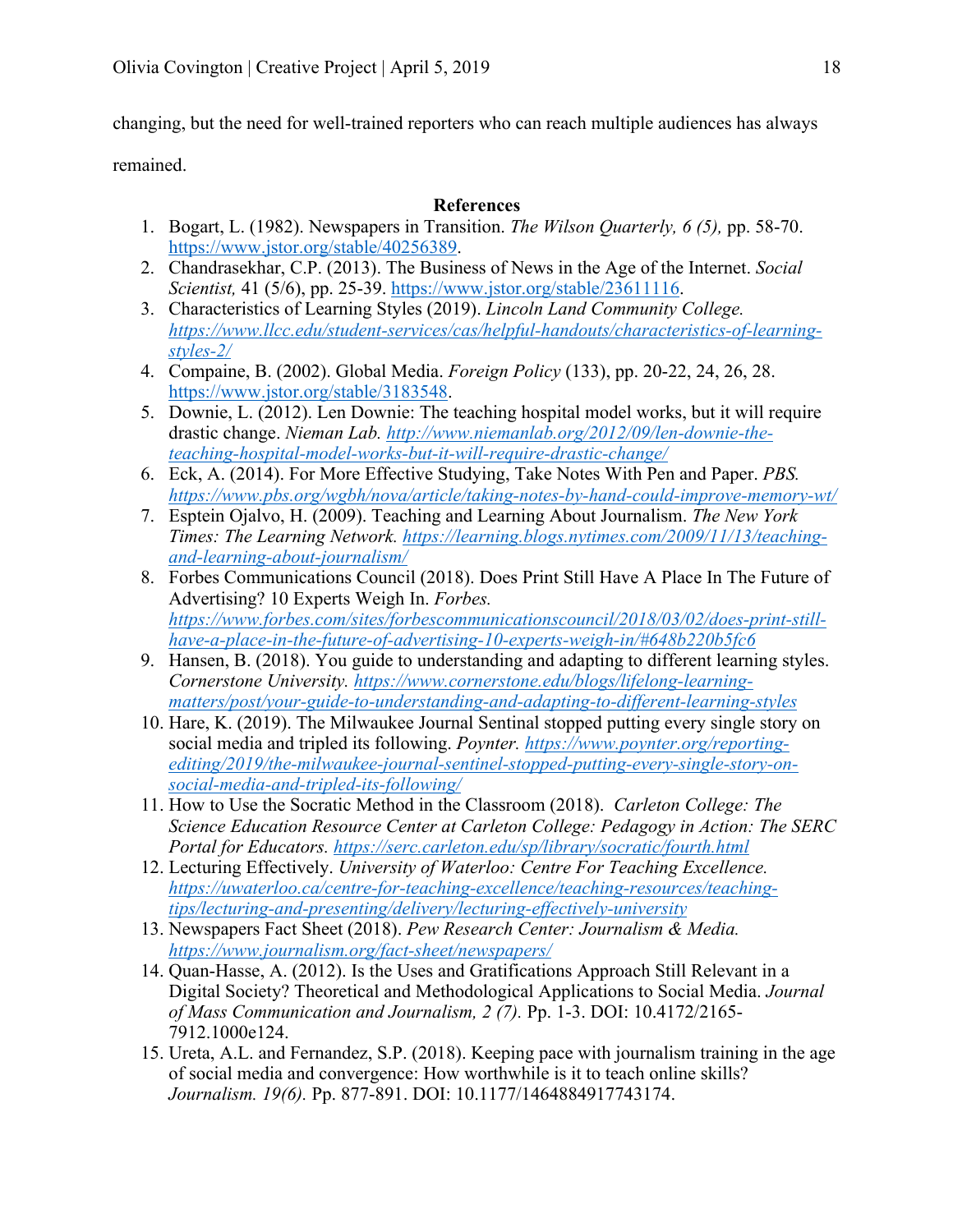- 16. Uses and Gratifications Theory (2019). *Communication Studies. http://www.communicationstudies.com/communication-theories/uses-and-gratificationstheory*
- 17. Whiting, A. & Williams, D. (2013). Why people use social media: A uses and gratifications approach. *Qualititative Market Research.* Pp. 362-369. DOI: 10.1108/QMR-06-2013-0041.
- 18. Wright, L. (2014). Tweet Me A Story. *Web Writing: Why and How for Liberal Arts Teaching and Learning.* (87-98) J. Daughtery and T. O'Donnell (eds.). Digitalculturebooks, University of Michigan Press.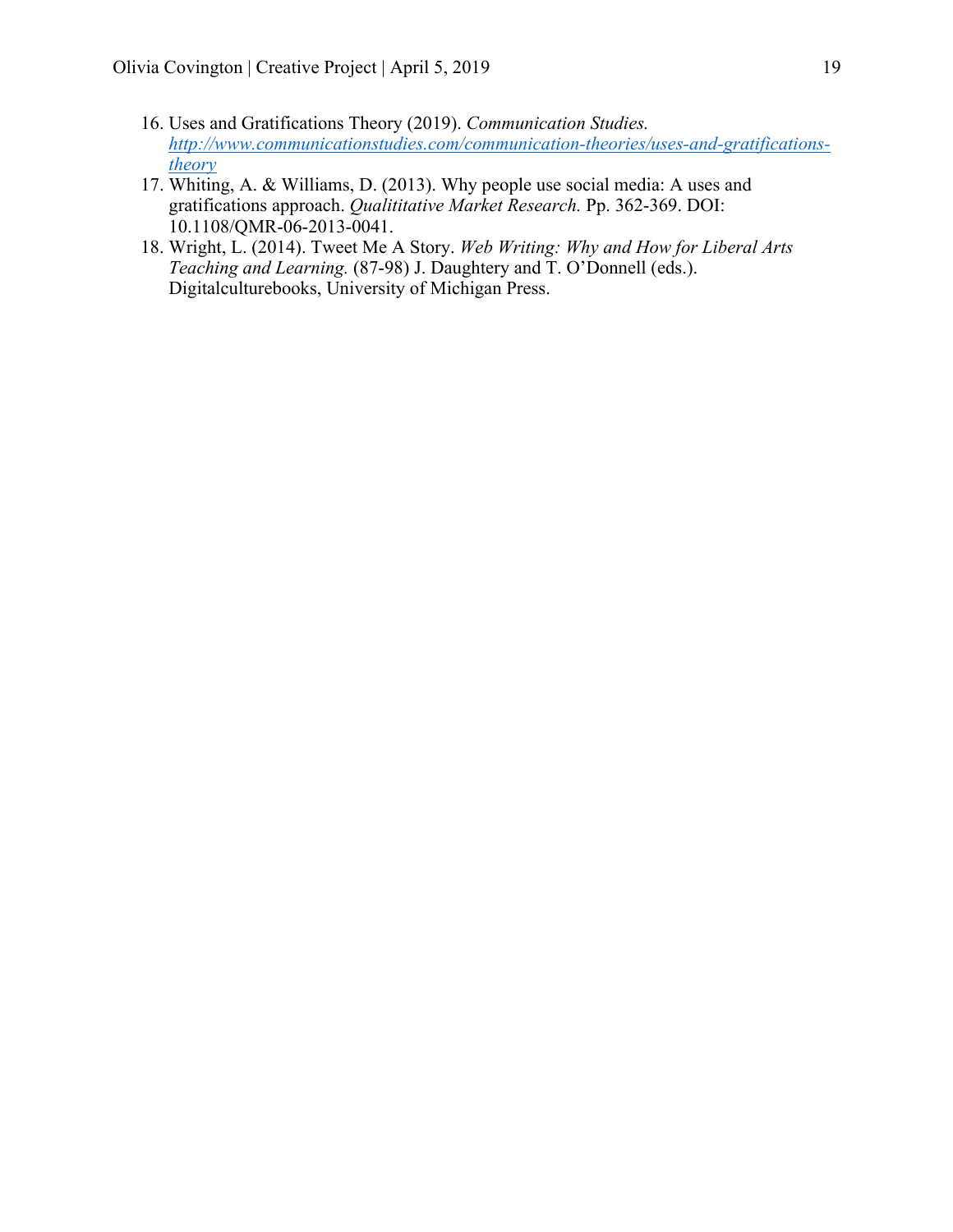# **APPENDIX A**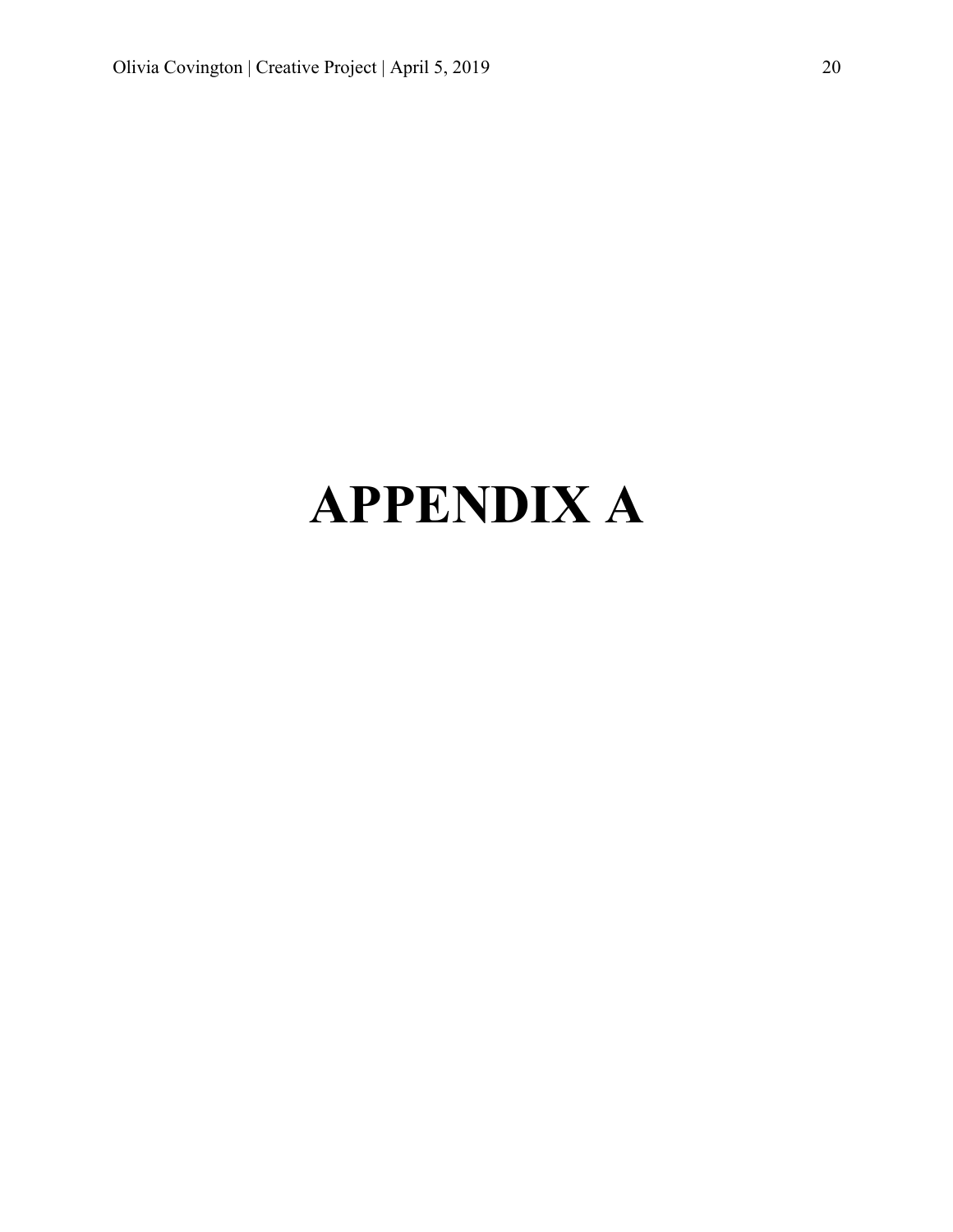### Olivia Covington | Creative Project | April 5, 2019 21 Lesson Plan 1

Course: Staying Relevant: Learning Print Journalism in a Digital World

Lesson plan template from: http://www.humber.ca/centreforteachingandlearning/instructional-strategies/teaching-methods/course-developmenttools/building-lesson-plans.html

Learning Outcomes associated with lesson:

Students will review and understand the evolution of journalism, including how newsgathering and storytelling techniques have changed and how they have stayed the same. Students will also learn about the concept of uses and gratifications theory and begin to apply the theory in a journalistic context.

| <b>TIME</b> | <b>CONTENT</b>     | TEACHING METHODS/KEY POINTS                                                 | <b>RESOURCES</b>      |
|-------------|--------------------|-----------------------------------------------------------------------------|-----------------------|
| 10          | Introduction       | -Opening question: *While holding up newspaper* How many of you have        | Newspaper, preferably |
| min.        | Questions to begin | read one of these in the last 10 years? 5 years? 1 year? 6 months? 1 month? | a current edition     |
|             | conversation       | What about your parents? Your grandparents?                                 |                       |
|             |                    | *Desired talking points:                                                    |                       |
|             |                    | Why do you think people still read newspapers? Nostalgia?<br>$\bullet$      |                       |
|             |                    | Information? Uncomfortable with technology?                                 |                       |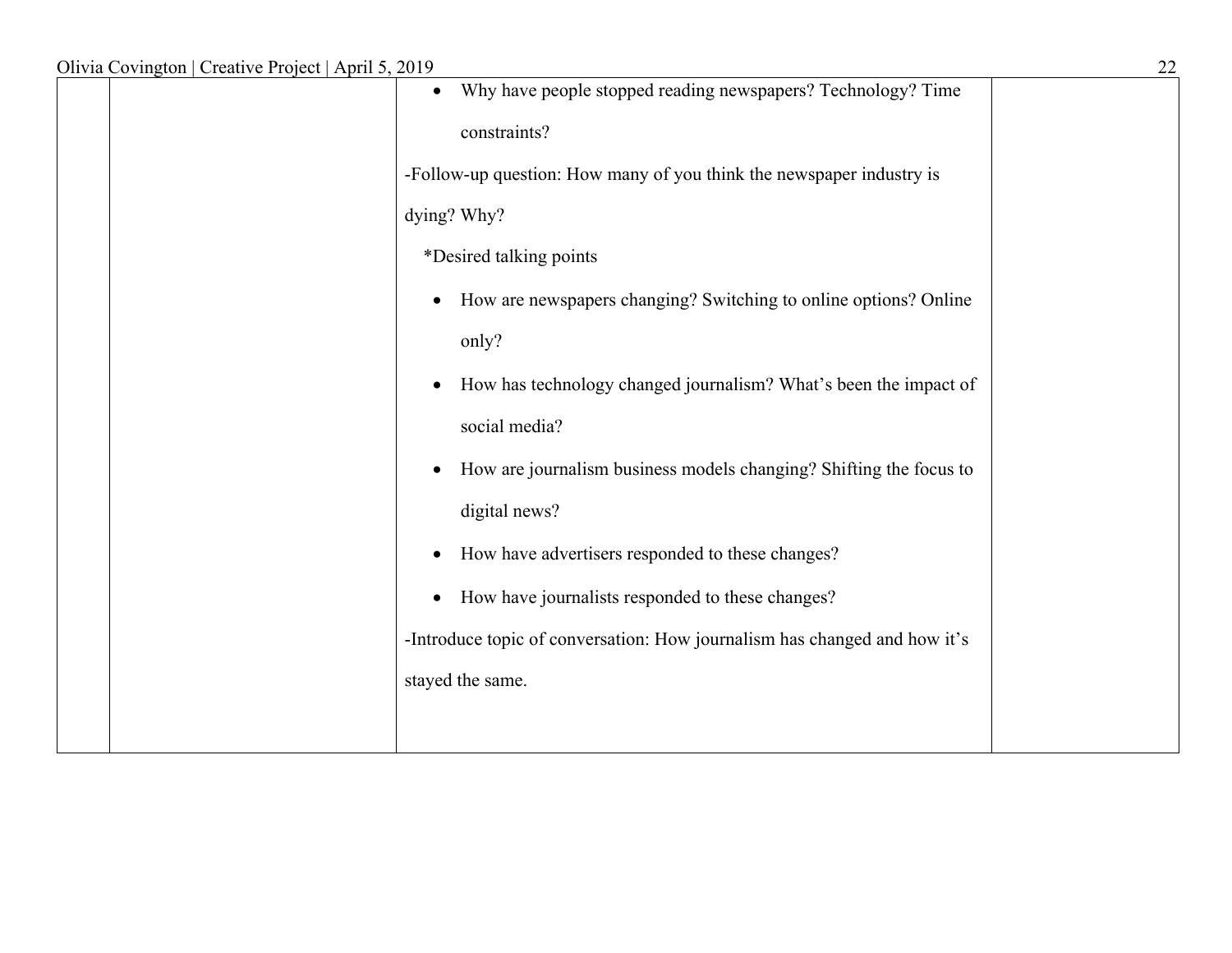|             | Olivia Covington   Creative Project   April 5, 2019<br>23 |                                                                               |                                                                    |                    |  |
|-------------|-----------------------------------------------------------|-------------------------------------------------------------------------------|--------------------------------------------------------------------|--------------------|--|
| 5           | Knowledge Check                                           | -"Think about what you know about journalism. How do you get the news         |                                                                    |                    |  |
| min.        | Activate previous knowledge<br>$\bullet$                  |                                                                               | now? How did you get the news when you were a kid? What about your |                    |  |
|             | of: Journalism and news                                   | parents?"                                                                     |                                                                    |                    |  |
|             | consumption                                               | -"Now think about some of the journalists you know $- TV$ reporters, radio    |                                                                    |                    |  |
|             |                                                           | personalities, newspaper reporters, etc. What are their roles in our society? |                                                                    |                    |  |
|             |                                                           | How do they find their stories? How do they conduct interviews? Have you      |                                                                    |                    |  |
|             |                                                           | ever been interviewed? How did the journalist talk to you?"                   |                                                                    |                    |  |
| <b>TIME</b> | <b>CONTENT</b>                                            | <b>TEACHING METHODS/KEY</b>                                                   | <b>EVALUATION METHOD</b>                                           | <b>RESOURCES</b>   |  |
|             |                                                           | <b>POINTS</b>                                                                 |                                                                    |                    |  |
| 25          | Learning Objectives                                       | -Socratic Method used to foster                                               | -Students take notes using Twitter                                 | Internet access to |  |
| min.        | 1) Establish concept of                                   | discussion/reflection on students'                                            | and the class hashtag, #JOUR101                                    | allow for live-    |  |
|             | "journalism"                                              | existing knowledge                                                            |                                                                    | tweeting           |  |
|             | Discuss changes in journalism<br>2)                       | -Key takeaways:                                                               | Teacher questions:                                                 |                    |  |
|             | Discuss journalistic<br>3)                                | Journalism has obviously                                                      | -What is journalism?                                               |                    |  |
|             | newsgathering, storytelling                               | changed since the early days                                                  | - Is journalism different today than it                            |                    |  |
|             | techniques                                                | of newspapers, and the                                                        | was when newspapers started in the                                 |                    |  |
|             |                                                           | Internet has brought about                                                    | 18 <sup>th</sup> century?                                          |                    |  |
|             |                                                           | some of the most significant                                                  | - What does it mean to be a                                        |                    |  |
|             |                                                           | changes                                                                       | journalist?                                                        |                    |  |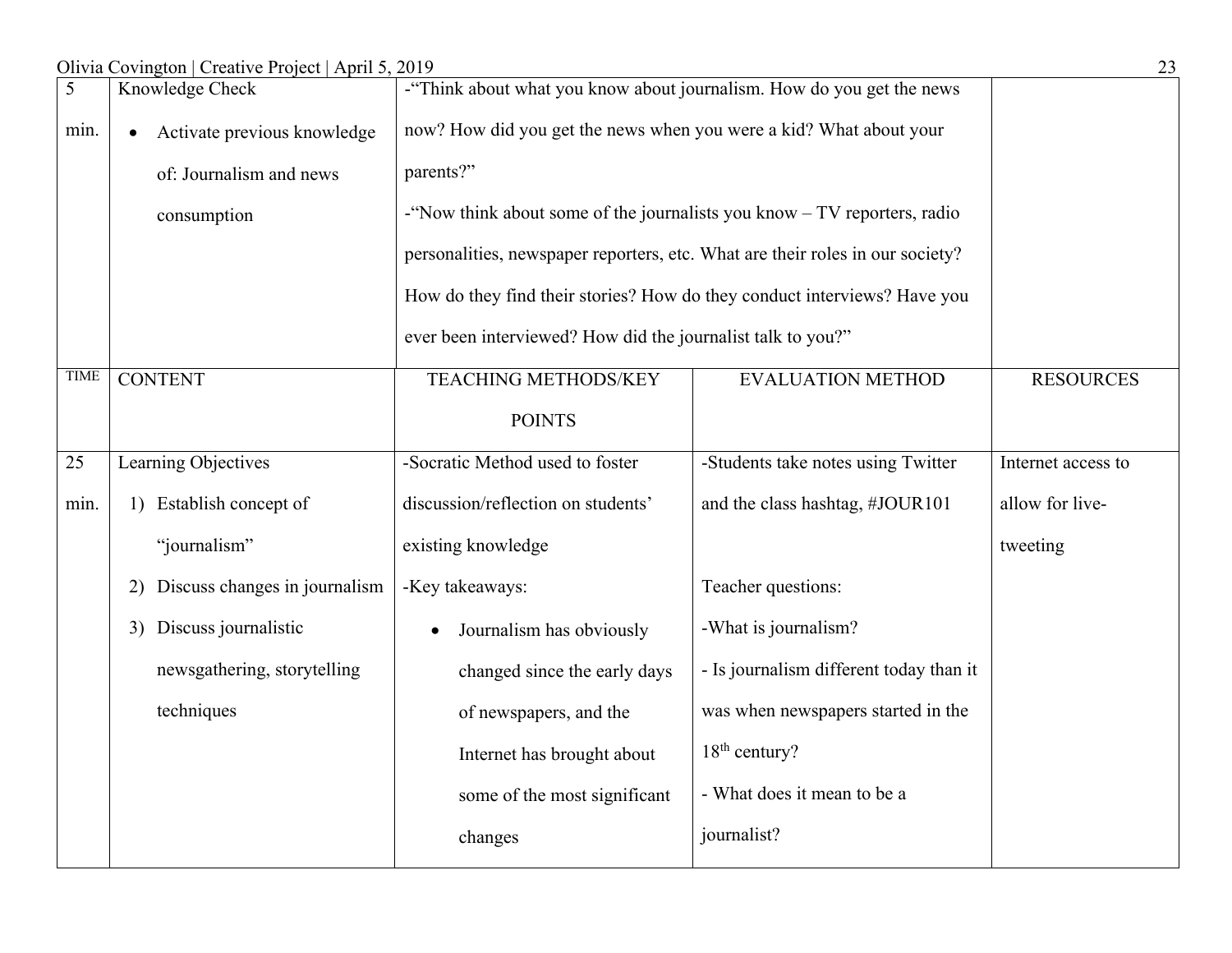|  | Newsgathering/storytelling<br>$\bullet$ |                                             |  |
|--|-----------------------------------------|---------------------------------------------|--|
|  | techniques are still similar -          | Desired talking points:                     |  |
|  | journalists must seek the truth         | -Journalism is about sharing the truth      |  |
|  | and report the facts                    | In America, journalists strive<br>$\bullet$ |  |
|  |                                         | to share the truth about the                |  |
|  |                                         | government                                  |  |
|  |                                         | -Technology has drastically changed         |  |
|  |                                         | journalism                                  |  |
|  |                                         | TV and radio brought the<br>$\bullet$       |  |
|  |                                         | news to "life"                              |  |
|  |                                         | The internet made the news<br>$\bullet$     |  |
|  |                                         | cheaper/more accessible                     |  |
|  |                                         | Social media took the news<br>$\bullet$     |  |
|  |                                         | on the go and made it                       |  |
|  |                                         | instantaneous                               |  |
|  |                                         | Journalism is now easier in<br>$\bullet$    |  |
|  |                                         | some ways (more access to                   |  |
|  |                                         | info), but harder in others                 |  |
|  |                                         | (more pressure)                             |  |
|  |                                         |                                             |  |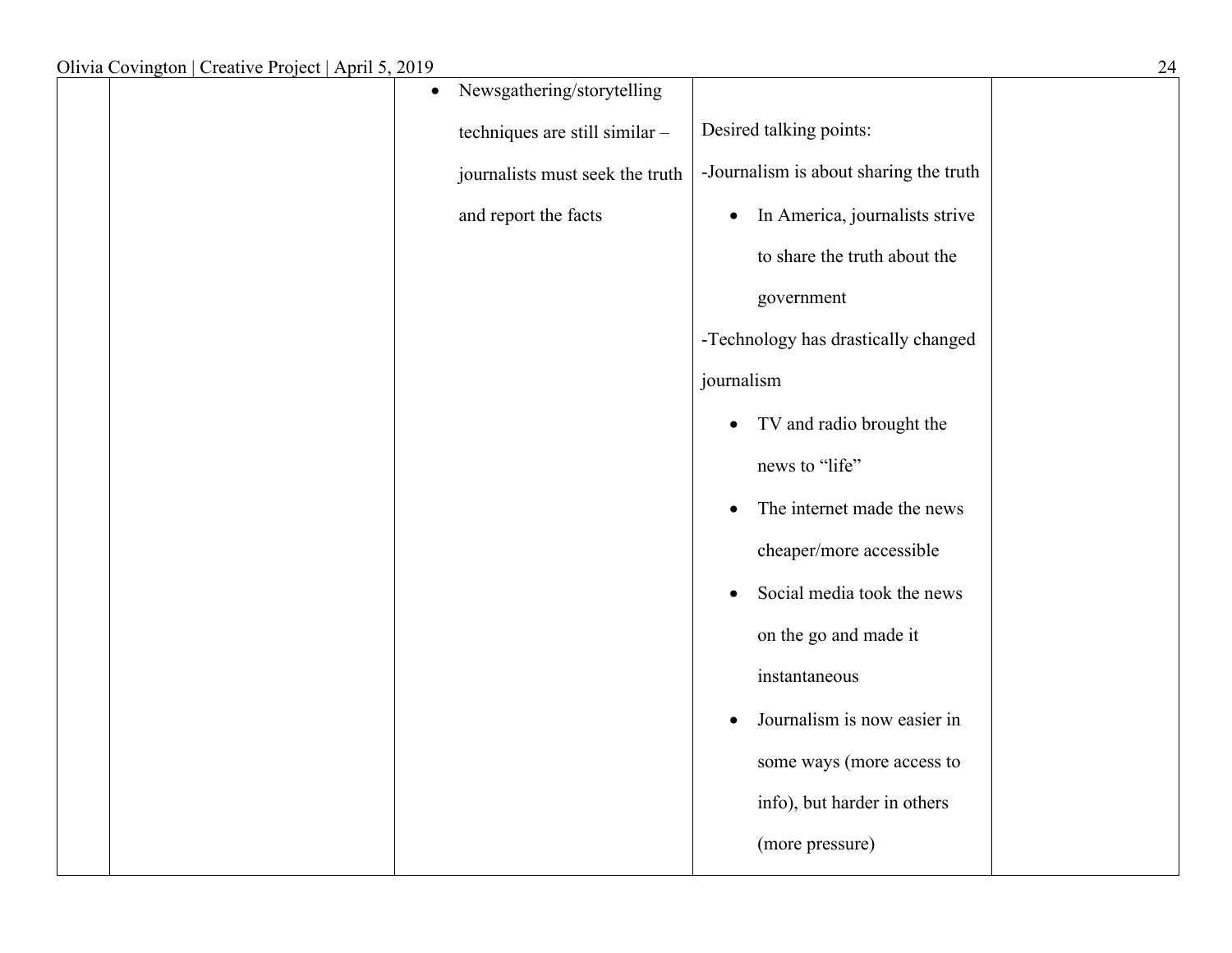|      | Olivia Covington   Creative Project   April 5, 2019 |                             | 25                                     |
|------|-----------------------------------------------------|-----------------------------|----------------------------------------|
|      |                                                     |                             | -Journalists still have the same goals |
|      |                                                     |                             | • "Seek truth and report it" $-$       |
|      |                                                     | SPJ                         |                                        |
|      |                                                     | $\bullet$                   | Tell engaging stories                  |
|      |                                                     | $\bullet$                   | Hold officials accountable             |
|      |                                                     | -Technology has changed how |                                        |
|      |                                                     | journalists do their job    |                                        |
|      |                                                     | $\bullet$                   | Consumers want the news                |
|      |                                                     | now                         |                                        |
|      |                                                     | $\bullet$                   | Social media connects                  |
|      |                                                     |                             | journalists to news consumers          |
|      |                                                     | in new ways                 |                                        |
| 10   |                                                     | $\bullet$                   | Technology opens up new                |
| min. |                                                     |                             | storytelling avenues                   |
|      |                                                     |                             |                                        |
|      |                                                     |                             |                                        |
|      |                                                     |                             |                                        |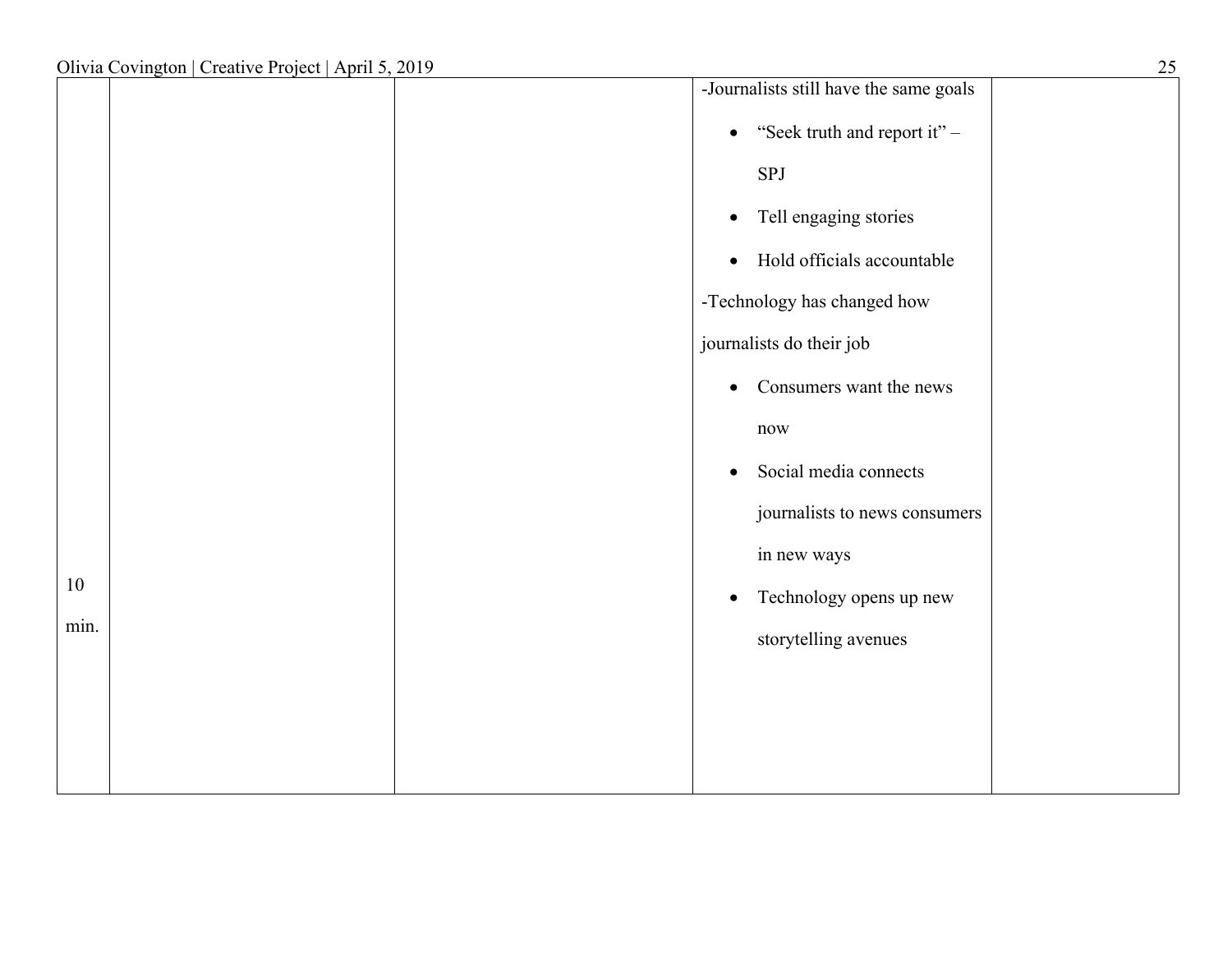| Olivia Covington   Creative Project   April 5, 2019 |  |  |
|-----------------------------------------------------|--|--|
|                                                     |  |  |

|      | $\frac{1}{2}$<br>Learning Objectives | -Traditional lecture         | -Students take notes by hand in    | Teacher resources:     |
|------|--------------------------------------|------------------------------|------------------------------------|------------------------|
|      | Establish knowledge of uses<br>4)    | -Students take notes by hand | traditional reporter's notebooks   | -https://www.learning- |
|      | and gratifications theory            | -Key takeaways:              |                                    | theories.com/uses-     |
|      |                                      | Review history/development   |                                    | and-gratification-     |
|      |                                      | of U&G (mini lit. review,    |                                    | theory.html            |
|      |                                      | relying on lit review on     |                                    | - Whiting, A. &        |
| 10   |                                      | project proposal)            |                                    | Williams, D. (2013).   |
| min. |                                      | In-class definition:         |                                    | Why people use social  |
|      |                                      | Individuals seek out media   |                                    | media: A uses and      |
|      |                                      | that fulfill their needs and |                                    | gratifications         |
|      |                                      | leads to ultimate            |                                    | approach.              |
|      |                                      | gratification                |                                    |                        |
|      |                                      |                              |                                    | Student resources:     |
|      |                                      |                              |                                    | -Reporter's notebooks  |
|      | Learning Objectives                  | -Teacher-led discussion      | -Desired talking points:           | Teacher resources:     |
|      | 5) Understanding U&G in              | -Key takeaways:              | Why do you use social<br>$\bullet$ | - Whiting, A. &        |
|      | journalism                           | "Needs" of social media:     | media? What do you use it          | Williams, D. (2013).   |
|      |                                      | social interaction,          | for?                               | Why people use social  |
|      |                                      | information seeking, pass    |                                    | media: A uses and      |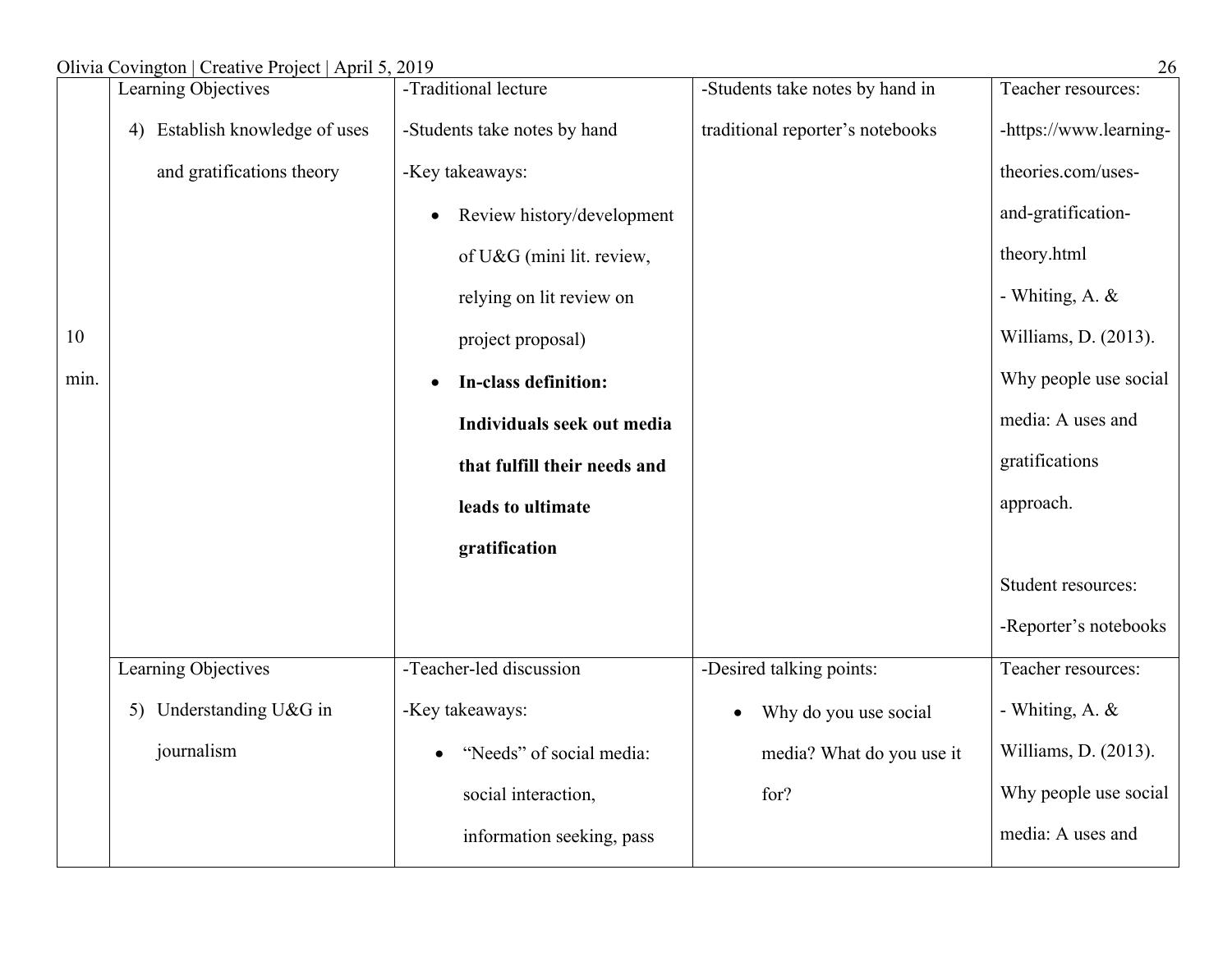|                |                         | time, entertainment,                      | What needs does journalism<br>$\bullet$                             | gratifications   |
|----------------|-------------------------|-------------------------------------------|---------------------------------------------------------------------|------------------|
|                |                         | relaxation, communicatory                 | fulfill for media consumers?                                        | approach.        |
|                |                         | utility, expression of                    | Why should journalists care<br>$\bullet$                            |                  |
|                |                         | opinions, convenience utility,            | about social media U&G?                                             |                  |
|                |                         | information sharing, and                  |                                                                     |                  |
|                |                         | surveillance and watching of              |                                                                     |                  |
|                |                         | others                                    |                                                                     |                  |
|                |                         | Print journalists must<br>$\bullet$       |                                                                     |                  |
|                |                         | understand social media                   |                                                                     |                  |
|                |                         | U&G to effectively use                    |                                                                     |                  |
|                |                         | social media to complement                |                                                                     |                  |
|                |                         | print reporting                           |                                                                     |                  |
| <b>TIME</b>    | <b>CONTENT</b>          | <b>TEACHING METHODS/KEY POINTS</b>        |                                                                     | <b>RESOURCES</b> |
| Tim            | Conclusion              | -Teacher summary:                         |                                                                     | -Homework sheet  |
| e <sub>5</sub> | Refer to objectives and | $\bullet$                                 | How people get the news has changed, but how journalists report the |                  |
| min.           | learning outcomes       |                                           | news is still the same in many ways (newsgathering/storytelling     |                  |
|                | Review and summarize    | techniques)                               |                                                                     |                  |
|                | main points             |                                           | People are motivated to consume the news by different factors, and  |                  |
|                |                         | journalists must understand those factors |                                                                     |                  |
|                |                         |                                           |                                                                     |                  |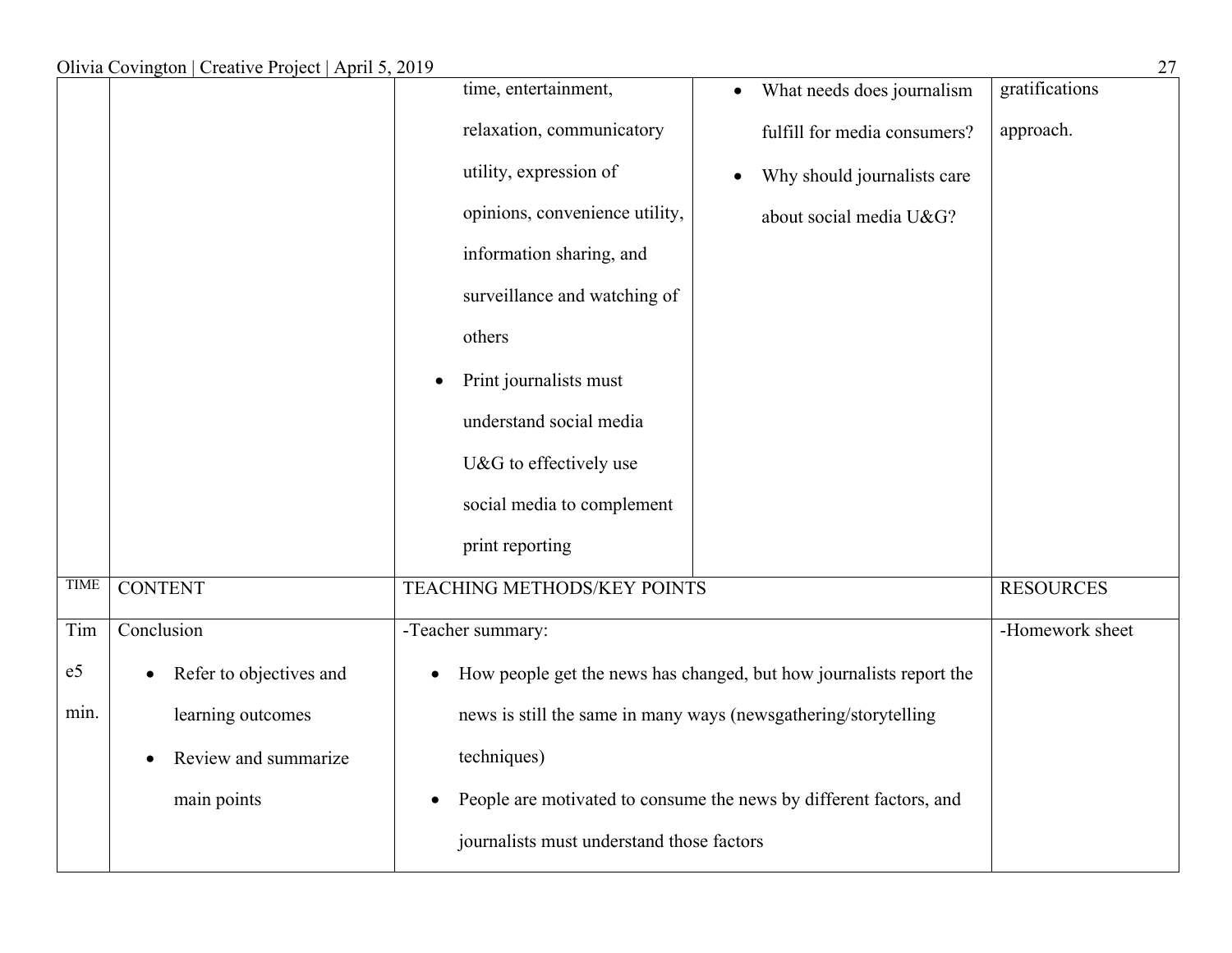| Emphasis on value of       | Print journalists who want to remain viable in a digital world must<br>$\bullet$ |  |
|----------------------------|----------------------------------------------------------------------------------|--|
| material to future careers | consciously consider U&G when deciding which platform is best to                 |  |
| Homework                   | tell their story                                                                 |  |
| What's coming next         | -Distribute homework assignment: Finding $U&G$ similarities between              |  |
|                            | newspapers and social media                                                      |  |
|                            | -Distribute reading assignment about basics of $U&G$ theory and announce         |  |
|                            | quiz: http://www.communicationstudies.com/communication-theories/uses-           |  |
|                            | and-gratifications-theory                                                        |  |
|                            | -Next week: How can journalists use newspapers and social media to tell the      |  |
|                            | same story?                                                                      |  |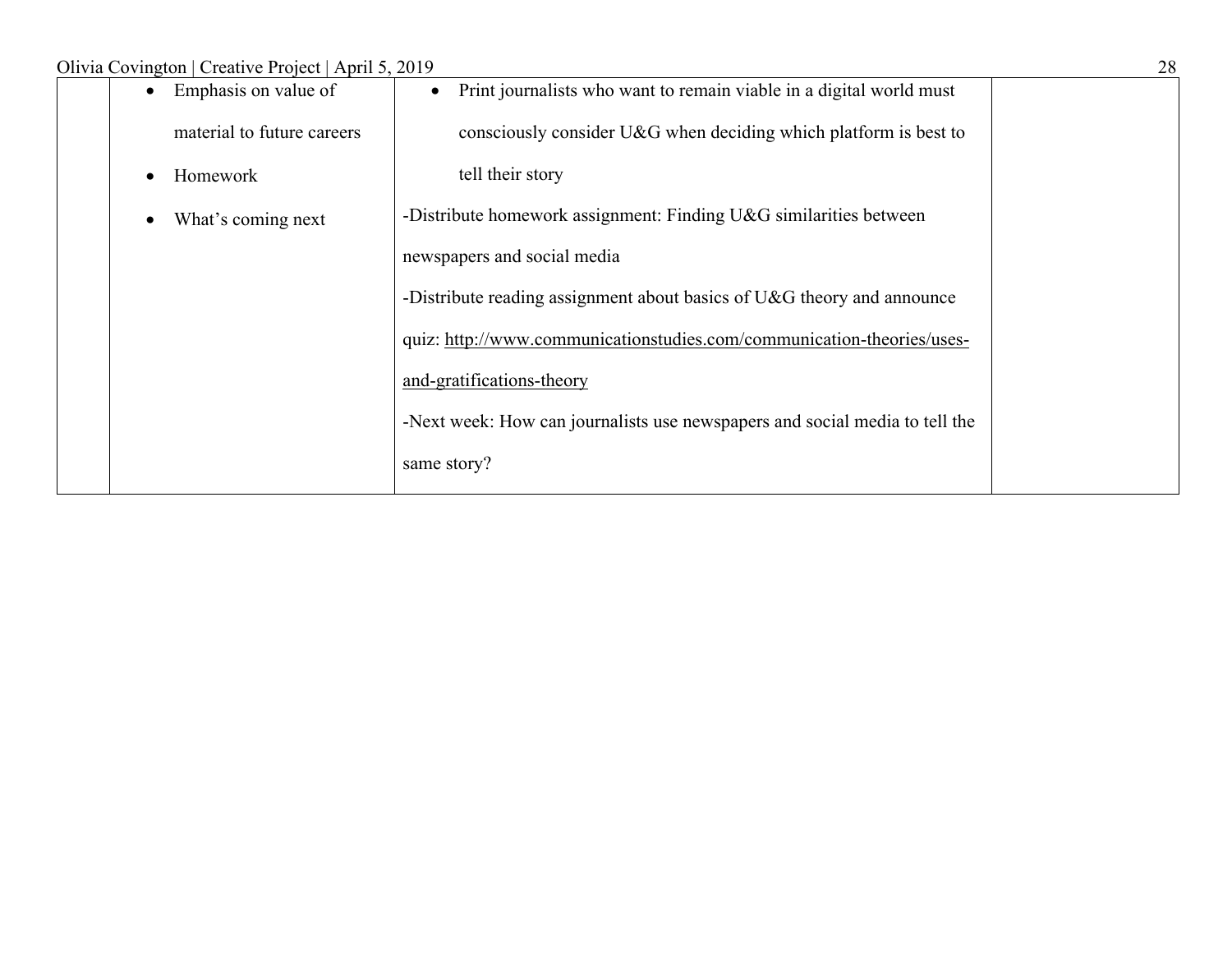# **APPENDIX B**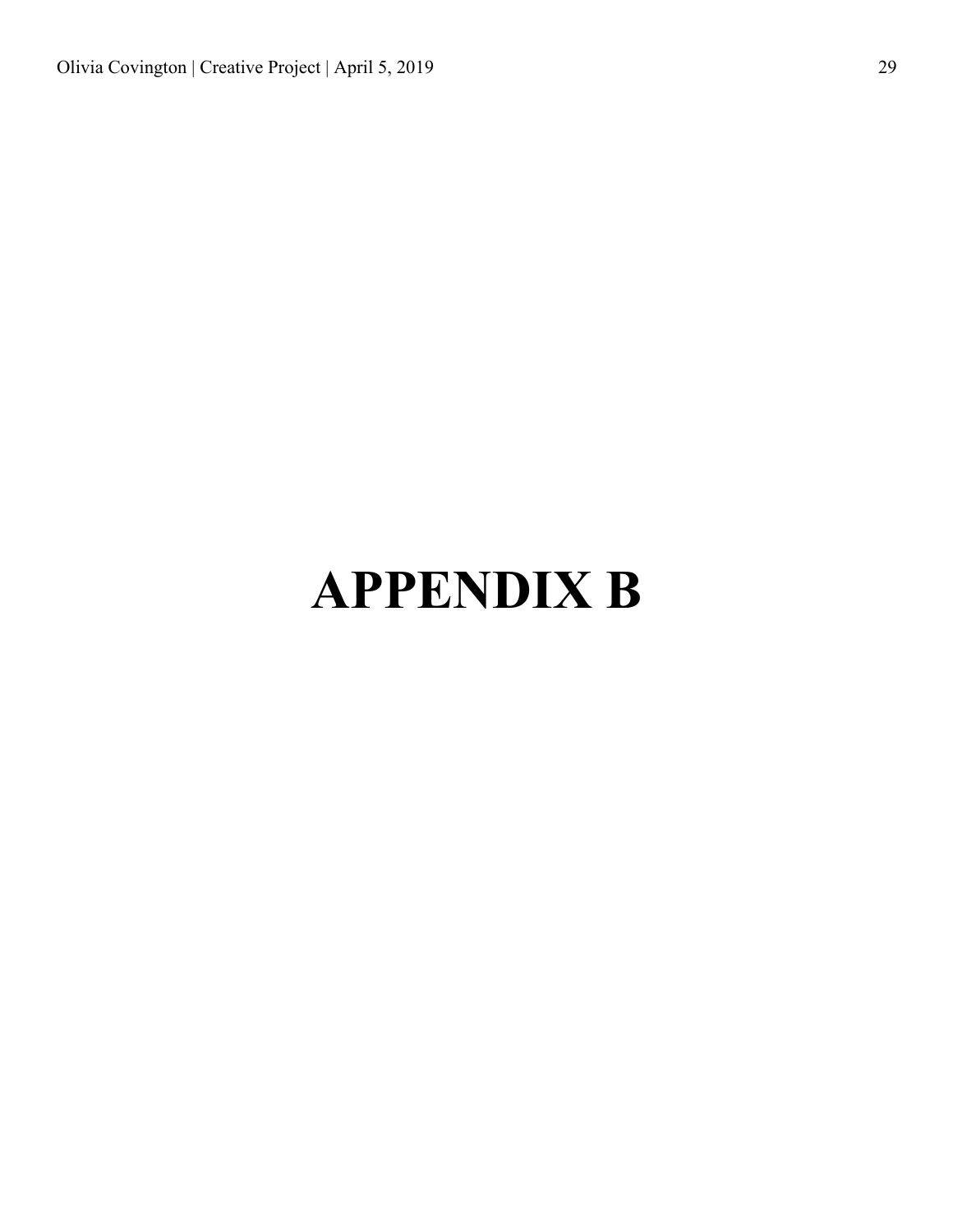### Lesson Plan 2

Course: Staying Relevant: Learning Print Journalism in a Digital World

Lesson plan template from: http://www.humber.ca/centreforteachingandlearning/instructional-strategies/teaching-methods/course-developmenttools/building-lesson-plans.html

Learning Outcomes associated with lesson:

Students will see examples of how print news organizations use both newspapers and social media to tell one story. Students should understand that different media can and should be used to tell the same story in different ways, thus reaching wider audiences.

| <b>TIME</b>       | <b>CONTENT</b> | TEACHING METHODS/KEY POINTS    | <b>RESOURCES</b> |
|-------------------|----------------|--------------------------------|------------------|
| 15                | Housekeeping   | -Collect Homework Assignment 1 | Quiz sheet       |
|                   |                |                                |                  |
| $\bullet$<br>min. |                | -Quiz on U&G reading           |                  |
|                   |                |                                |                  |
|                   |                |                                |                  |
|                   |                |                                |                  |
|                   |                |                                |                  |
|                   |                |                                |                  |
|                   |                |                                |                  |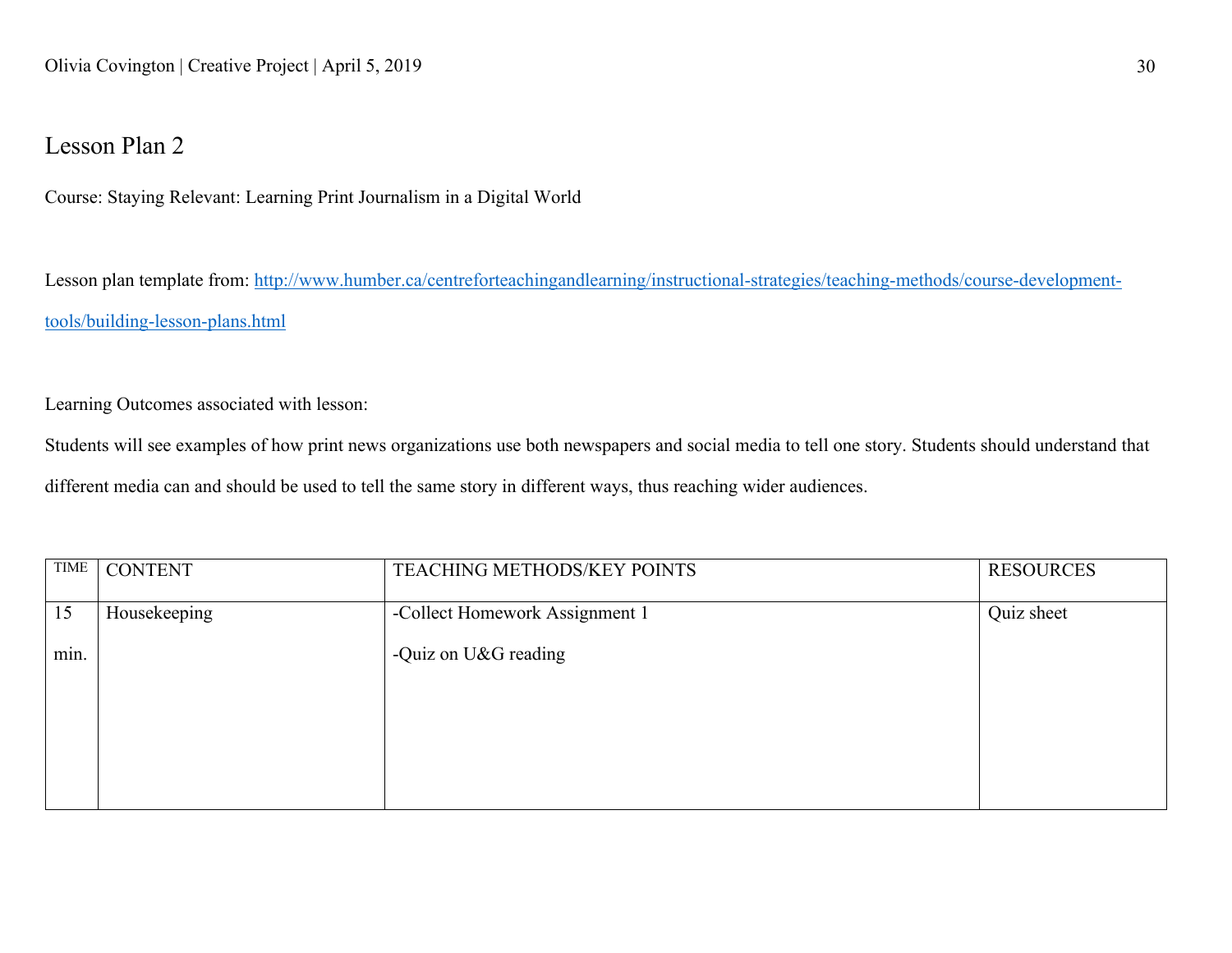| $\overline{5}$ | Introduction                             | -Discussion questions:                                                    |                                                                | N/A                |
|----------------|------------------------------------------|---------------------------------------------------------------------------|----------------------------------------------------------------|--------------------|
| min.           | Discussion of how students               | How many of you use social media?<br>$\bullet$                            |                                                                |                    |
|                | use social media as a news               | Do you follow news accounts? Which ones?<br>$\bullet$                     |                                                                |                    |
|                | source                                   | $\bullet$                                                                 | Do you think there are ways newspapers and social media can be |                    |
|                |                                          | used to tell the same story? How?                                         |                                                                |                    |
|                |                                          |                                                                           |                                                                |                    |
| 10             | Knowledge Check                          | -Review U&G generally, and in the context of journalism (refer to Lesson  |                                                                | Students must have |
| min.           | Activate previous knowledge<br>$\bullet$ | Plan 1 talking points to guide discussion)                                |                                                                | notebooks          |
|                | of U&G                                   | -Teacher questions – intended to provoke thought throughout the lesson.   |                                                                |                    |
|                |                                          | Students will jot down their thoughts on each question, but won't discuss |                                                                |                    |
|                |                                          | with each other.                                                          |                                                                |                    |
|                |                                          | Why do you use social media?                                              |                                                                |                    |
|                |                                          | How do you get the news?<br>$\bullet$                                     |                                                                |                    |
|                |                                          | Do you use social media as a news source? How?<br>$\bullet$               |                                                                |                    |
|                |                                          | Have you ever seen a newspaper use social media to<br>$\bullet$           |                                                                |                    |
|                |                                          | supplement/complement its reporting?                                      |                                                                |                    |
| <b>TIME</b>    | <b>CONTENT</b>                           | <b>TEACHING METHODS/KEY</b>                                               | <b>EVALUATION METHOD</b>                                       | <b>RESOURCES</b>   |
|                |                                          | <b>POINTS</b>                                                             |                                                                |                    |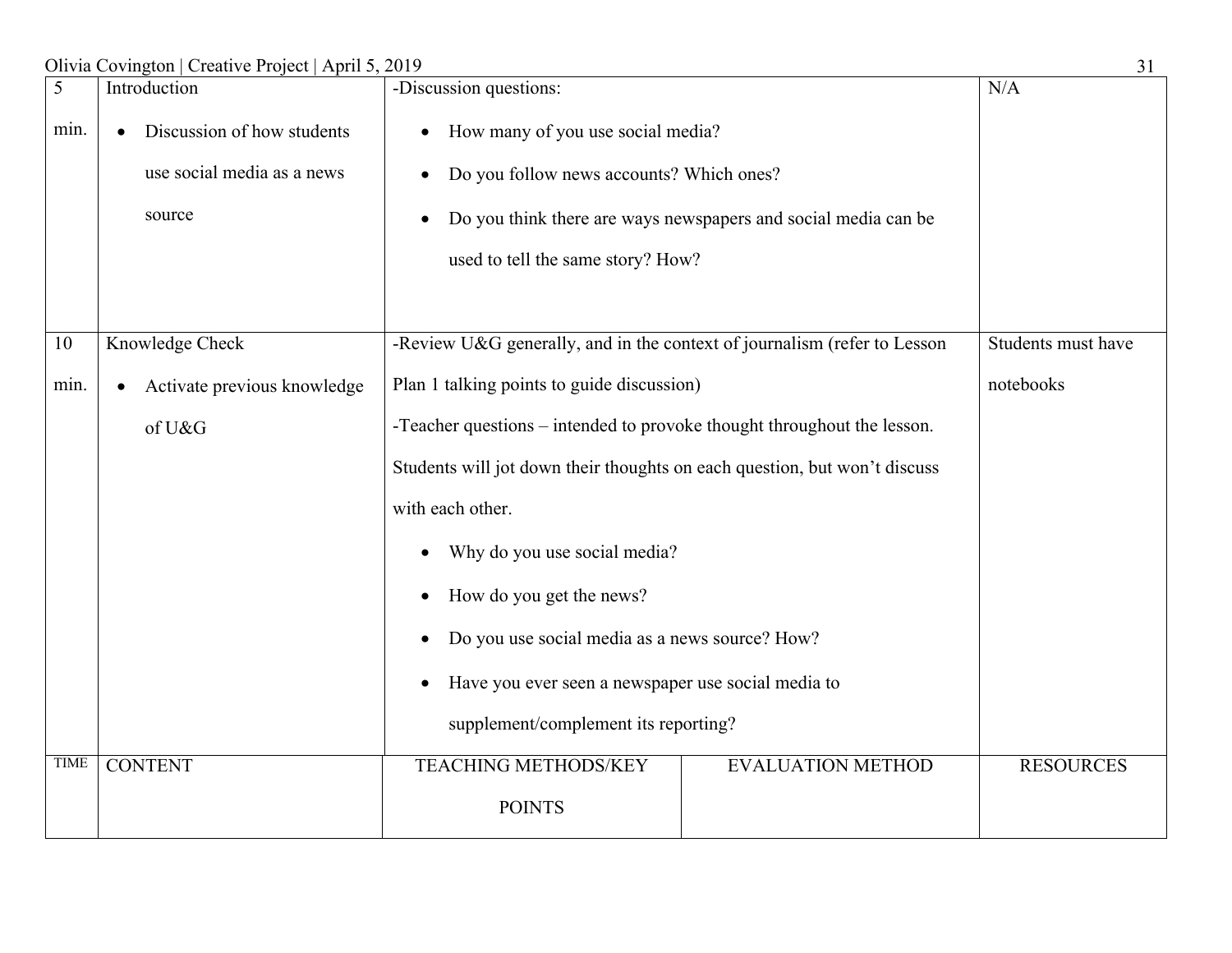### Olivia Covington | Creative Project | April 5, 2019 32

|      | $\frac{1}{2}$           |                                          |                       |
|------|-------------------------|------------------------------------------|-----------------------|
| 30   | Learning Objectives     | -In-class examples from:                 | -5 copies of          |
| min. | 1) Understand how print | The Indiana Lawyer: Indiana<br>$\bullet$ | newspapers            |
|      | journalism and social   | Supreme Court judicial                   | corresponding to in-  |
|      | media can complement    | selection,                               | class examples        |
|      | each other              | https://twitter.com/Indiana L            |                       |
|      |                         | awyer                                    | -Internet access for  |
|      |                         | *Combination of live-                    | review of in-class    |
|      |                         | tweeting and follow-up                   | social media examples |
|      |                         | reporting                                |                       |
|      |                         | New York Times: Oscars<br>٠              |                       |
|      |                         | 2019, Instagram photos                   |                       |
|      |                         | *Importance of                           |                       |
|      |                         | photojournalism                          |                       |
|      |                         | *Photos/captions can tell a              |                       |
|      |                         | short story, and print                   |                       |
|      |                         | journalism can expand photo              |                       |
|      |                         | coverage                                 |                       |
|      |                         | Maggie Haberman:<br>$\bullet$            |                       |
|      |                         | Reporter's perspective,                  |                       |
|      |                         |                                          |                       |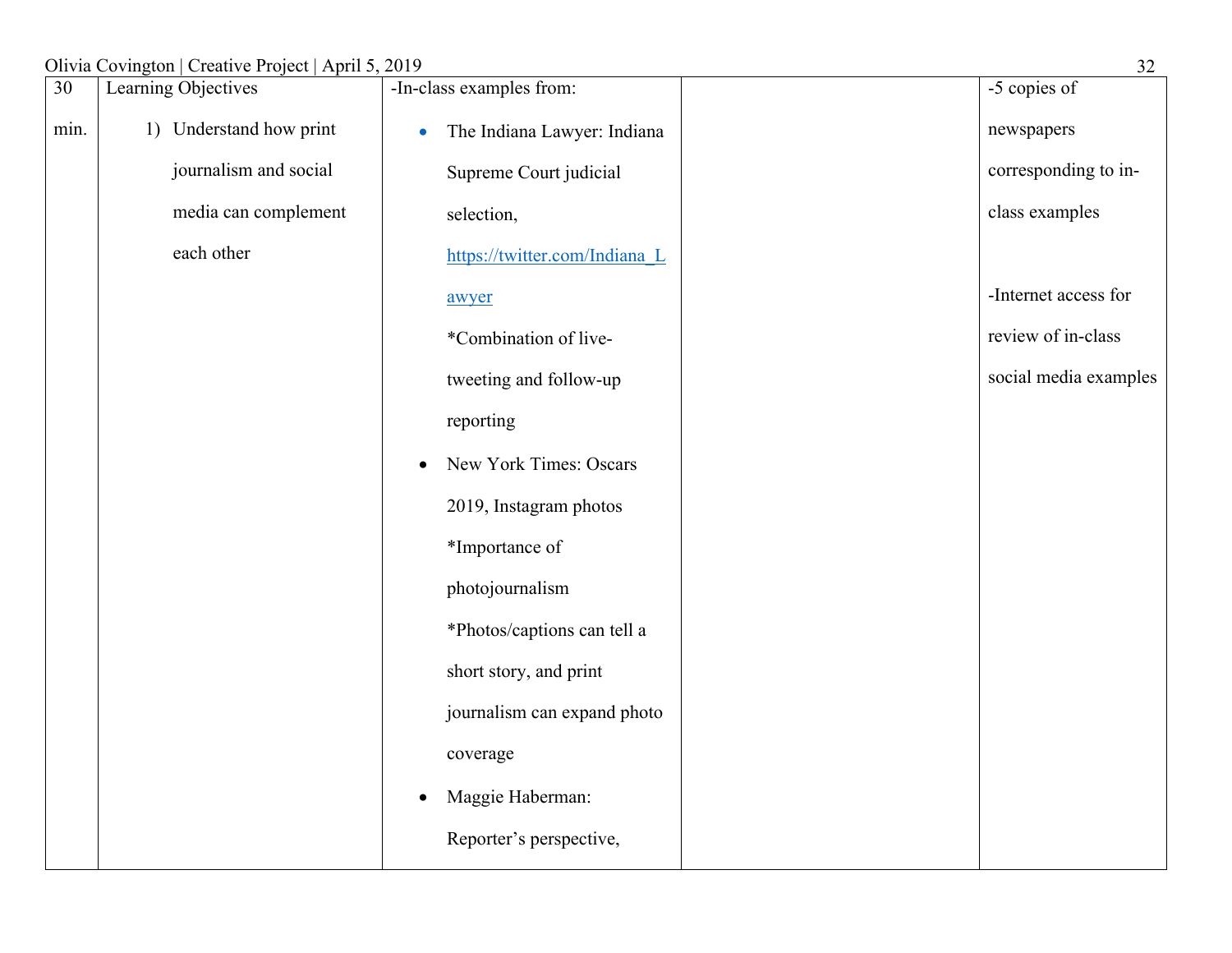|  | https://twitter.com/maggieNY            |  |
|--|-----------------------------------------|--|
|  | $\underline{\mathbf{T}}$                |  |
|  | *Using social media notoriety           |  |
|  | to attract new subscribers              |  |
|  | *Walking the line between               |  |
|  | being a reporter and being a            |  |
|  | private citizen                         |  |
|  | Washington Post: "Kids in<br>$\bullet$  |  |
|  | Kabul," Instagram story                 |  |
|  | *Emotional storytelling -               |  |
|  | sometimes photos tell it better         |  |
|  | *How is an Instagram story              |  |
|  | different than a post? What             |  |
|  | are the pros and cons of each?          |  |
|  | Indianapolis Star: Sharing<br>$\bullet$ |  |
|  | stories to Facebook,                    |  |
|  | https://www.facebook.com/in             |  |
|  | dianapolisstar/                         |  |
|  | *Should your Facebook                   |  |
|  | content be different than your          |  |
|  |                                         |  |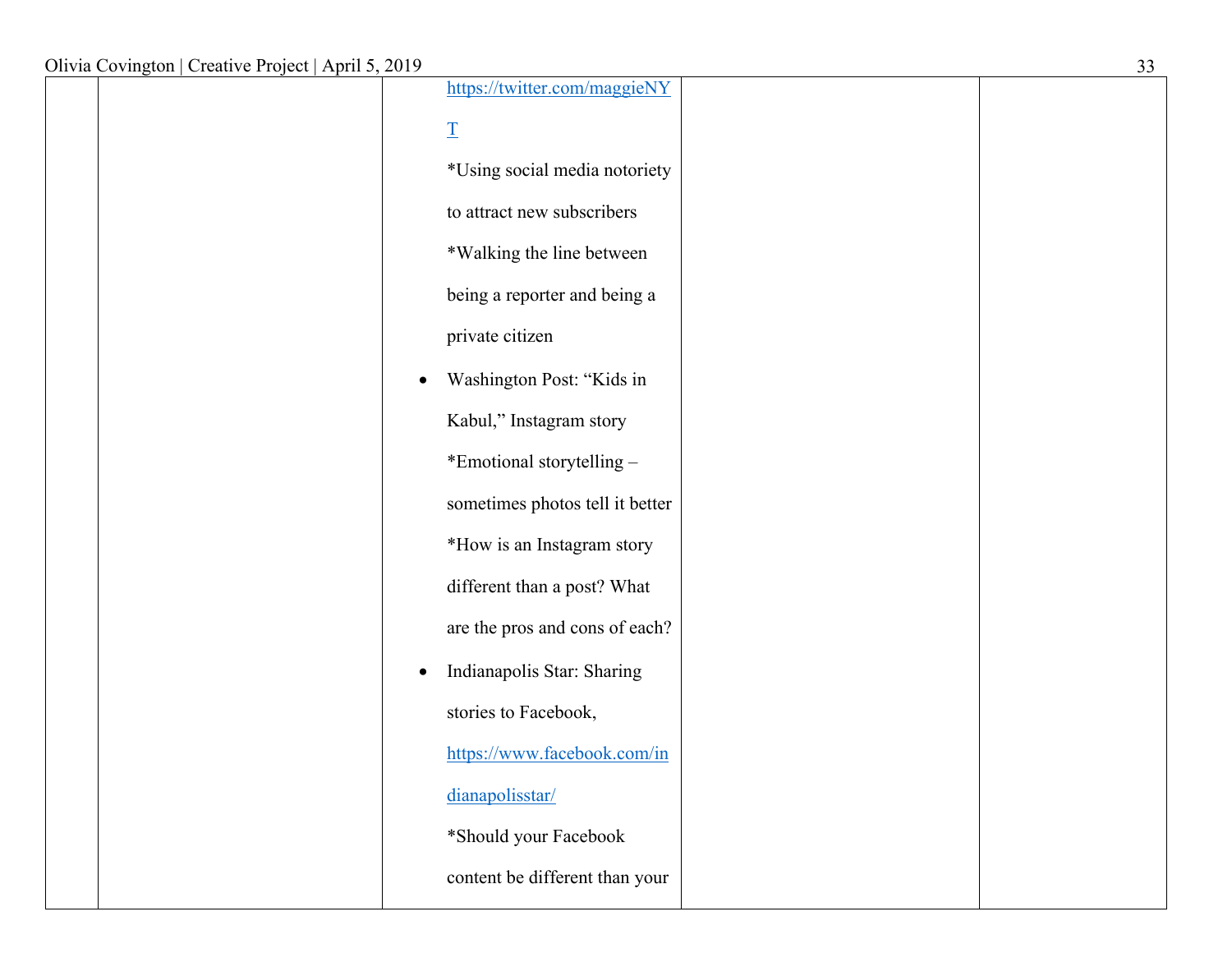| print content? How can you                 |  |
|--------------------------------------------|--|
| differentiate the content?                 |  |
| -General questions to consider for         |  |
| each example:                              |  |
| How does this news outlet<br>$\bullet$     |  |
| use print journalism? Social               |  |
| media?                                     |  |
| Do these media complement<br>$\bullet$     |  |
| each other? Does the news                  |  |
| outlet combine them well?                  |  |
| Are the media use to tell the<br>$\bullet$ |  |
| same story in a different way?             |  |
| Why does that matter?                      |  |
| What content is best suited<br>$\bullet$   |  |
| for social media? For print?               |  |
| What are the pros and cons of<br>$\bullet$ |  |
| print news? Of social media?               |  |
| -Other talking points:                     |  |
|                                            |  |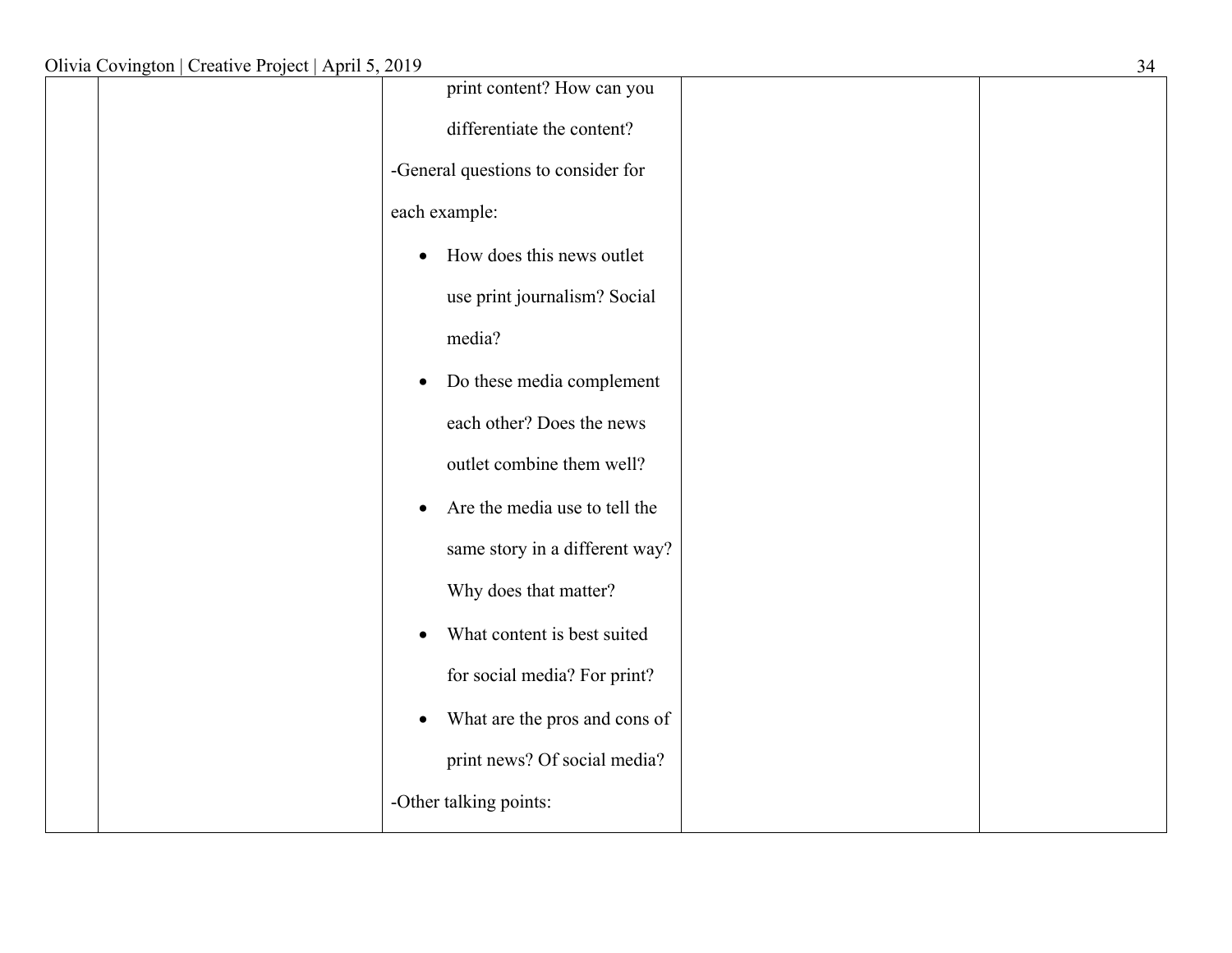|             |                | Know your audience and<br>$\bullet$<br>which platforms they like to<br>use<br>Be aware of the limits of each<br>$\bullet$<br>platform - space constraints,<br>character limits, etc.                                                                                                                                                                                                                                                                                                         |                  |
|-------------|----------------|----------------------------------------------------------------------------------------------------------------------------------------------------------------------------------------------------------------------------------------------------------------------------------------------------------------------------------------------------------------------------------------------------------------------------------------------------------------------------------------------|------------------|
| <b>TIME</b> | <b>CONTENT</b> | TEACHING METHODS/KEY POINTS                                                                                                                                                                                                                                                                                                                                                                                                                                                                  | <b>RESOURCES</b> |
| 5<br>min.   | Conclusion     | -Teacher summary:<br>Print journalism is enhanced by the use of social media, and vice<br>$\bullet$<br>versa<br>Print and social media can be used to enhance journalism by telling<br>$\bullet$<br>the same story in different ways, thus reaching more people<br>-Distribute reading on Milwaukee Journal Sentinel:<br>https://www.poynter.org/reporting-editing/2019/the-milwaukee-journal-<br>sentinel-stopped-putting-every-single-story-on-social-media-and-tripled-its-<br>following/ |                  |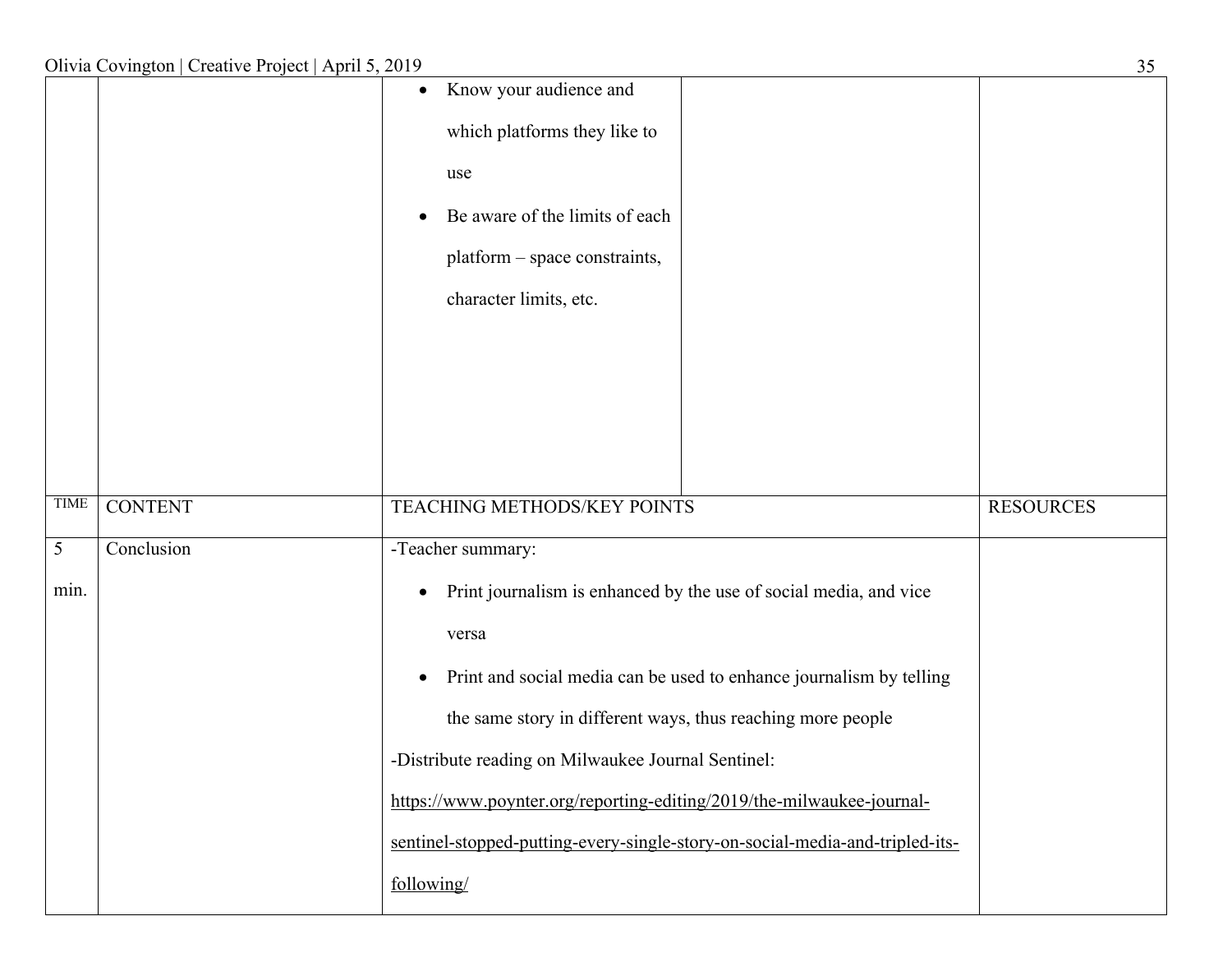| Olivia Covington   Creative Project   April 5, 2019 |  |                                                          | 36 |
|-----------------------------------------------------|--|----------------------------------------------------------|----|
|                                                     |  | -Next week, you'll try your hand at multimedia reporting |    |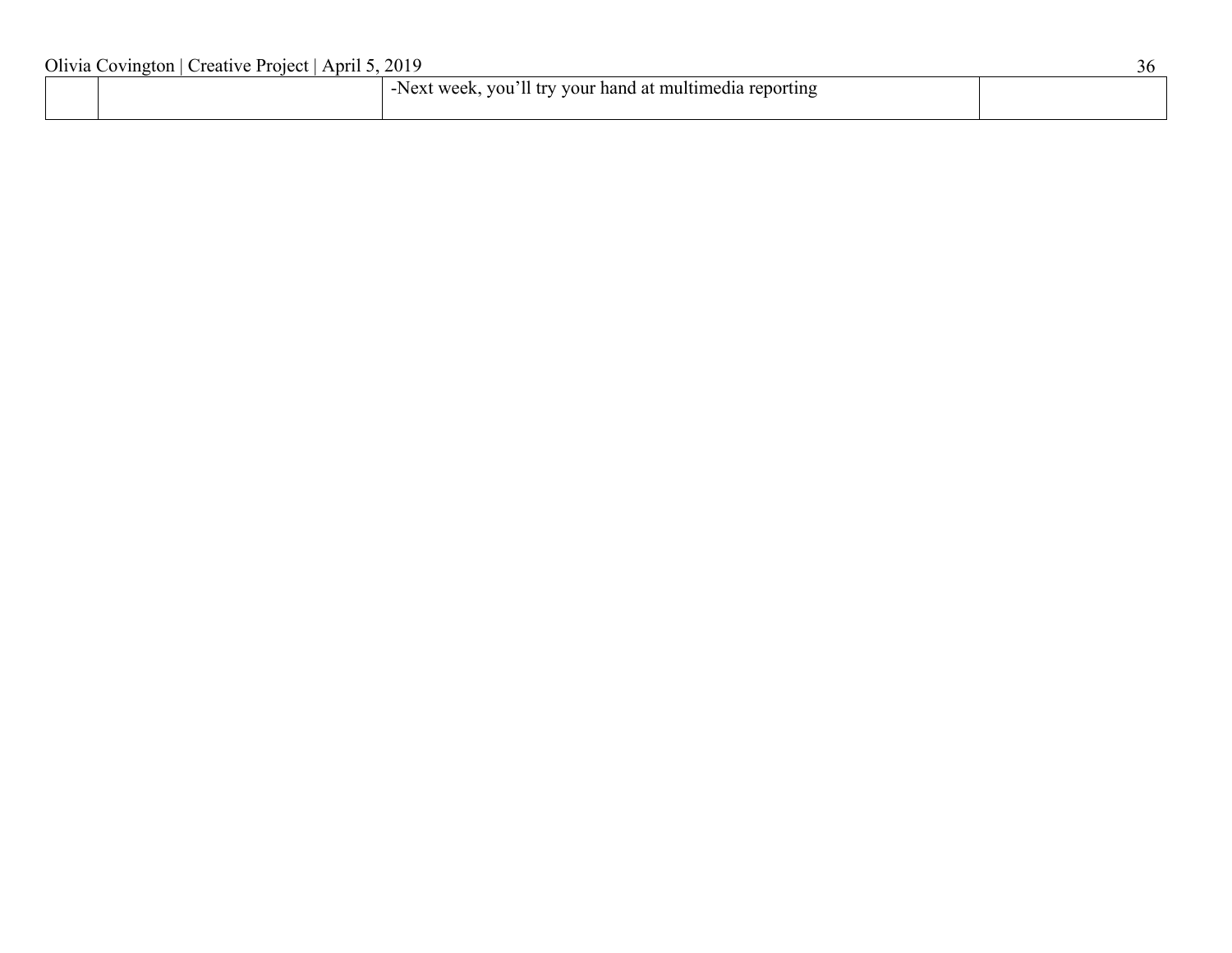# **APPENDIX C**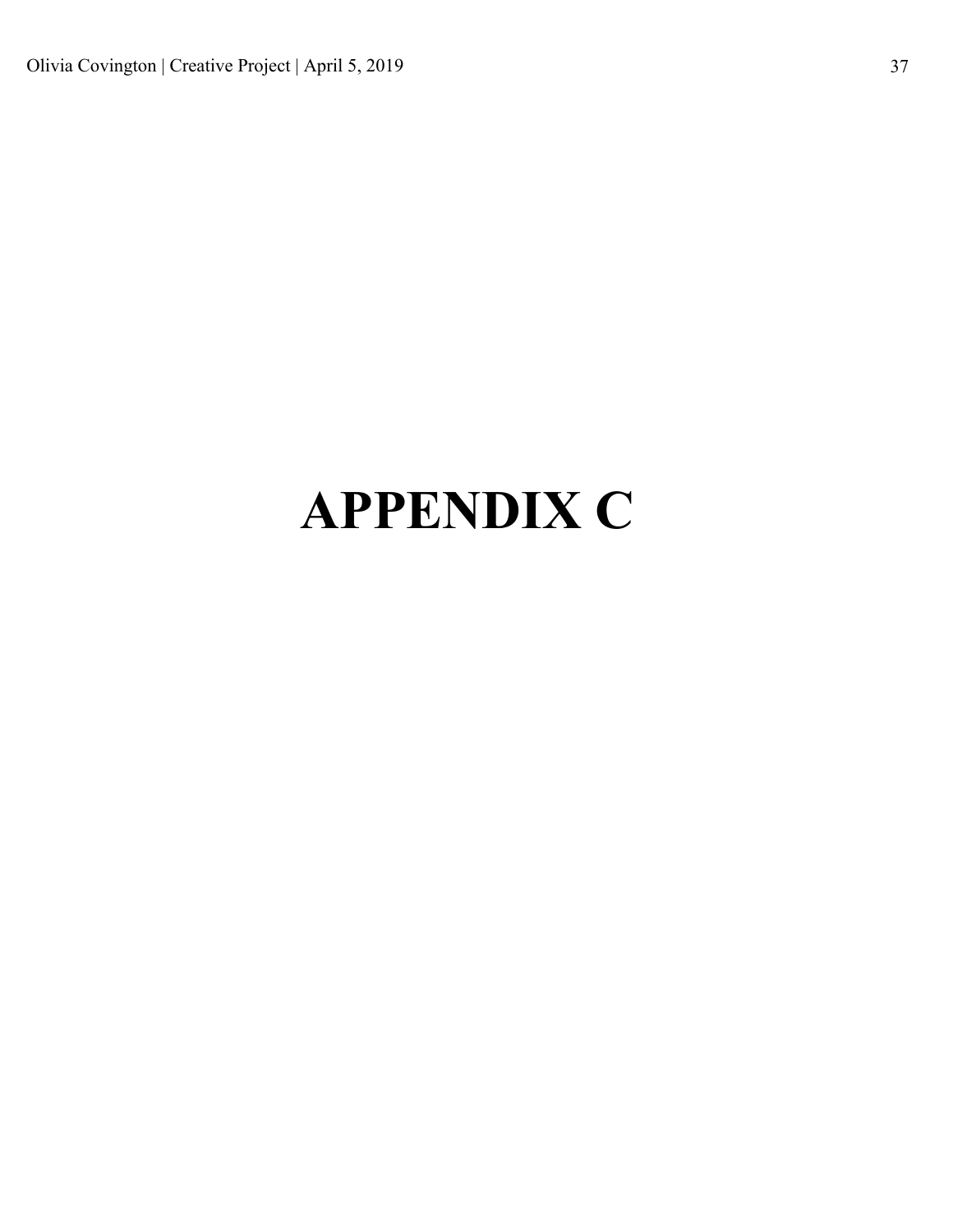### **Week 3: Putting it into practice**

**To review:** Sure, print journalism and social media are different. But to survive in today's journalism world, print reporters must understand how to wield social media as a tool that can enhance and complement their reporting. We've seen how some major news outlets, such as the New York Times and the Washington Post, accomplish this, and we've also seen it on the local level in publications like the Indianapolis Star. Now, it's your turn.

**The assignment:** Today, I want you to show me how you think print and social media can work together. I'm going to give you a fictional news story, and it's up to you to tell the story across multiple news platforms. Here are the guidelines: You must have one (1) print story, one (1) online exclusive and two (2) social media complements, choosing from Facebook, Twitter, Instagram and/or Snapchat.

**The scenario:** You're a reporter for your hometown's daily newspaper. It's election season, and a political newcomer has just defeated a four-term incumbent. Even more shockingly, the mayorelect is a Democrat, but was elected in an overwhelmingly Republican area. Big news, to be sure.

You're the newspaper's lead political reporter, so it's up to you to get the election news out to your community. Using the guidelines listed above, you need to share this story across print and social media platforms. For the print/online stories, provide a summary of what your stories would be about and who your sources would be. For the social media sections, you should actually create posts. Remember, Twitter limits each tweet to 140 characters. Feel free to create fake social media pages for this project (you can delete them once we're done), and also feel free to use Shutterstock or other stock image websites to find any necessary content.

A note on audience: As you're developing your story, be mindful of who your audience is. Use your own knowledge of news consumption and our class discussions to drive your decision-making – what kind of people are the most likely to read a newspaper? A website? Use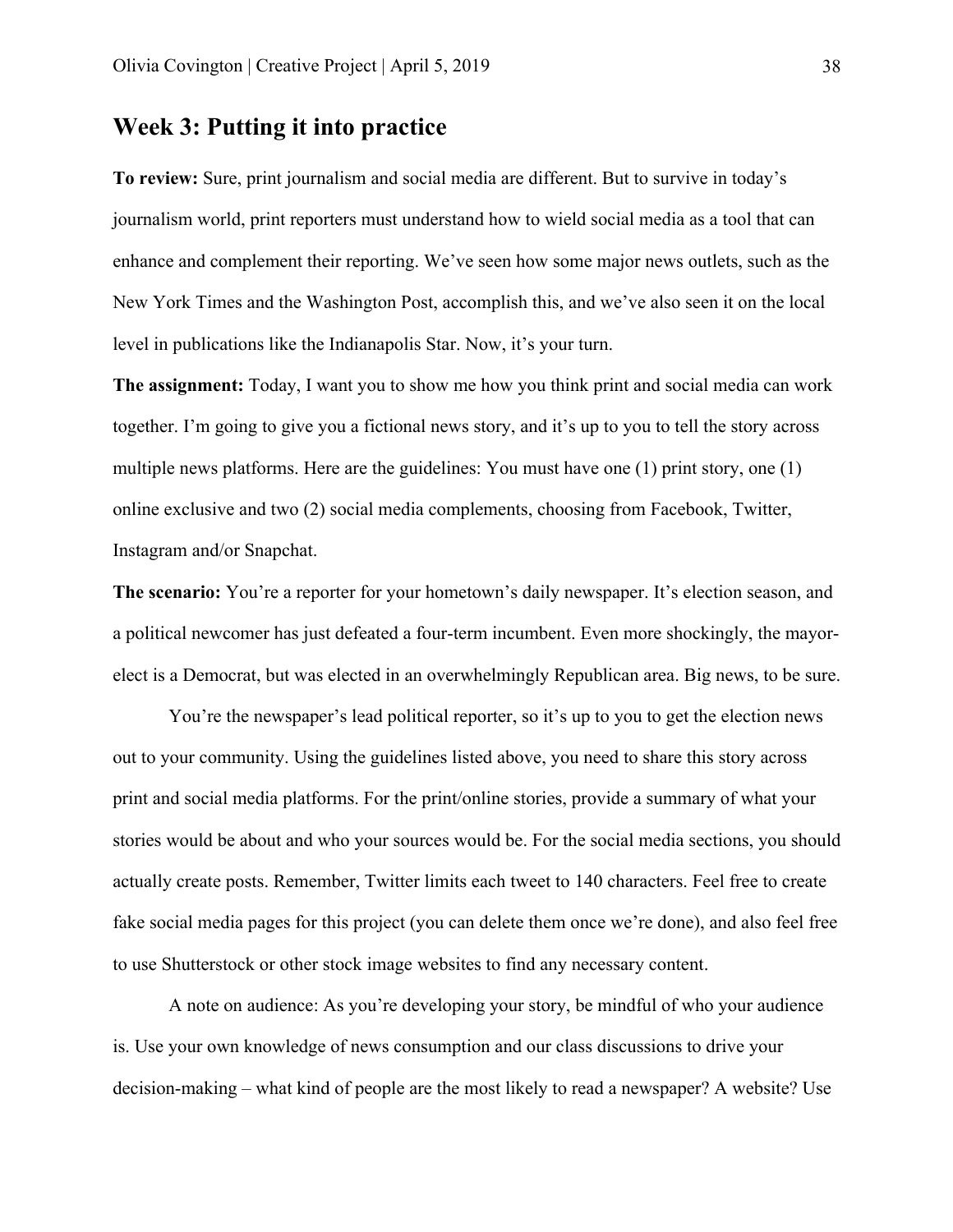Facebook vs. Instagram? The content you post on each platform should be designed with your audience in mind. In this scenario, your hometown is diverse – you have all ages, genders and socioeconomic levels, so you'll have different consumers looking for the news in different places.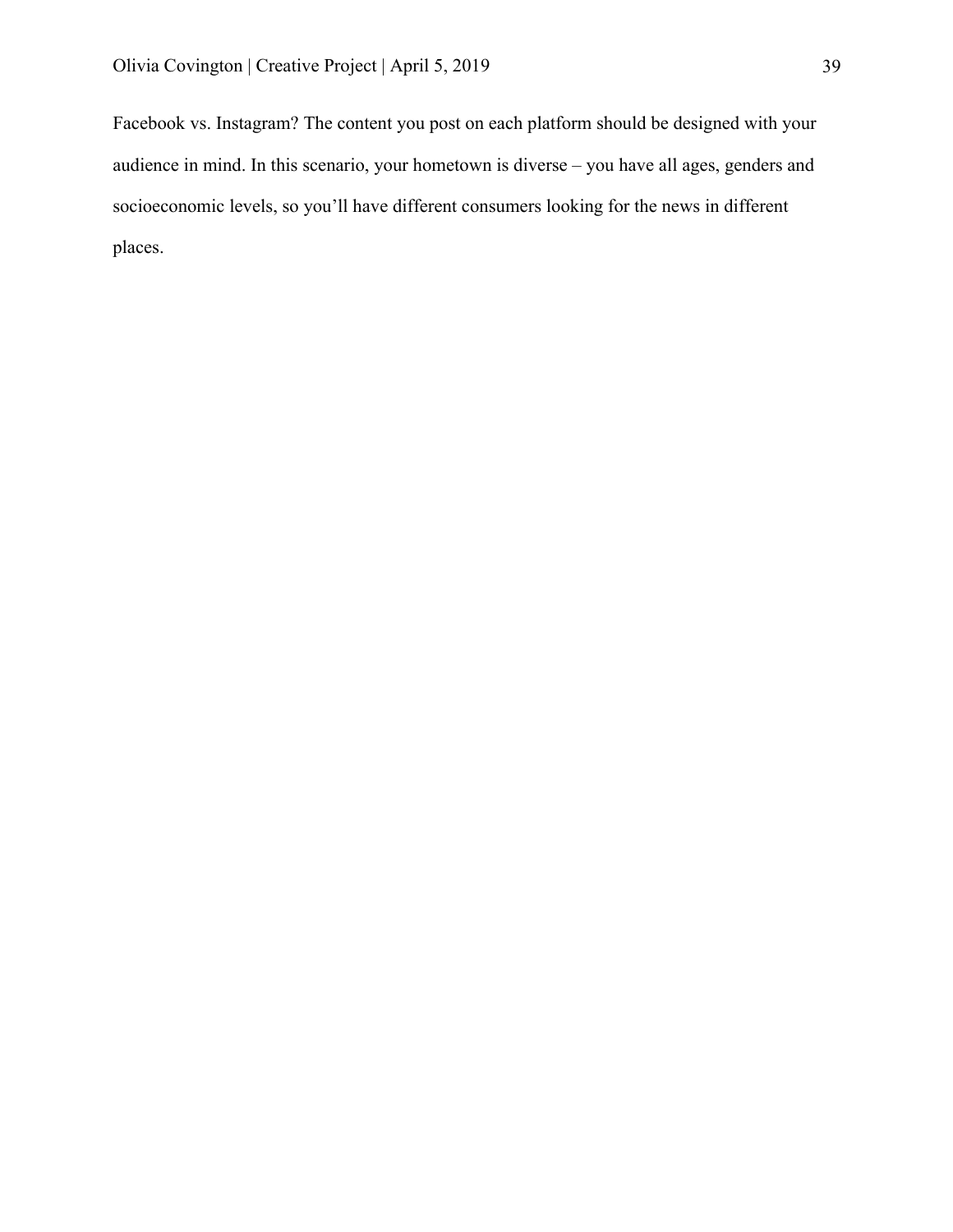# **APPENDIX D**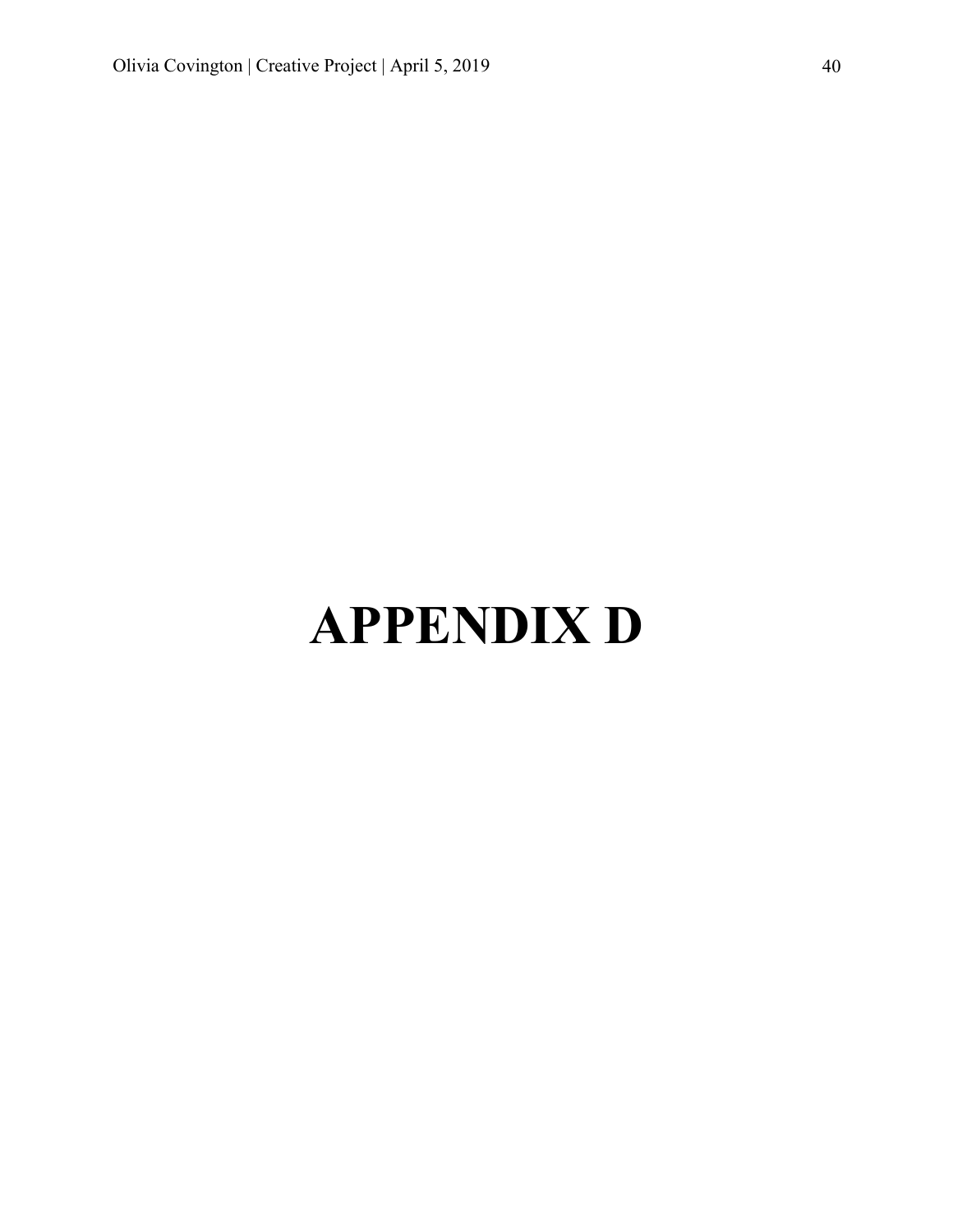### **WEEK ONE: WHY DO PEOPLE READ THE NEWS?**

**To review:** This week we discussed how journalism has changed over the years. While we know the internet has drastically altered the way consumers choose to get their news, we also know that the role of the journalist – to find and report the truth – has stayed the same. What's important, then, is for journalists to understand *why* news consumers read the news, and why they choose to do so on certain platforms.

**The concept:** Newspapers and social media seem like they couldn't be more different. One encourages in-depth coverage of important issues, while the other hits the highlights. One allows journalists to dig into a story for months before reporting anything, while the other reports the news as it's happening now. No one would use newspapers for the same reason they use social media – right?

Wrong. Though the platforms are very different, the U&G rationale driving people to choose to read a newspaper or social media are actually very similar. Why is that? **Your assignment:** You tell me. In a two-page, double-spaced paper (Times New Roman, 12 pt. font), discuss at least three uses and gratifications that are common to both newspapers and social media. Use the Whiting and Williams article as a guide. Your paper should also explore how journalists can tailor their reporting to meet these uses and gratifications.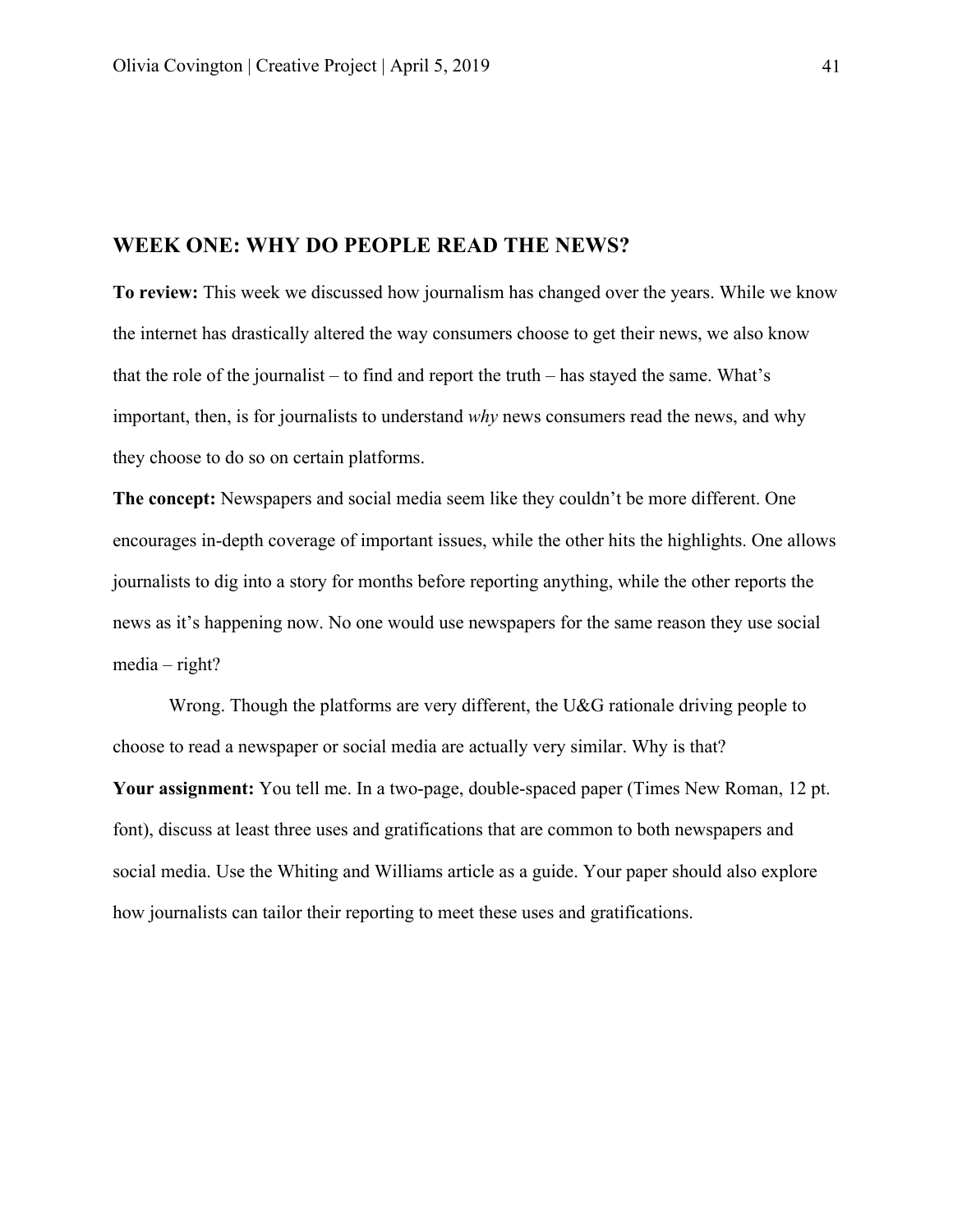### **WEEK TWO: HOW DO PEOPLE GET THE NEWS?**

**To review:** Print journalism and social media are different, but they're not mutually exclusive. In fact, the two can work together to enhance journalistic storytelling. Using multiple media platforms allows journalists to tell more robust stories that reach different audiences. **Your assignment:** This week in class we looked at several examples of newspapers telling the same story using both print and social media. Now, you're going to do the same thing, but without my guidance. Please come to class next week with three more examples, as well as a two-paragraph explanation for each example of how the print and social media platforms complement each other.

If you use an example from a physical newspaper, bring the clip to class. If you use an example from an online article, have the article pulled up on your computer at the beginning of class. Your social media examples should also be pulled up on your computer/phone at the beginning of class. I will be collecting your written analyses and checking for your three examples at the beginning of class.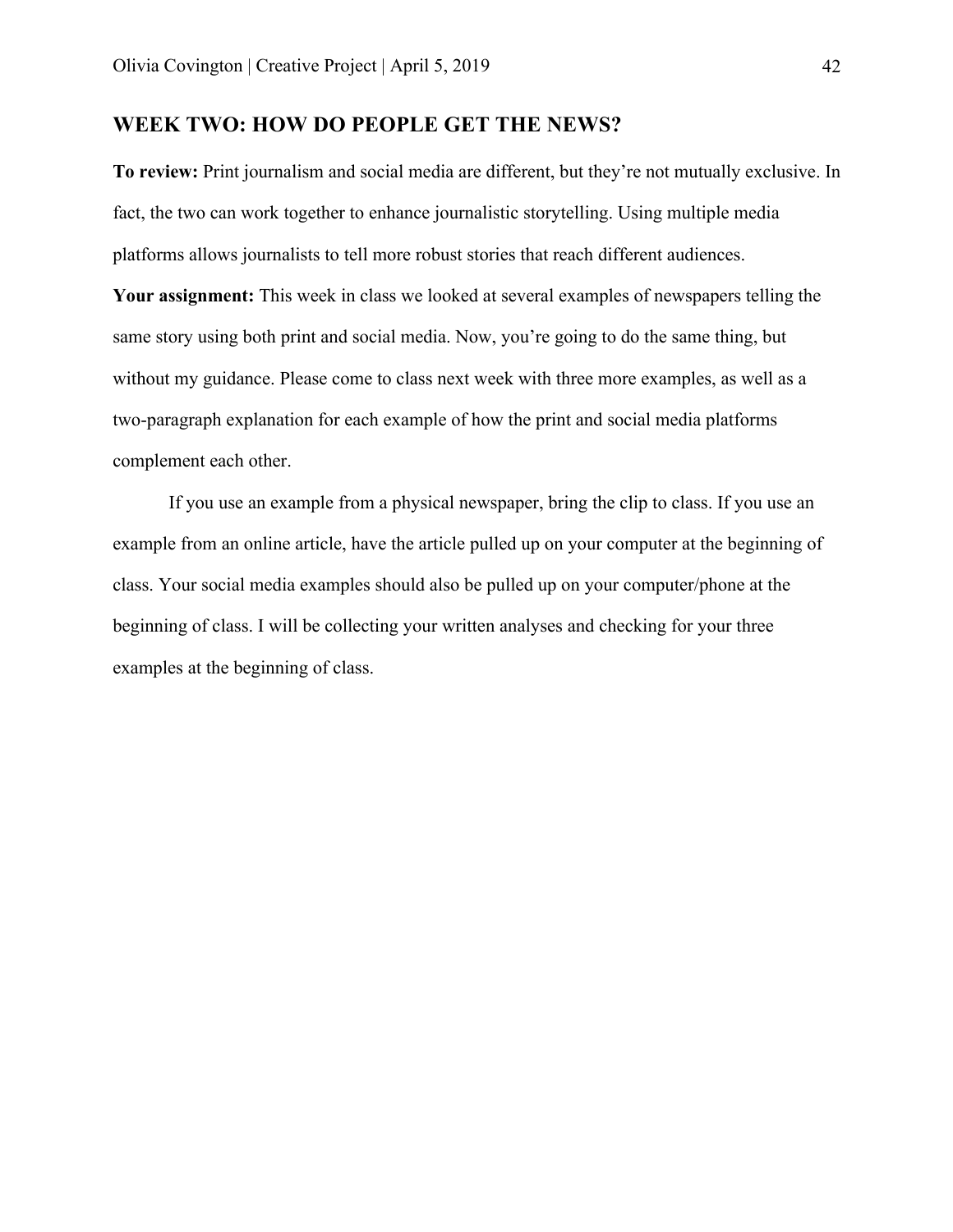### **APPENDIX E**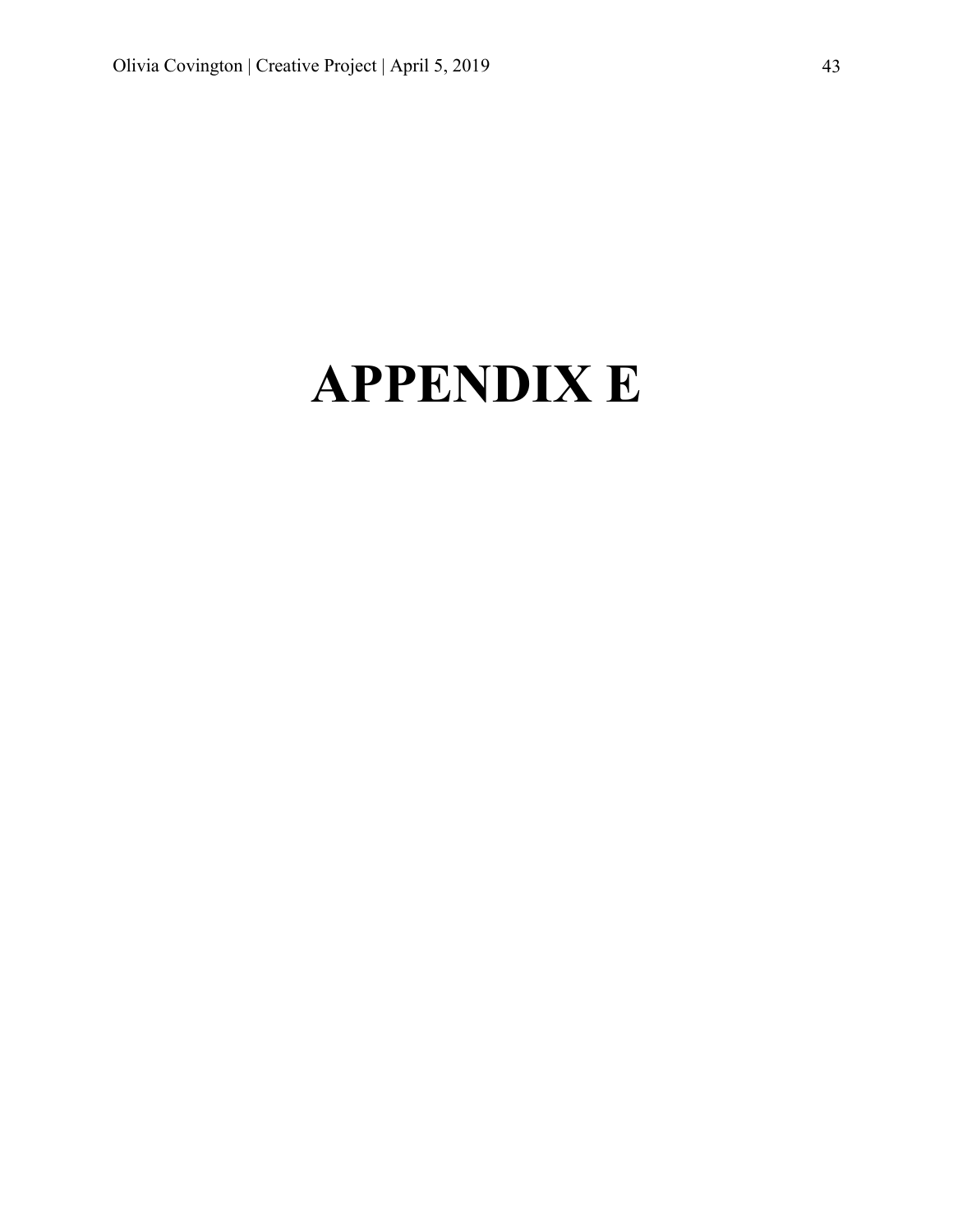### **WEEK ONE: WHY DO PEOPLE READ THE NEWS?**

**To review:** This week we discussed how journalism has changed over the years. While we know the internet has drastically altered the way consumers choose to get their news, we also know that the role of the journalist – to find and report the truth – has stayed the same. What's important, then, is for journalists to understand *why* news consumers read the news, and why they choose to do so on certain platforms.

**The concept:** Newspapers and social media seem like they couldn't be more different. One encourages long-form journalism, while the other hits the highlights. One allows journalists to dig into a story for months before reporting anything, while the other reports the news as it's happening now. No one would use newspapers for the same reason they use social media – right?

Wrong. Though the platforms are very different, the U&G rationale driving people to choose to read a newspaper or social media are actually very similar. Why is that? **Your assignment:** You tell me. In a two-page, double-spaced paper (Times New Roman, 12 pt. font), discuss at least three uses and gratifications that are common to both newspapers and social media. Use the Whiting and Williams article as a guide. Your paper should also explore how journalists can tailor their reporting to meet these uses and gratifications.

### **Sample response: For instructor use only**

In addition to the five main gratifications considered by the uses and gratifications theory, Anita Whiting and David Williams posit 10 gratifications that are specific to the use of social media: social interaction, information seeking, pass time, entertainment, relaxation, communicatory utility, expression of opinions, convenience utility, information sharing, and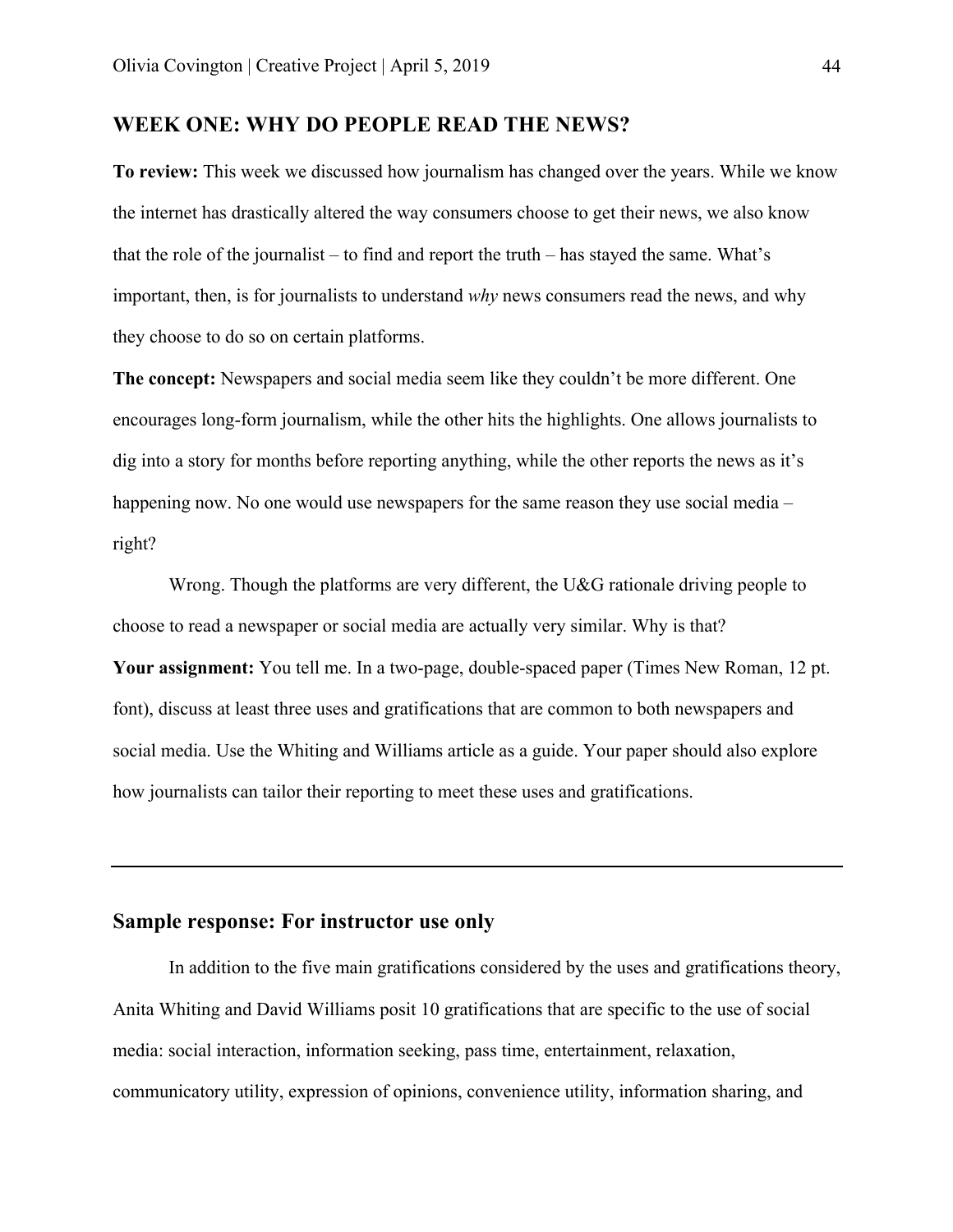surveillance and watching of others. In many ways, these gratifications extend to the reasons that motivate people to read newspapers, as well. In many respects, the reasons people use social media are closely aligned to the reasons people read newspapers; in a digital world, it's imperative for journalists to understand this overlap, as most news consumers are now at least partially getting their news online.

The most obvious similarity between the gratifications of social and print media is "information seeking." At a basic level, all use of media is driven by information seeking. Some consumers seek information about global issues, others seek information about local government, and others simply want to keep up with their family and friends. In the context of print and social media, there are important differences between the information-related gratifications of using print and social media. Print media, for example, is generally used as a means of staying engaged with the world on a local, state, national, and/or international level. Social media, however, was designed as a way to share one's personal life with friends and family. The reasons people use both media have evolved over time, and will likely continue to evolve. But at a basic level, consumers turn to both newspapers and social media for some sort of information.

Secondly, print and social media are both places where consumers can go to express their opinions. This is an obvious use of social media, which has become a hotbed for political discourse – both civil and uncivil – in western society. But newspapers also have a tradition of allowing citizens to express their views, albeit more civilly. Letters to the editor are still used by readers today to opine on the content they read in their local newspaper, or on the happenings in their world. For example, a resident who knows the City Council is planning to vote on an important resolution might write a letter to the editor urging his fellow residents to attend the city council meeting and speak out against the resolution before the council votes. Editorials work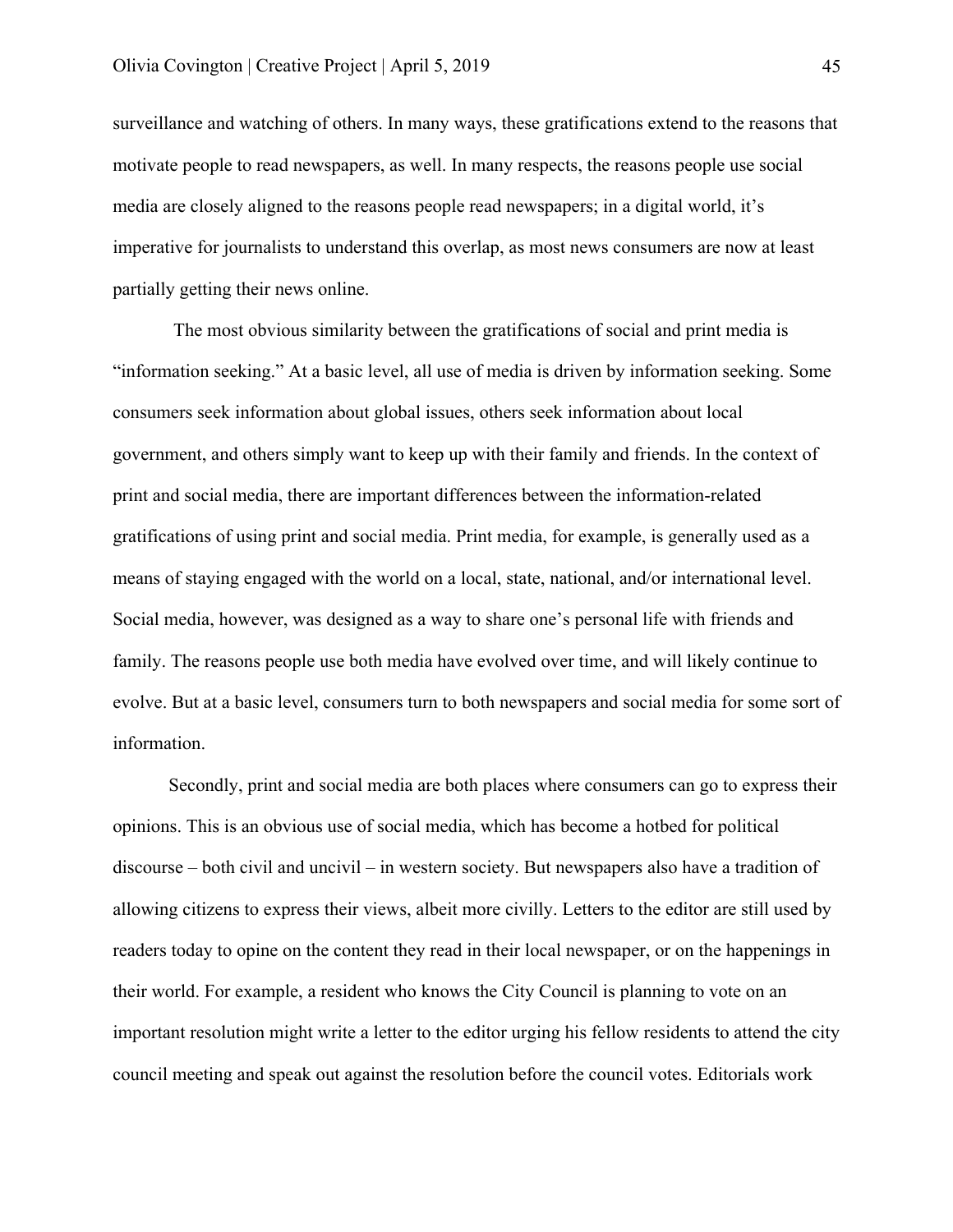much the same way, allowing the newspaper's leaders to provide a more biased take on the issues they have so far unbiasedly covered. Again, the opinions expressed through social and print media often take different forms. But at their core, both platforms are places where news consumers can feel free to share their thoughts on important issues.

Finally, both print and social media can and are used for entertainment purposes. In a sense, this is the underlying purpose of all social media: users post content they think will impress and amuse their followers. Often this is accomplished through photos, though users also frequently compose funny tweets or create silly Snapchat videos in an effort to entertain followers and make them laugh. Though newspapers are naturally more informative, they still retain an element of entertainment. Comic strips, for example, are a purely entertaining feature that many newspapers offer. And from an editorial perspective, human interest pieces are often written to bring a smile to readers' faces. These "soft news" stories stand in contrast to "hard news" about important political matters, but editorial staffs intentionally include soft news pieces in their newspapers to provide readers with some levity. Photo packages also have high entertainment value, especially if the photos are of an entertaining event.

There are likely many other gratifications shared by print and social media, and it's important for journalists to understand that overlap. Successful newsrooms today have developed integrated print and social media strategies, so understanding why news consumers use both platforms is key. It's not enough to simply share the same content across all platforms – consumers will get bored and will likely abandon their print subscriptions in favor of the ease of digital news. Instead, news organizations that are serious about maintaining a print presence in today's digital world must understand the strengths and weaknesses of both social and print media, then design their content around those strengths and weaknesses to ensure each of their platforms remain relevant in consumers' minds.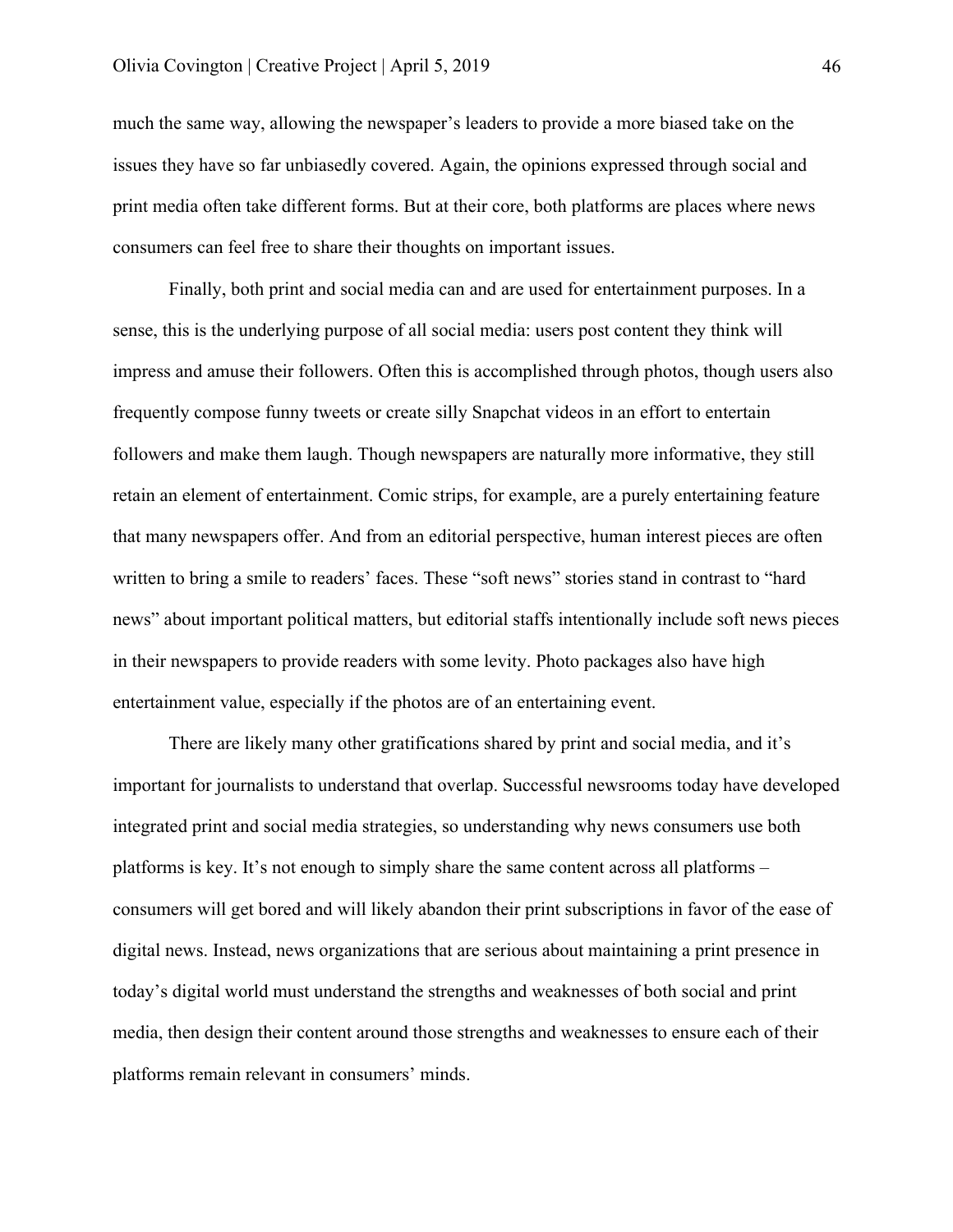# **APPENDIX F**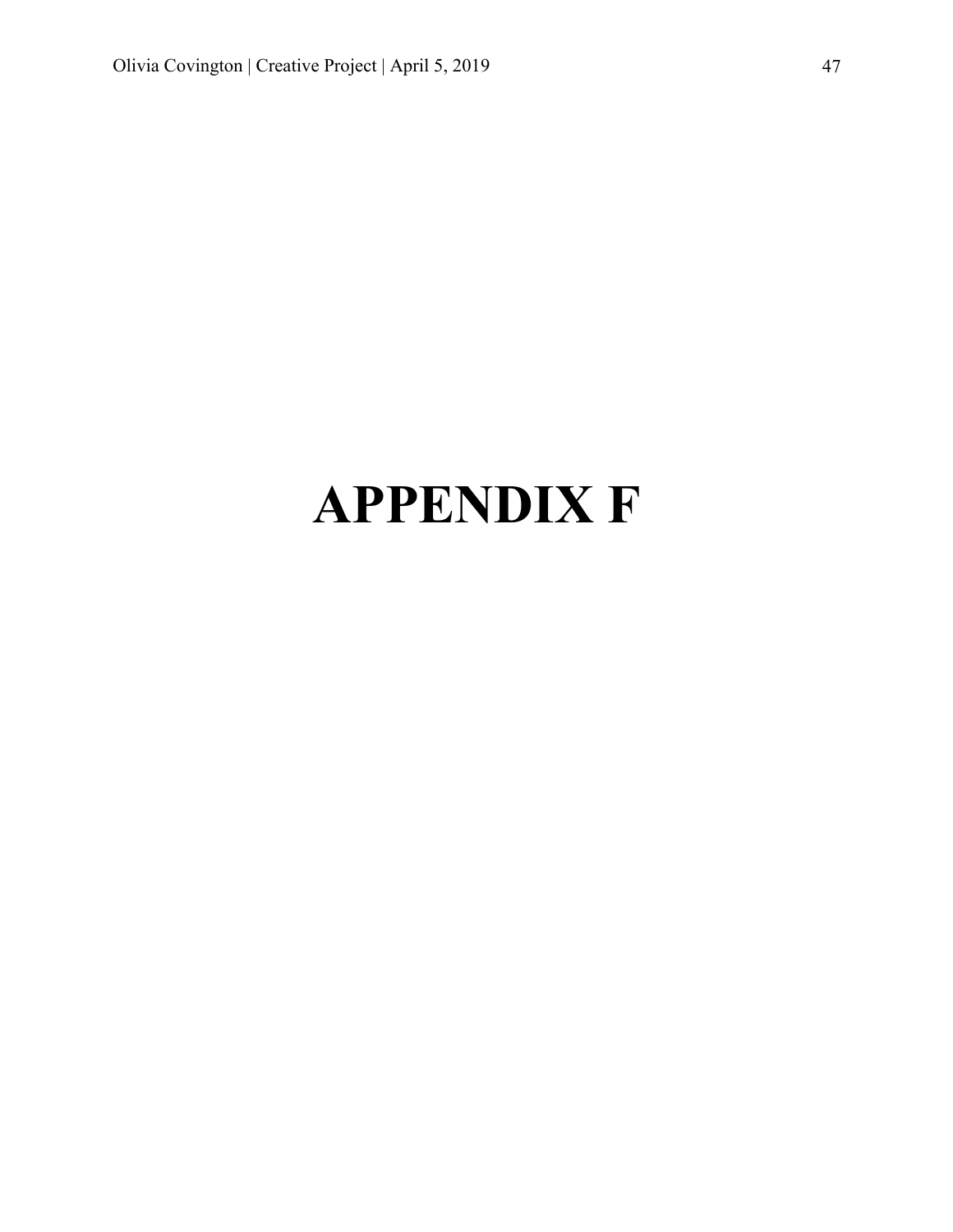### **WEEK TWO: HOW DO PEOPLE GET THE NEWS?**

**To review:** Print journalism and social media are different, but they're not mutually exclusive. In fact, the two can work together to enhance journalistic storytelling. Using multiple media platforms allows journalists to tell more robust stories that reach different audiences. **Your assignment:** This week in class we looked at several examples of newspapers telling the same story using both print and social media. Now, you're going to do the same thing, but without my guidance. Please come to class next week with three more examples, as well as a two-paragraph explanation for each example of how the print and social media platforms complement each other.

If you use an example from a physical newspaper, bring the clip to class. If you use an example from an online article, have the article pulled up on your computer at the beginning of class. Your social media examples should also be pulled up on your computer/phone at the beginning of class. I will be collecting your written analyses and checking for your three examples at the beginning of class.

### **Sample response: For instructor use only**

**IndyStar:** Coverage of Makena, the newest giraffe at the Indianapolis Zoo. Online coverage: https://www.indystar.com/story/news/2019/02/21/indianapolis-zoo-babygiraffe-calf-makena/2937984002/

Social media coverage: https://www.facebook.com/indianapolisstar/videos/936188099921724/

The birth of Makena the giraffe was a big deal for the Indianapolis Zoo. She was the first daughter born to Takasa, who had previously given birth to six sons. This online story provides the story of the birth, detailing how Makena stood up and nursed after she was born, how her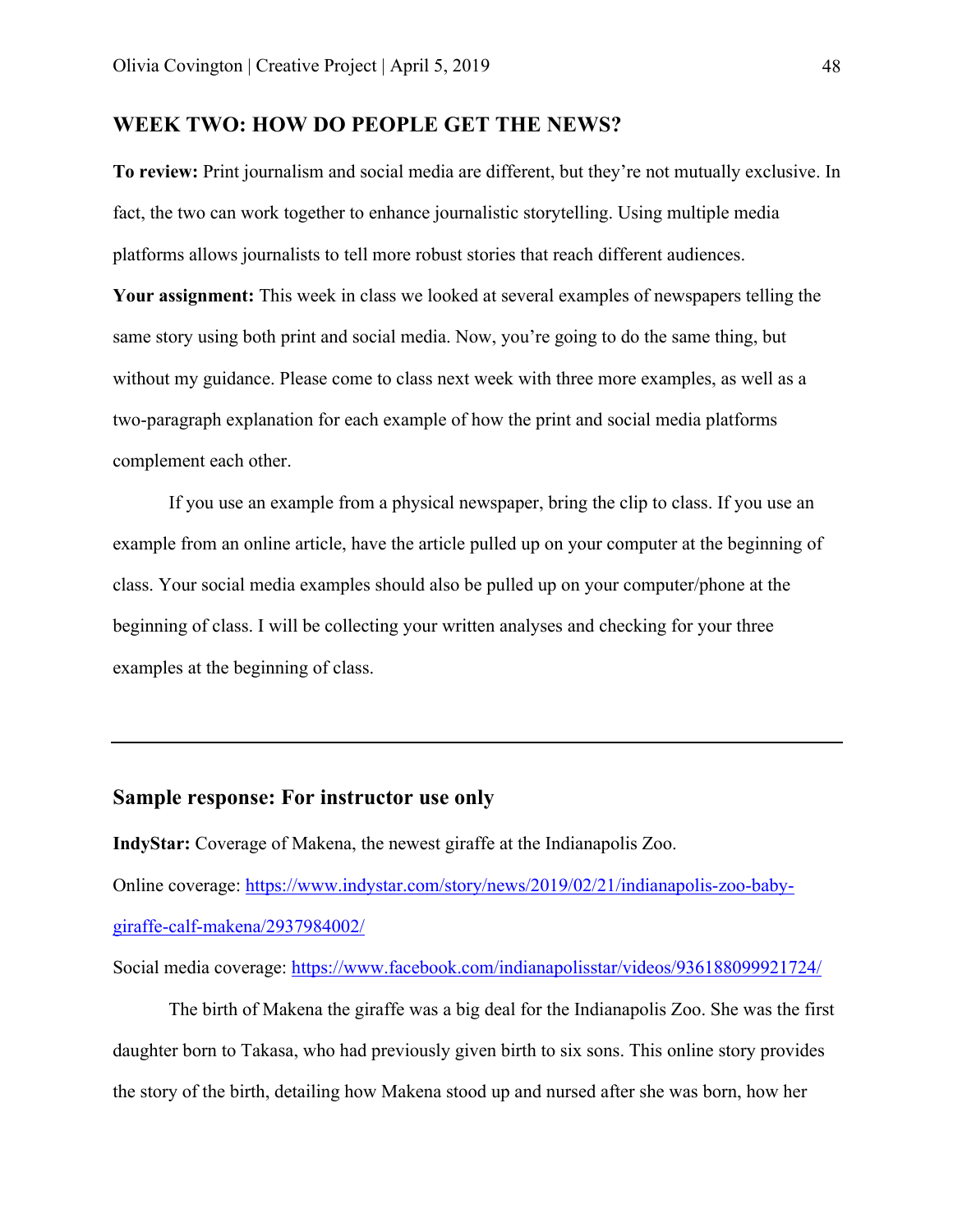coat resembled her father's, and how her playful personality was evident soon after she came into the world, aligning with the meaning of her name – "abundance" or "happy one." Just like with the birth of a human baby, people are curious about these details when an animal baby is born. The IndyStar's written story responds to that curiosity by providing the details readers care most about it.

What else do people care about when babies are born? Photos. And if there's a video? Even better. IndyStar posted a truly adorable video of Makena's early days of life, using Facebook's video capabilities to make readers feel as though they are standing in the enclosure alongside the new giraffe calf. That's the point of videos – to make people feel as if they are in another place. That's why readers are often attracted to the video features of social media – they feel engaged with their favorite news outlets and the world around them. IndyStar wisely took advantage of this feature with an attractive human interest story.

**Indiana Lawyer:** Announcement of a new Indiana Court of Appeals judge

Online coverage: https://www.theindianalawyer.com/articles/47606-lake-superior-judge-tavitasnamed-to-coa-replacing-barnes

Social media coverage: https://twitter.com/Indiana\_Lawyer/status/1019980151919128576

As Indiana's leader in coverage of legal issues, Indiana Lawyer naturally tried to be the first to break the news that Gov. Eric Holcomb had appointed Judge Elizabeth Tavitas to the Indiana Court of Appeals. The Governor's Office announced on July 19 that he would soon be naming the state's newest appellate judge, and Indiana Lawyer broke the news on Twitter. This tweet shows two effective uses of Twitter. First, it allowed Indiana Lawyer to share the latest news as soon as possible, which is a necessity in today's journalism world. And second, it let readers know that Indiana Lawyer would have more coverage about the announcement as soon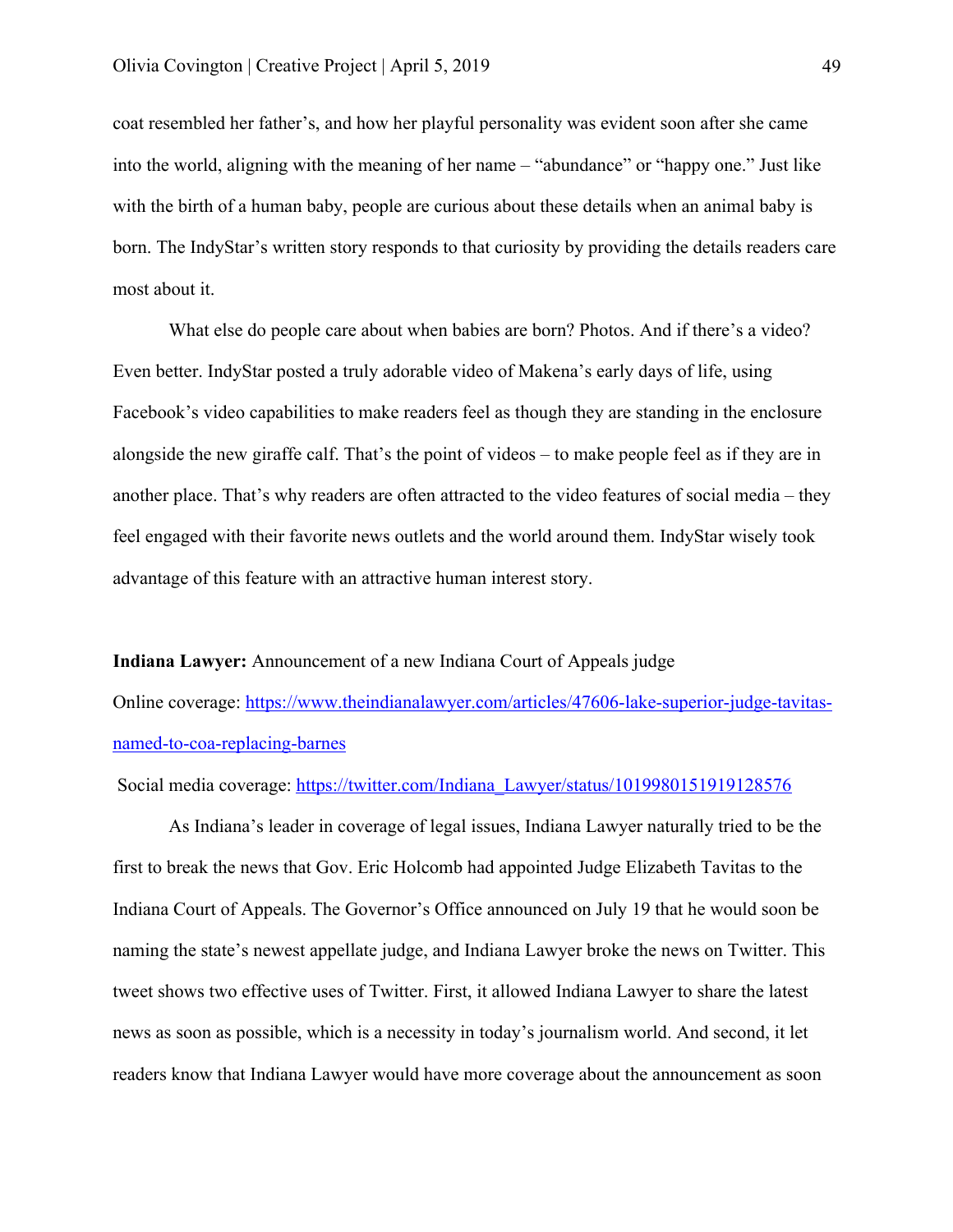as more information was available. That helped ensure readers would check back with Indiana Lawyer to find out more about the state's newest appellate judge.

Indiana Lawyer then made good on its promise by providing more in-depth coverage about Judge Tavitas on its website and in its subsequent print editions. The story linked here was the earliest coverage of the judicial appointment, providing basic information about Tavitas' background and legal career. These are the details readers are initially interested in, and it's the type of information promised through the tweet. Plus, the final line of the story tells readers that more in-depth coverage is still to come, another effective tactic that keeps readers engaged.

### **New York Times:** Living history museum

Social media coverage: https://www.instagram.com/p/BvemxqIne2k/

Online coverage: https://www.nytimes.com/2019/03/19/travel/anniversaries-in-wyoming-andhuntsville-alabama.html?smid=ig-

### nytimes&smtyp=cur&utm\_source=soldsie&utm\_medium=referral

This is an excellent example of how to use Instagram to draw readers into a story. This photo is captivating and raises numerous questions. Why is this woman dressed in 19<sup>th</sup> century clothing? Where is she? What is she doing in this photo? The caption provides the basic background – this is an actress at a living history museum, who's acting as though she's a real 19<sup>th</sup> century housewife. Want to learn more? Then go to the link in our bio. Photos are one of the most effective ways to engage readers with stories because they allow readers to visualize what they're learning about. This photo shows that the New York Times understands this.

When you click on the link in the bio and select the right link, you learn that the photo is actually part of a piece about Huntsville, Alabama, which is part of a bigger series on the "52 places to go in 2019." This is a bit unexpected – why would you want to visit a  $19<sup>th</sup>$  century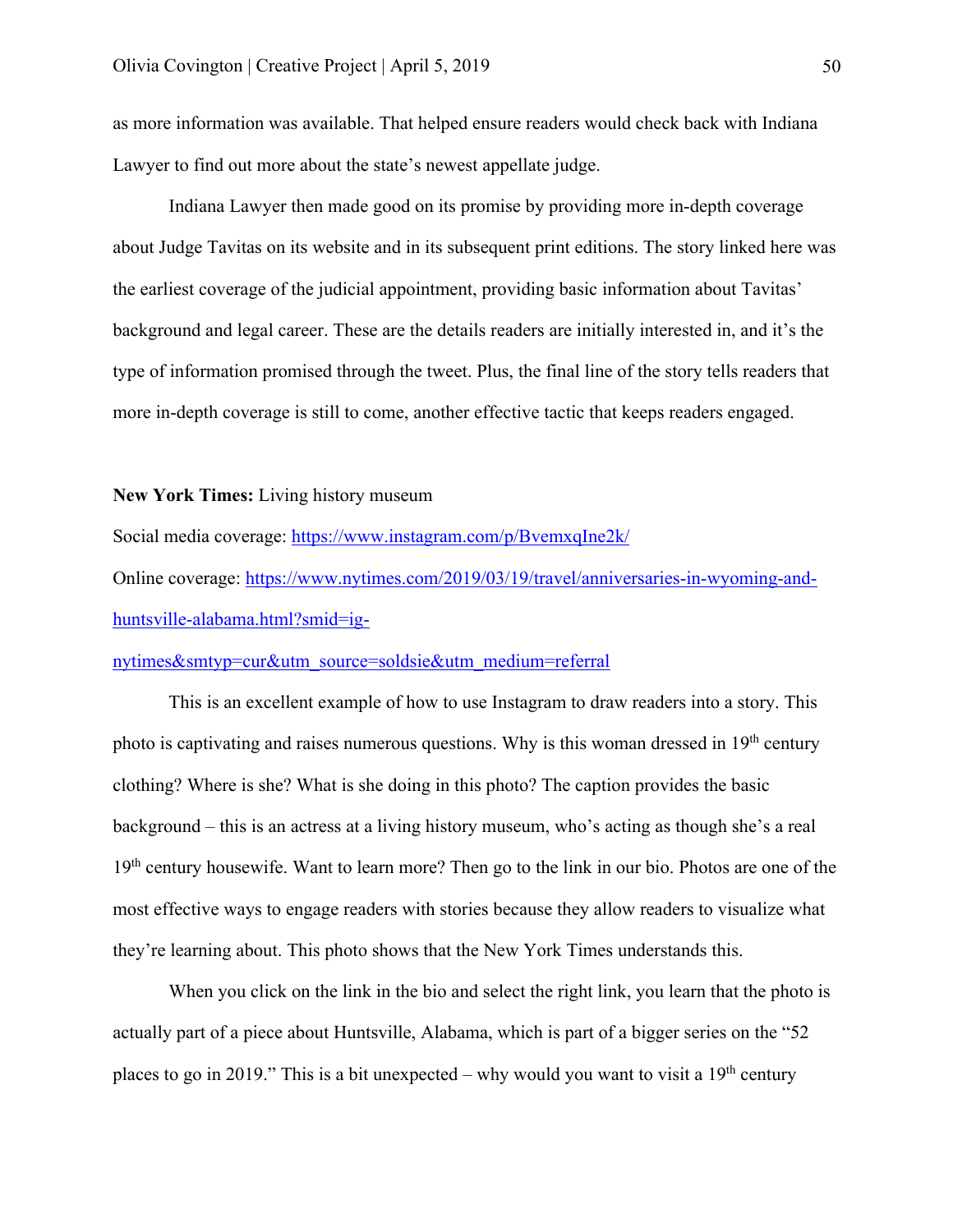museum in 2019? But that's what makes the story work. Because readers' interests are already piqued by the interesting photo, they'll want to learn more about this Huntsville museum and what it has to do with  $21^{st}$  century life – the article offers this information. This example shows how effective social media strategy and interesting narrative can draw readers in and make them want to learn more.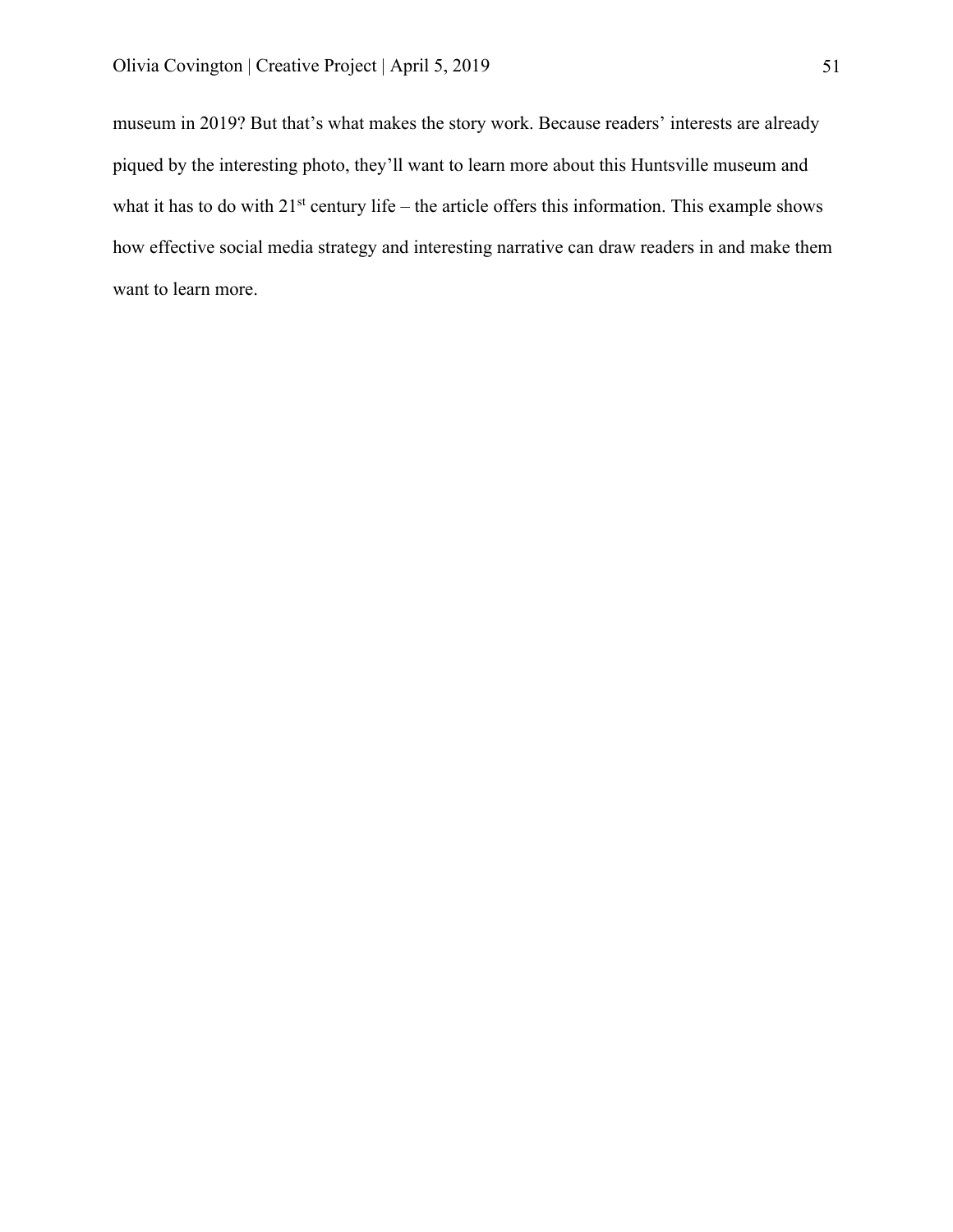# **APPENDIX G**